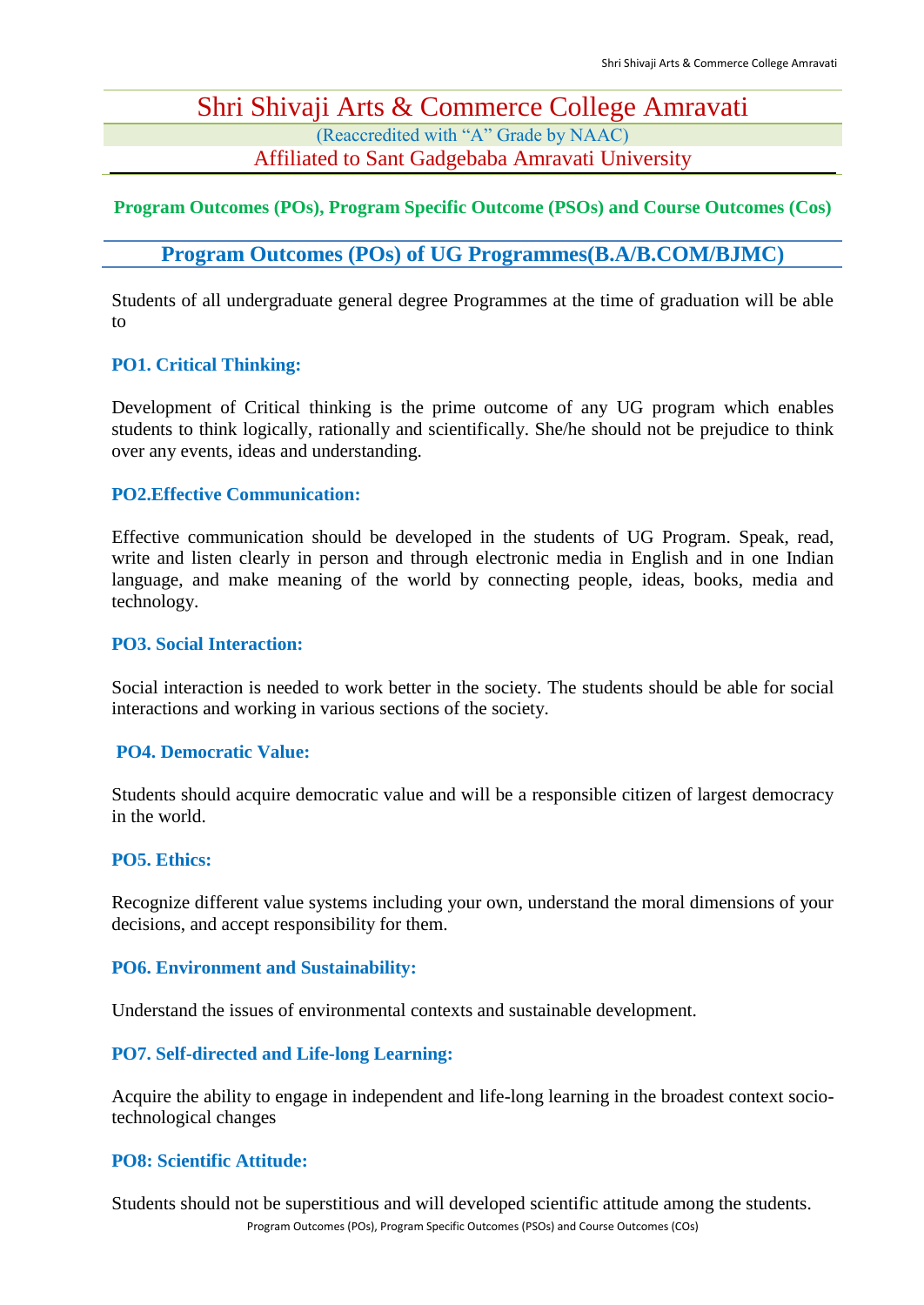| PROGRAM SPECIFIC OUTCOMES (PSOs) of U.G. Program |                                                                                                                                                                                                                                                                                                                                                                                      |  |
|--------------------------------------------------|--------------------------------------------------------------------------------------------------------------------------------------------------------------------------------------------------------------------------------------------------------------------------------------------------------------------------------------------------------------------------------------|--|
| B.A                                              | <b>PSOs</b>                                                                                                                                                                                                                                                                                                                                                                          |  |
| <b>English</b>                                   | PSO1: Basic knowledge of English as Language.<br>PSO2: Basic knowledge of English Grammar<br>PSO3: An ability to understand Literature<br>PSO4: An ability to appreciate literature with critical thinking.<br>PSO5: An understanding of relationship between literature and real life.<br>PSO6: Communication Skill in English                                                      |  |
| <b>Marathi</b>                                   | PSO1: Basic knowledge of Marathi as Language.<br>PSO2: Basic knowledge of Marathi Grammar<br>PSO3: An ability to understand Literature<br>PSO4: An ability to appreciate literature with critical thinking.<br>PSO5: An understanding of relationship between literature and real life.<br>PSO6: Communication Skill in Marathi                                                      |  |
| <b>Hindi</b>                                     | PSO1: Basic knowledge of Hindi as Language.<br>PSO2: Basic knowledge of Hindi Grammar<br>PSO3: An ability to understand Literature<br>PSO4: An ability to appreciate literature with critical thinking.<br>PSO5: An understanding of relationship between literature and real life.<br>PSO6: Communication Skill in Hindi                                                            |  |
| <b>History</b>                                   | PSO1: Source of Survey of Ancient History.<br>PSO2: Growth and development of Civilization<br>PSO3: Social cultural and Political history of India<br>PSO4: Administrative system in Modern History of India<br><b>PSO5: Understanding of World History</b><br>PSO6: World War I & II and its impact on World                                                                        |  |
| <b>Sociology</b>                                 | <b>PSO1: Understanding Society &amp; Culture</b><br>PSO2: Social System in India<br>PSO3: Social problems in India<br>PSO4: Understanding problems of Urbanization in India<br>PSO5: Problems of Population in India<br>PSO6: Social Reform in India                                                                                                                                 |  |
| <b>Economics</b>                                 | PSO1: To understand micro & macro Economics.<br>PSO2: To understand the concept of Economics.<br>PSO3: To understand the basic principle of Economics.<br>PSO4: To understand Indian Economy, Maharashtra Economy.<br>PSO5: To understand distribution of income and structure of market.<br>PSO6: Analyze macroeconomic policies including fiscal and monetary<br>policies of India |  |
| <b>Political Science</b>                         | PSO1: To Understand the basic structure of Indian political system<br>PSO2: Structure and Function of Indian Parliament<br>PSO3: To Understand the preamble of Indian constitution<br>PSO4: Understanding of Constitution of Selective Countries<br><b>PSO5: Study of Local Self Government</b><br>PSO6: Study of Public Administration                                              |  |
| <b>Geography</b>                                 | PSO1: To study the nature of Geography<br>PSO2: To Study the Solar System and Earth<br>PSO3: Application of Geomorphology to Human Activities<br><b>PSO4: Study of Climatology</b><br>PSO5: Composition and Structure of the Atmosphere,<br>PSO6: Study of Oceanography                                                                                                              |  |

Program Outcomes (POs), Program Specific Outcomes (PSOs) and Course Outcomes (COs)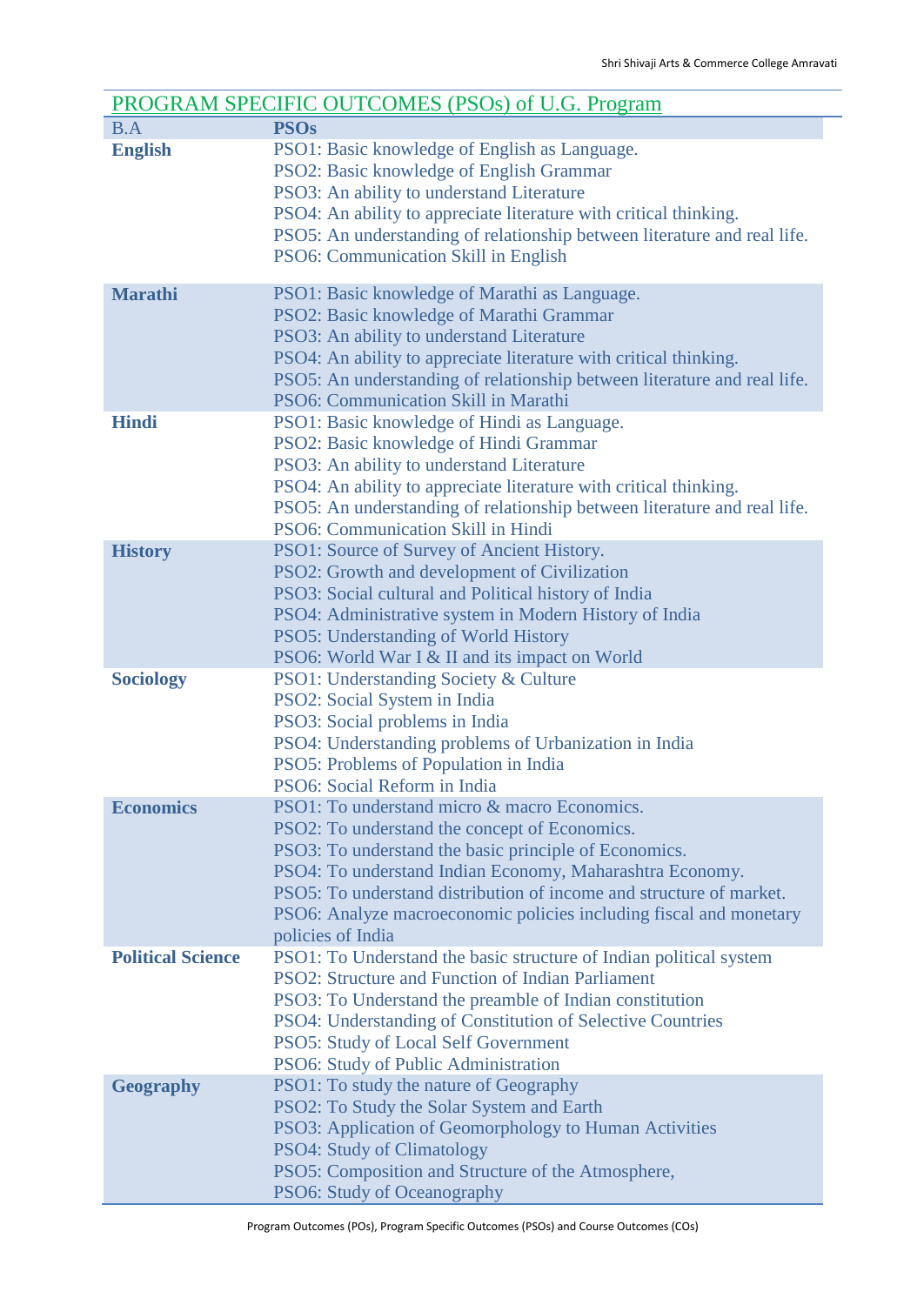| <b>Home Economics</b> | PSO1: To understand the Basic Concept of Nutrition.                   |
|-----------------------|-----------------------------------------------------------------------|
|                       | PSO2: To gain the knowledge of Food, Food Functions and Nutritive     |
|                       | Value of Foods.                                                       |
|                       | PSO3: To create awareness among the students about resources and      |
|                       | their management in the family.                                       |
|                       | PSO4: To Inspire the Entrepreneurial Skill.                           |
|                       | PSO5: To aware the work of different agencies in the area of health.  |
|                       | PSO6: To aware the students about Traditional Embroideries in India.  |
|                       |                                                                       |
| <b>Music</b>          | PSO1: To understand the Musical Instruments.                          |
|                       | PSO2: To Learn Indian Music.                                          |
|                       | PSO3: To study scientific information of Rag.                         |
|                       | PSO4: To study the life and contribution of Musicians.                |
|                       | PSO5: To learn Harmonium and songs on Harmonium.                      |
|                       | PSO6: To learn various types of Tal.                                  |
| <b>Journalism and</b> | PSO1: To acquaint students with the perspectives of Mass              |
| <b>Mass</b>           | Communication as a science of communication study.                    |
| <b>Communication</b>  | PSO2: To familiarize students with the different approaches to and    |
|                       | concepts of media studies.                                            |
|                       | PSO3: To enable students to see mass communication from the inter-    |
|                       | disciplinary perspectives.                                            |
|                       | PSO4: To make students understand the principles and practices of     |
|                       | Journalism.                                                           |
|                       | PSO5: Enable students to explore Journalism as a profession.          |
|                       | PSO6: Know the basic concepts of communication.                       |
| <b>Commerce</b>       | PSO1: Basic Accounting Knowledge as applicable to business            |
|                       | PSO2:Study of principles of business organization                     |
|                       | PSO3: Study of Business and Managerial Economics, Market structure,   |
|                       | and Factors pricing                                                   |
|                       | PSO4: To Develop conceptual understanding of fundamentals of          |
|                       | financial accounting system                                           |
|                       | PSO5: To study Auditing and Accounting                                |
|                       | PSO6: basics of Database, Database management System and are able     |
|                       | to handle the Accounting Package for Business Data Processing         |
|                       | PSO7: Essentials of internet-based e-commerce and to make them        |
|                       | comprehend its practical aspects as well as growth potential of       |
|                       | ecommerce in India.                                                   |
|                       | PSO8: To study basic concepts and tools used in Cost Accounting and   |
|                       | understood the applications of Cost Accounting.                       |
|                       | PSO9: To understand the concept of Company laws and its applications  |
|                       |                                                                       |
|                       | in business regulation                                                |
|                       | PSO10: To study the concept of business Laws and it's applications in |
|                       | business regulation                                                   |
|                       |                                                                       |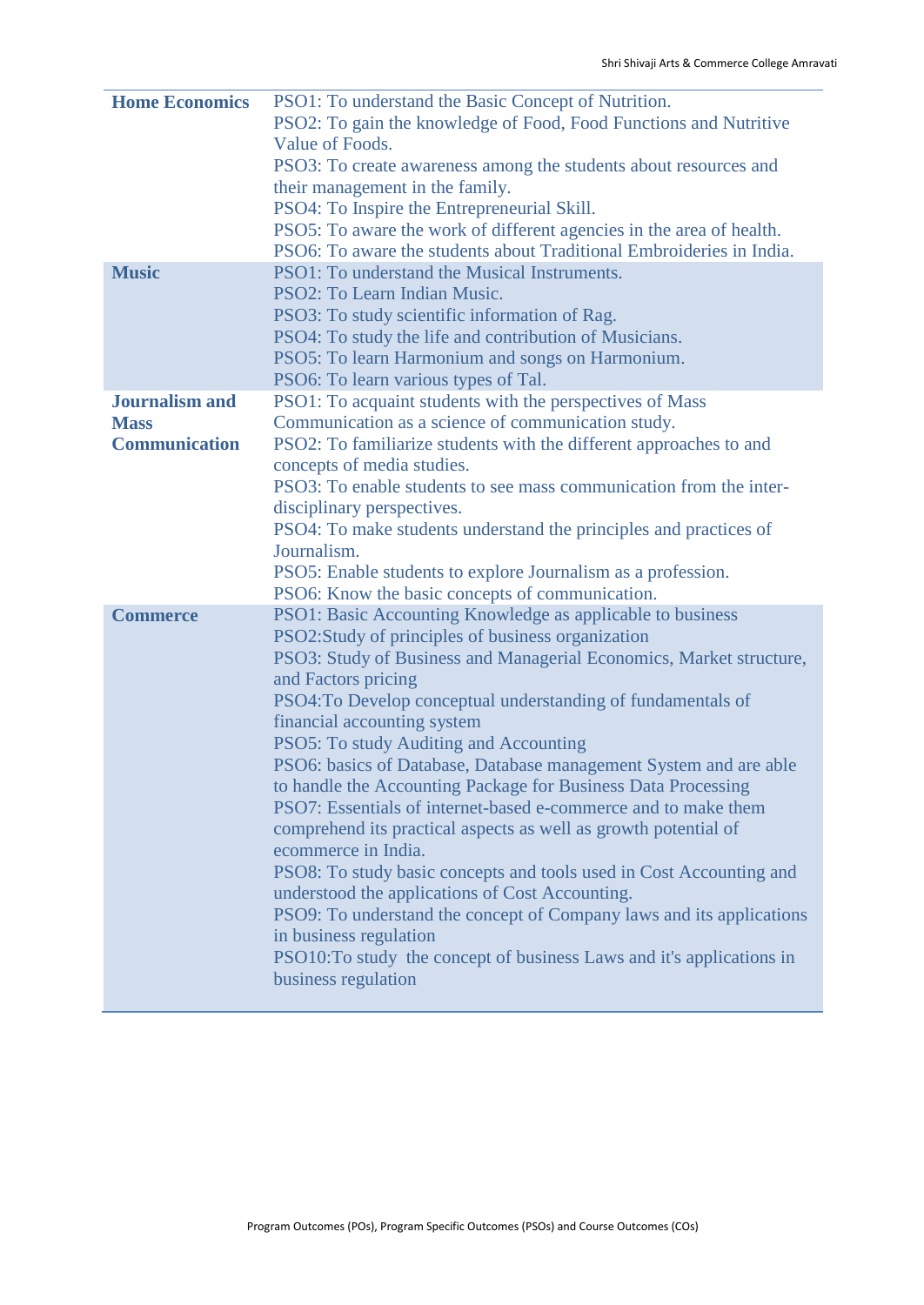### **Course Outcome of Under Graduate Class (B.Com – I: First Semester)**

| Course                                                                   | <b>Course Outcome</b>                                                                                                                                                                                                                                                                                                                                                                              |
|--------------------------------------------------------------------------|----------------------------------------------------------------------------------------------------------------------------------------------------------------------------------------------------------------------------------------------------------------------------------------------------------------------------------------------------------------------------------------------------|
| <b>Compulsory English</b>                                                | CO1: Students understood basic knowledge of prose & poetry and<br>acquired skills & use of grammar like change the narration,<br>articles, synonyms & Antonyms, tense and are able to write<br>application for job, complaint, order, informal letters, personal<br>letter and resume in English.                                                                                                  |
| <b>Compulsory Marathi</b>                                                | <b>CO2:</b> Students understood basic knowledge of prose & poetry and<br>are able to write for media and write summary and learning from<br>unseen passage of Marathi.                                                                                                                                                                                                                             |
| <b>Compulsory Hindi</b>                                                  | <b>CO3:</b> Students understood basic knowledge of prose & poetry and<br>acquired skills & use of grammar and use of Hindi language in<br>practical life and are able to write business and office letter in<br>Hindi.                                                                                                                                                                             |
| <b>Computer</b><br><b>Fundamental and</b><br><b>Operating System – I</b> | <b>CO4:</b> Students imparted basic knowledge about Computer like:<br>Fundamentals of computer, computer organization, Memory<br>organization, input and output devices of computer , Word<br>processing                                                                                                                                                                                           |
| <b>Principals of</b><br><b>Economics</b>                                 | CO5: Students are able to learn the principles of Economics<br>through Introduction, Utility approach, Elasticity of demand,<br>Production function and Cost & revenue.                                                                                                                                                                                                                            |
| <b>Advanced Accountancy</b>                                              | <b>CO6:Students</b> imparted basic Accounting<br>Knowledge<br><b>as</b><br>applicable to business like:<br>• Meaning of Accounting<br>• Able to handle Accounting Transactions<br>• Rectify errors<br>• Maintaining Subsidiary Book and Cash Book<br>• Preparation of Final Accounts<br><b>Calculations of Depreciation Methods</b><br>$\bullet$<br>• Preparation of Bank Reconciliation statement |
| <b>Principles of Business</b><br><b>Organization</b>                     | <b>CO7:</b> Students learned principles of business organization and<br>gained knowledge of commerce and industry, business, new<br>enterprises, merger & acquisitions and trade in India.                                                                                                                                                                                                         |

### **Under Graduate Class (B.Com – I: Second Semester)**

| Subject                   | <b>Course Outcome</b>                                                                                                                                                                                                                                               |
|---------------------------|---------------------------------------------------------------------------------------------------------------------------------------------------------------------------------------------------------------------------------------------------------------------|
| <b>Compulsory English</b> | <b>CO8:</b> Students understood the knowledge of prose & poetry and<br>acquired skills and use of grammar like change the voice, idioms<br>& phrases, one word substitute and prepositions and are able to<br>write e-mail and prepare newspaper report in English. |
| <b>Compulsory Marathi</b> | <b>CO9:</b> Students understood the language through prose & poetry<br>and are able to write official letters & acquired knowledge of<br>translation into Marathi.                                                                                                  |
| <b>Compulsory Hindi</b>   | <b>CO10:</b> Students understood the knowledge of prose & poetry and<br>acquired skills and use of language in practical life and learned<br>designations & administrative vocabulary and able for writing                                                          |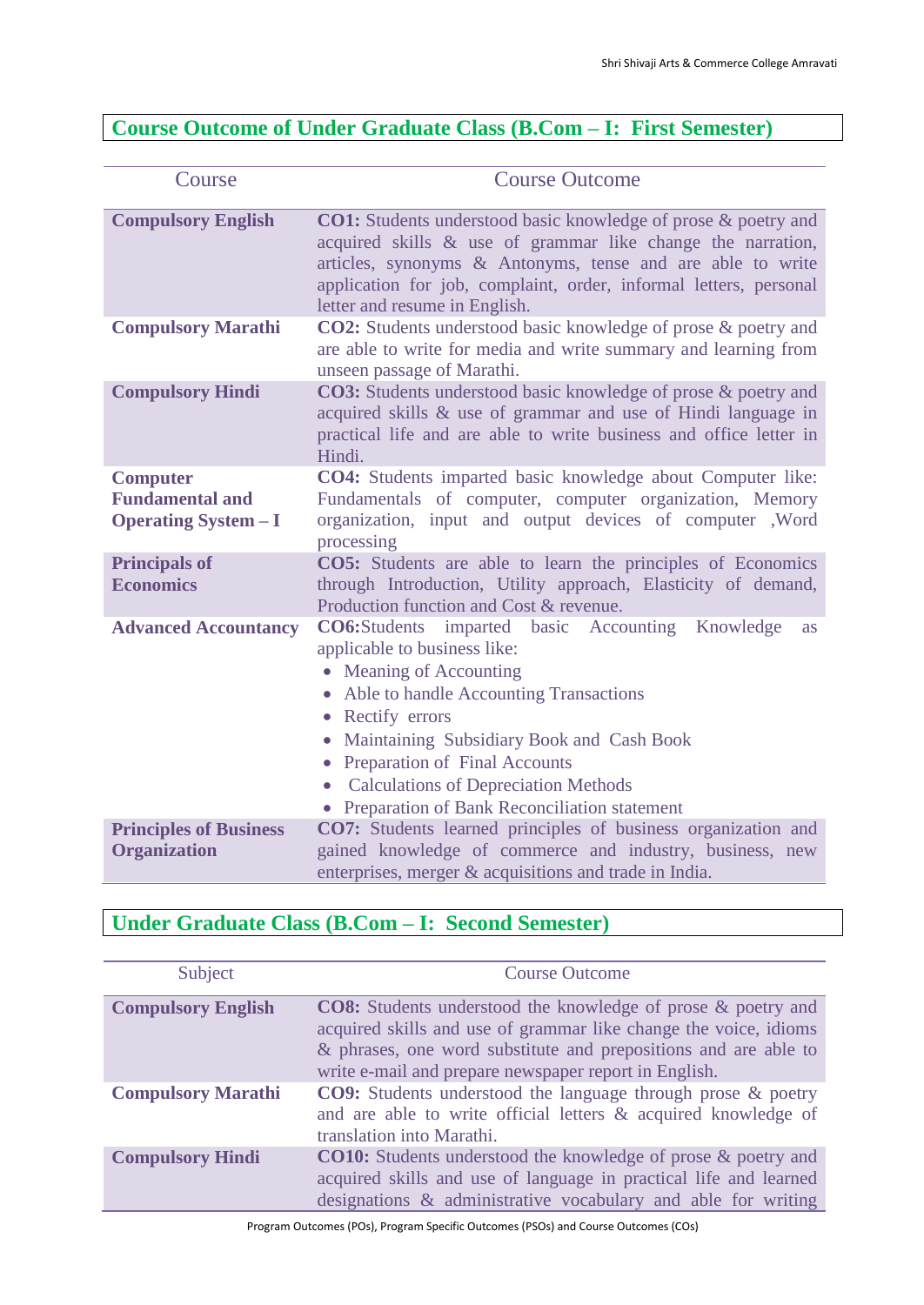|                                                                                    | essay in Hindi.                                                                                                                                                                                                                                                                                                                                                                   |
|------------------------------------------------------------------------------------|-----------------------------------------------------------------------------------------------------------------------------------------------------------------------------------------------------------------------------------------------------------------------------------------------------------------------------------------------------------------------------------|
| <b>Computer</b><br><b>Fundamental and</b><br><b>Operating System - II</b>          | <b>CO11:</b> Students imparted basic knowledge about computer and<br>are able to work with MS-Word Processing and MS-PowerPoint<br>on the computer.<br><b>Operating Systems</b><br>$\bullet$<br>Concepts of modern communications<br>• Word Processing working with Table and Graphics<br>• Working with MS-PowerPoint                                                            |
| <b>Business Economics</b>                                                          | <b>CO12:</b> Students became familiar with Business Economics through<br>Business and managerial Economics, Market structure, and<br>Factors pricing.                                                                                                                                                                                                                             |
| <b>Financial Accounting</b>                                                        | <b>CO13:</b> Developed conceptual understanding of fundamentals of<br>financial accounting system and to impart skills in accounting for<br>various kinds of business transaction of the students.                                                                                                                                                                                |
| <b>Principles of Business</b><br><b>Management</b>                                 | <b>CO14:</b> Students acquired the knowledge of principles of business<br>regarding<br>management<br>planning,<br>management<br>concepts,<br>organizing, directing and controlling.                                                                                                                                                                                               |
|                                                                                    | Under Graduate Class (B.Com - II: Third Semester)                                                                                                                                                                                                                                                                                                                                 |
| Course                                                                             | <b>Course Outcome</b>                                                                                                                                                                                                                                                                                                                                                             |
| <b>Compulsory English</b>                                                          | <b>CO15:</b> Students understood advanced knowledge of prose &<br>poetry and acquired commutation skills and are able to write<br>notices, agendas & minutes and prepare presentation in English.                                                                                                                                                                                 |
| <b>Compulsory Marathi</b>                                                          | CO16: Students understood advanced knowledge of prose &<br>poetry and are able to write bio-data and application for job in<br>Marathi.                                                                                                                                                                                                                                           |
| <b>Compulsory Hindi</b>                                                            | <b>CO17:</b> Students understood advanced knowledge of prose &<br>poetry acquired skill to expand thoughts in Hindi.                                                                                                                                                                                                                                                              |
| <b>Information</b><br><b>Technology &amp; Business</b><br><b>Data Processing-I</b> | <b>CO18:</b> Students are familiarized with basics of Information<br>Technology and use of Spreadsheet Package for Business Data<br>Processing.                                                                                                                                                                                                                                   |
| <b>Monetary System</b>                                                             | <b>CO19:</b> Students learned the monetary system which includes term<br>& value of money, price fluctuations and capital market.                                                                                                                                                                                                                                                 |
| <b>Company Accounts</b>                                                            | CO20: Awareness about company accounting has increased<br>amongst the students in following aspects :<br>• Issue, forfeiture and re issue of shares<br>Final Accounts of the company<br>Profit prior to incorporations of company<br>$\bullet$<br>• Amalgamation and absorption of company                                                                                        |
| <b>Auditing</b>                                                                    | <b>CO21:</b> Students learned the term of auditing and understood<br>Internal Check system, Audit program, Routine checking &<br>Vouching, Verification and Valuation of Assets & liabilities;<br>knowledge gained regarding Appointment, Power, duties and<br>Liabilities of company Auditor and became familiar with Audit of<br>Banking, Insurance & Educational Institutions. |
| <b>Business Mathematics</b>                                                        | <b>CO22:</b> The students are enabled to acquire minimum knowledge<br>of Mathematics like Natural Numbers, Integers H.C.F. & L.C.M.,<br>Equation with<br>application, percentage, discount,<br>Linear<br>commission & brokerage, average, simple & compound interest<br>and ratio & proportion.                                                                                   |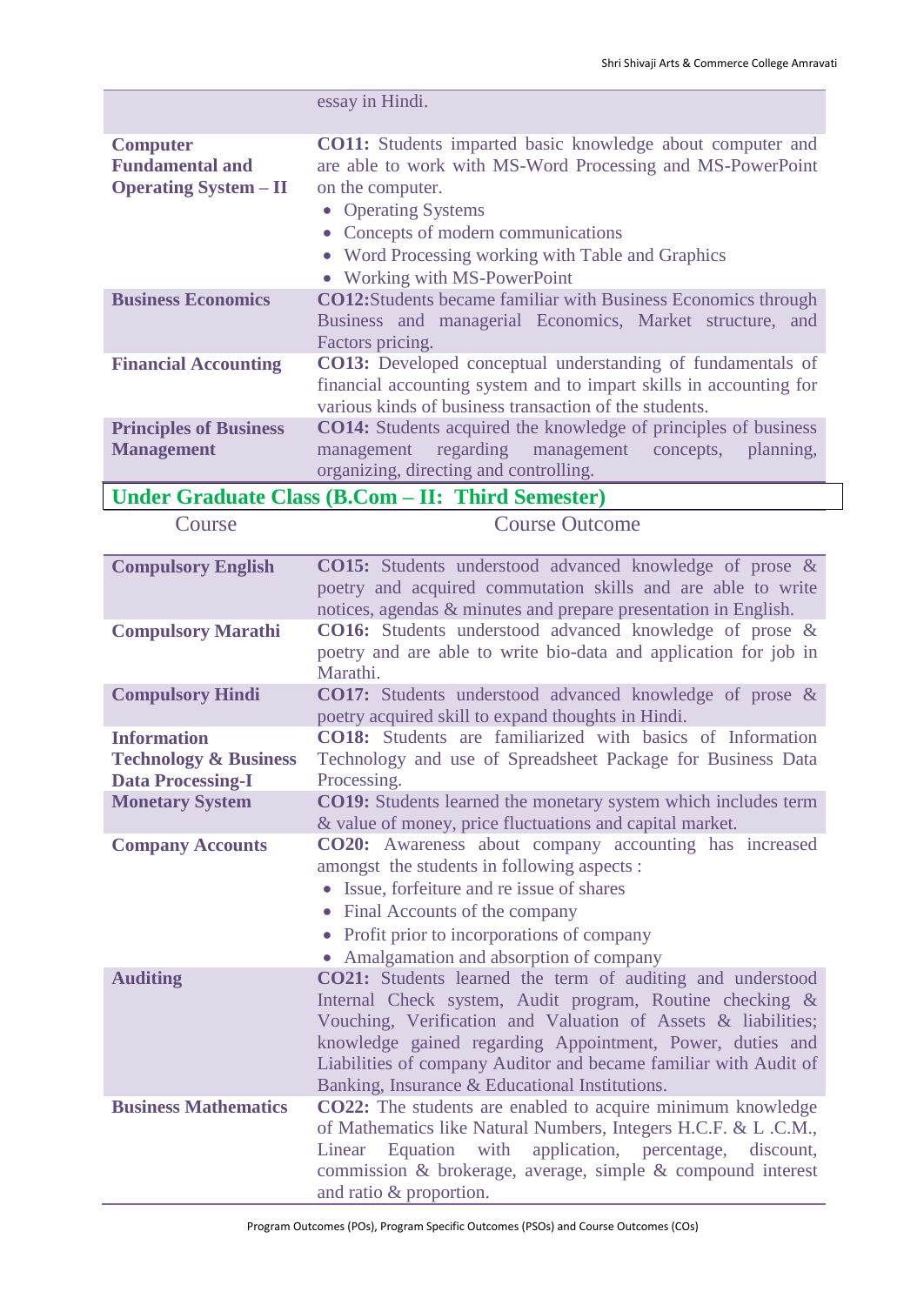| Under Graduate Class (B.Com - II: Fourth Semester)                                  |                                                                                                                                                                                                                                                                                                                                                                                                                                                                                                                                                                                                                                |
|-------------------------------------------------------------------------------------|--------------------------------------------------------------------------------------------------------------------------------------------------------------------------------------------------------------------------------------------------------------------------------------------------------------------------------------------------------------------------------------------------------------------------------------------------------------------------------------------------------------------------------------------------------------------------------------------------------------------------------|
| Subject                                                                             | <b>Course Outcome</b>                                                                                                                                                                                                                                                                                                                                                                                                                                                                                                                                                                                                          |
| <b>Compulsory English</b>                                                           | CO23: Students understood advanced knowledge of prose & poetry<br>and acquired interview & interview skills, meeting skills and are able<br>to understand nonverbal communication in English.                                                                                                                                                                                                                                                                                                                                                                                                                                  |
| <b>Compulsory Marathi</b>                                                           | <b>CO24:</b> Students understood advanced knowledge of prose & poetry<br>and are able to write advertisement in Marathi.                                                                                                                                                                                                                                                                                                                                                                                                                                                                                                       |
| <b>Compulsory Hindi</b>                                                             | <b>CO25:</b> Students understood advanced knowledge of prose & poetry<br>and acquired skills in Hindi.                                                                                                                                                                                                                                                                                                                                                                                                                                                                                                                         |
| <b>Information</b><br><b>Technology &amp; Business</b><br><b>Data Processing-II</b> | CO26: Students are familiarized with basics of Database, Database<br>management System and are able to handle the Accounting Package<br>for Business Data Processing. Students can generate various<br>accounting reports and handle advance feature through Tally<br>software's latest version.                                                                                                                                                                                                                                                                                                                               |
| <b>Indian Financial</b><br><b>System</b>                                            | CO27: Students acquired conceptual knowledge of Indian financial<br>markets, Indian banks, Commercial banks, Reserve Bank of India and<br><b>Stock Exchange.</b>                                                                                                                                                                                                                                                                                                                                                                                                                                                               |
| <b>Corporate Accounts</b>                                                           | <b>CO28:</b> Awareness about company accounting has increased amongst<br>the students in following aspects :<br>• Issue, forfeiture and re issue of shares<br>• Final Accounts of the company<br>• Profit prior to incorporations of company<br>• Amalgamation and absorption of company                                                                                                                                                                                                                                                                                                                                       |
| <b>Income Tax</b>                                                                   | CO29:Students learned the terms of Income Tax and are able to<br>compute :<br>• Income from Salary & Income from House property<br>• Income from other sources, Deductions to be made from Gross<br>Total Income, reading to resident Individual<br>Income tax Authorities, Power of Income tax Officer &<br><b>Commissioner and Assessment procedure</b><br>• Return of Income, e-filling procedure, filling of From No.16 Form<br>No. 10 E, Tax Planning, Advance tax, PAN and TDS                                                                                                                                           |
| <b>Business Statistics</b>                                                          | <b>CO30:</b> The students are enabled to acquire minimum knowledge of<br><b>Statistics like:</b><br>Types of data, Collection, Tabulation and presentation of statistical<br>$\bullet$<br>data<br>Index Numbers and construction of Index Number<br>$\bullet$<br>Construction of a frequency of distribution, concept of central<br>$\bullet$<br>tendency & their measures, Mean, Median, Mode<br>Concept of Dispersion and Absolute & Relative measures of<br>$\bullet$<br>dispersion Skewness<br>Co-efficient of correlation, Pearson's formula, Calculation of Co-<br>$\bullet$<br>efficient of correlation, Probable error |
| <b>Environment Science</b>                                                          | <b>CO31:</b> Awareness among students about environment has increased.                                                                                                                                                                                                                                                                                                                                                                                                                                                                                                                                                         |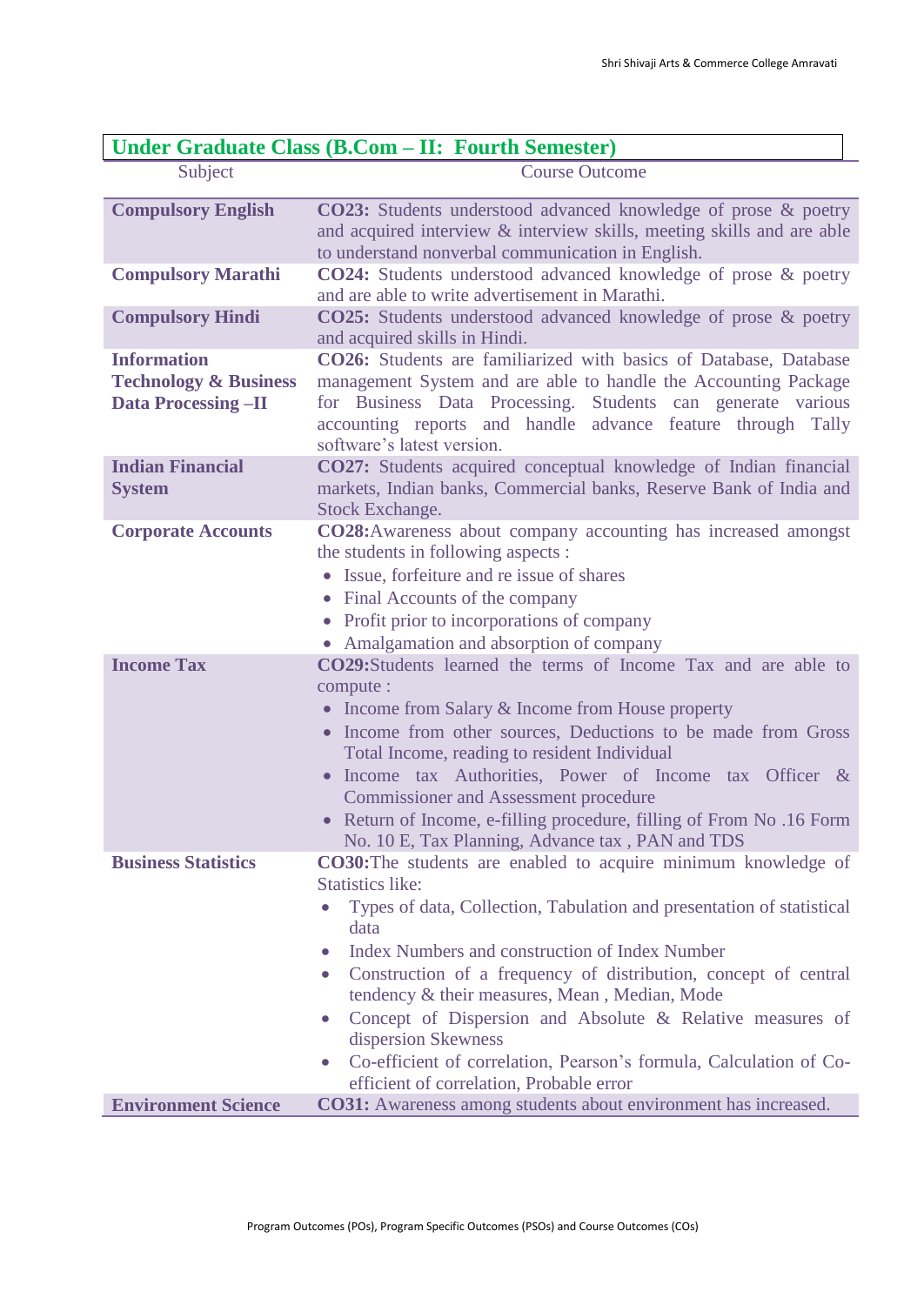| <b>Course Outcome of B.Com - III: Fifth Semester</b> |                                                                                                                                                                                                                                                                                 |
|------------------------------------------------------|---------------------------------------------------------------------------------------------------------------------------------------------------------------------------------------------------------------------------------------------------------------------------------|
| Subject                                              | <b>Course Outcome</b>                                                                                                                                                                                                                                                           |
| <b>Compulsory English</b>                            | <b>CO32:</b> Students understood higher advanced knowledge of prose &<br>poetry in English and acquired communication skills of public<br>speaking and are able to understand the concept of paperless office,<br>Video conferencing and E-Banking.                             |
| <b>Compulsory Marathi</b>                            | CO33: Students understood higher advanced knowledge of prose &<br>poetry and are able to write tender notice and proceedings of meeting<br>in Marathi.                                                                                                                          |
| <b>Compulsory Hindi</b>                              | CO34: Students understood higher advanced knowledge of prose &<br>poetry and acquired the skill to prepare the format for advertisement<br>of manufacturing in Hindi.                                                                                                           |
| <b>Internet and World</b><br>Wide Web-I              | CO35: Students are familiarized with basic concepts and ground rules<br>of Internet and the various services it offers including designing of<br>website and how to access information from depositories in the world<br>wide web.                                              |
| <b>Business Environment</b>                          | CO36: The ability of the students regarding understanding and<br>interpreting sector wise business environment of India have<br>developed.                                                                                                                                      |
| <b>Cost Accounting</b>                               | <b>CO37:</b> The students are exposed to the basic concepts and tools used<br>in Cost Accounting and understood the applications of Cost<br>Accounting.                                                                                                                         |
| <b>Business Regulatory</b><br><b>Frame work</b>      | <b>CO38:</b> Students has understood the concept of business Laws and it's<br>applications in business regulation for e.g. Indian Contract Act,<br>Special Contracts, Sales of Goods Act, Consumer Protection Act,<br>Negotiable Instrument Act and Goods and Services Tax Act. |
| e-Commerce-I                                         | <b>CO39:</b> Students get familiarized with the essentials of internet based<br>e-commerce and to make them comprehend its practical aspects as<br>well as growth potential of ecommerce in India.                                                                              |
| <b>Course Outcome of B.Com – III: Sixth Semester</b> |                                                                                                                                                                                                                                                                                 |

| Subject                                    | <b>Course Outcome</b>                                                                                                                                                                                                                                                                                                                                                                         |
|--------------------------------------------|-----------------------------------------------------------------------------------------------------------------------------------------------------------------------------------------------------------------------------------------------------------------------------------------------------------------------------------------------------------------------------------------------|
| <b>Compulsory English</b>                  | <b>CO40:</b> Students understood higher advanced knowledge of prose &<br>poetry in English, acquired employability skills like leadership &<br>teamwork skills along with time and stress management, and<br>developed communication skills for effective advertising.                                                                                                                        |
| <b>Compulsory Marathi</b>                  | CO41: Students understood higher advanced knowledge of prose &<br>poetry and are able to write statement of advertisement and report<br>writing in Marathi.                                                                                                                                                                                                                                   |
| <b>Compulsory Hindi</b>                    | <b>CO42:</b> Students understood higher advanced knowledge of prose &<br>poetry and acquired skill to write summary with title for unseen<br>passage in Hindi.                                                                                                                                                                                                                                |
| <b>Internet and World</b><br>Wide Web – II | <b>CO43:</b> Students got familiarized with basic concepts and ground rules<br>of Internet and the various services it offers including designing of<br>website and how to access information from depositories in the world<br>wide web e.g. Web browsing & directory, search engines; Google<br>drive, forms & Classroom; Social networking, Mobile App and use of<br>MS FrontPage Express. |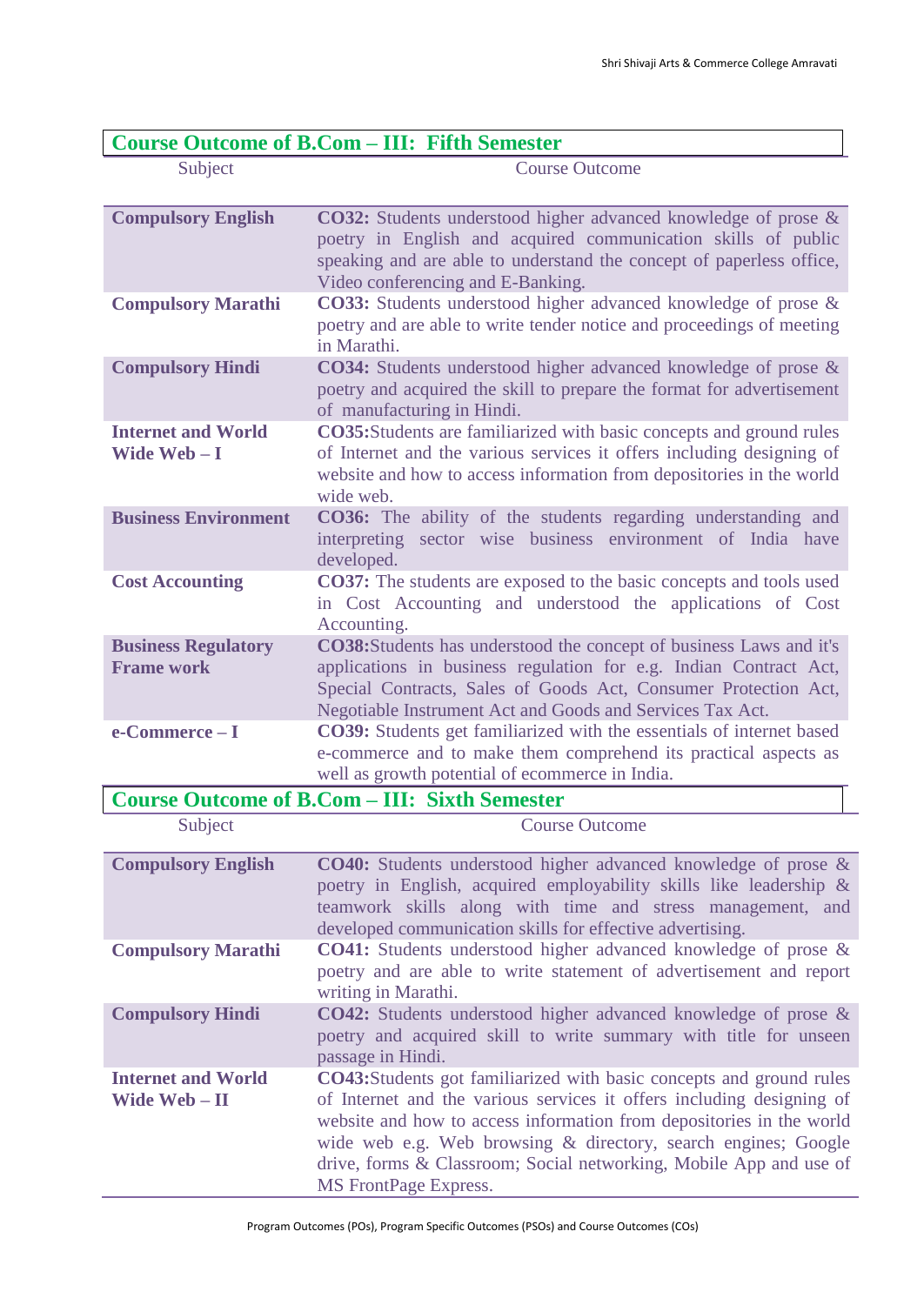| <b>Economics of</b> | <b>CO44:</b> The ability of the students regarding various economic growth                                                                                                                                                                                 |
|---------------------|------------------------------------------------------------------------------------------------------------------------------------------------------------------------------------------------------------------------------------------------------------|
| <b>Development</b>  | models and their applicability in developing present scenario of India.                                                                                                                                                                                    |
| <b>Management</b>   | <b>CO45:</b> The students are exposed to the basic concepts and tools used                                                                                                                                                                                 |
| <b>Accounting</b>   | in Management Accounting and understood the applications of                                                                                                                                                                                                |
|                     | Management Accounting e.g. Break-Even-Analysis, ratio analysis and                                                                                                                                                                                         |
|                     | budget & budgetary control.                                                                                                                                                                                                                                |
| <b>Company Law</b>  | <b>CO46:</b> Students understood the concept of Company laws and its<br>applications in business regulation and working of company e.g.<br>incorporation, share capital & meetings of the Company, Security<br>market and Company Secretary related terms. |
| e-Commerce – II     | <b>CO47:</b> Students acquired the knowledge of the internet- based e-<br>commerce business models, internet marketing and e-governance.                                                                                                                   |

## **Course Outcomes of B.A (SEMISTER 1)**

| Course                                                                                          | <b>Course Outcome</b>                                                                                                                                                                                                                                                                                                                                                                                                                                                             |
|-------------------------------------------------------------------------------------------------|-----------------------------------------------------------------------------------------------------------------------------------------------------------------------------------------------------------------------------------------------------------------------------------------------------------------------------------------------------------------------------------------------------------------------------------------------------------------------------------|
| <b>Micro Economics</b>                                                                          | <b>CO1:</b> Understand basic concept and nature of Economics,<br>CO2: Analyze demand and Supply theory,<br><b>CO3:Study of Market Structure</b>                                                                                                                                                                                                                                                                                                                                   |
| <b>Indian</b><br><b>Constitutional</b><br><b>Provisions and Local</b><br><b>Self Government</b> | <b>CO1:</b> Salient features of the Indian Constitution,<br>CO2: Directive Principles of State Policy - Nature and Importance,<br><b>CO3:</b> President of India: Election Process, Powers and Function,<br>CO4: Structure of Indian Judiciary. Types of Court, Characteristics of<br><b>Indian Judiciary</b>                                                                                                                                                                     |
| <b>Introduction of</b><br><b>Sociology</b>                                                      | <b>CO1:</b> To understand nature of Sociology and its relationship with other<br>Social Science, Anthropology History, Political Science & Economics<br><b>CO2:</b> Meaning & Characteristics of Society, Group, Community<br><b>CO3:</b> Meaning and Characteristics of Social Institutions.                                                                                                                                                                                     |
| <b>Family Resource</b><br><b>Management</b> and<br><b>Interior Decoration</b>                   | CO1: To create awareness among the students about resources and their<br>management in the family.<br>CO2: To make aware about decision-making and to enhance the<br>decision-making capability of the women.<br><b>CO3:</b> To provide knowledge and develop skills regarding principles and<br>methods of interior decoration.<br><b>CO4:</b> To develop skill regarding preparing the Bouquets and Flower<br>Arrangements for decoration and enhance the chances of employment |
| <b>English Literature</b><br><b>Marathi Literature</b>                                          | <b>CO1:</b> Students' awareness regarding social problems especially regarding<br>scarcity of water was enhanced through the study of novel 'Tahan'.<br>CO2: Students acquired knowledge of social, humanitarian, and political<br>aspects of life through the study of poetry from the ancient to modern age<br>that will be helpful in enhancing their civic sense.                                                                                                             |
| <b>Hindi Literature</b>                                                                         | <b>CO1:</b> Understand basic knowledge of prose & poetry and acquired skill<br>and use of grammar and language.                                                                                                                                                                                                                                                                                                                                                                   |
| Geomorphology                                                                                   | <b>CO1:</b> To discuss the Meaning and Scope, Branches of Geography.<br><b>CO2:</b> Discuss the Solar System and general Concept of Earth 's origin<br><b>CO3:</b> Interior of the Earth & Orogenic and Eporgenic Movements of the<br>Earth, Causes and Type of Earthquake                                                                                                                                                                                                        |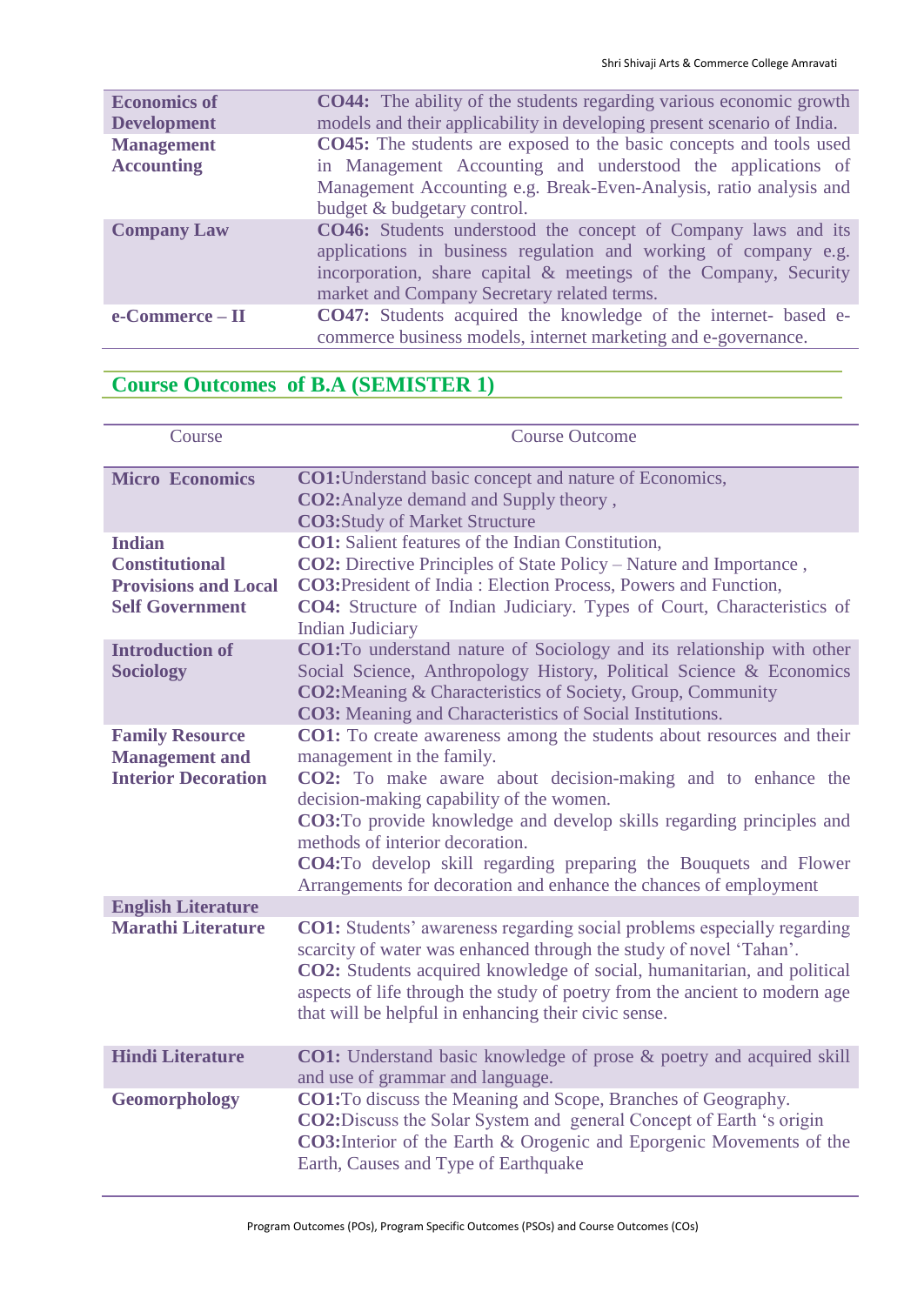| <b>History of India</b>    | <b>CO1:</b> Discuss the survey of the sources of ancient India             |
|----------------------------|----------------------------------------------------------------------------|
| <b>From Earliest Times</b> | <b>CO2:</b> Understanding of Harappan Civilization and Vedic Age           |
| 1205 A.D                   | <b>CO3:</b> Rise of Religious movement, Gupta Dynasty and Mauryan and Post |
|                            | Mauryan Period                                                             |
|                            | <b>CO4:</b> To discuss Major Dynasties of Deccan & South India             |
| <b>Music</b>               | CO1: To understand the Musical Instruments.                                |
|                            | CO2:: To Learn Indian Music.                                               |
|                            |                                                                            |

# **Course Outcome**s of B.A **SEMISTER** 2

| Course                                                                                | <b>Course Outcome</b>                                                                                                                                                                                                                                                                                                                                                                                      |
|---------------------------------------------------------------------------------------|------------------------------------------------------------------------------------------------------------------------------------------------------------------------------------------------------------------------------------------------------------------------------------------------------------------------------------------------------------------------------------------------------------|
| <b>Economy of</b><br><b>Maharashtra</b>                                               | <b>CO1:</b> To study Geographical, Economic and Demographic Features of<br>Maharashtra<br>CO2: To study Agriculture in Maharashtra<br><b>CO3:</b> To Study the Industry and Infrastructure in Maharashtra<br><b>CO4:</b> To study the Economy of Vidarbha Region                                                                                                                                           |
| <b>Indian Constitutional</b><br><b>Provisions and Local</b><br><b>Self Government</b> | <b>CO1:</b> Structure, Function and Powers of Election Commission of<br>India.<br><b>CO2:</b> State Legislature of Maharashtra<br><b>CO3:</b> Local Self Government of Maharashtra                                                                                                                                                                                                                         |
| <b>Introduction of</b><br><b>Sociology</b>                                            | <b>CO1:</b> Meaning and Characteristics of Culture<br><b>CO2:</b> Meaning, Characteristics & Functions of Family and Marriage<br><b>CO3:</b> Meaning & Characteristics of Social Movement<br><b>CO4:</b> Meaning of Social Stratification and social change                                                                                                                                                |
| <b>Family Resource</b><br><b>Management</b> and<br><b>Interior Decoration</b>         | <b>CO1:</b> To acquire basic knowledge of principles involved in planning<br>of residential house.<br><b>CO2:</b> To learn and apply various methods and techniques of Work<br>Simplification.<br><b>CO3:</b> To develop employability skills and the skill of "earning while"<br>learning."<br><b>CO4:</b> To bring awareness about waste management and water<br>conservation for environment protection |
| <b>English Literature</b>                                                             |                                                                                                                                                                                                                                                                                                                                                                                                            |
| <b>Marathi Literature</b>                                                             | <b>CO1:</b> Students developed insight into the Indian family structure, man-<br>woman relationship and women empowerment through the study of<br>drama 'Aai Retire Hote'.<br>CO2: Students acquired knowledge of social, humanitarian, and<br>political aspects of life through the study of various forms of Marathi,<br>which focus on developing their positive attitude towards life.                 |
| <b>Hindi Literature</b>                                                               | <b>CO1:</b> Understand basic knowledge of prose & poetry and acquired<br>skill and use of grammar and language, Values in practical life.                                                                                                                                                                                                                                                                  |
| <b>Elements of</b><br><b>Geomorphology-II</b>                                         | <b>CO1:</b> To know the Origin, classification and Characteristics of Rock<br><b>CO2:</b> Application of Geomorphology to Human Activities<br><b>CO3:</b> The Work of Stream, Glacier and Eoilon                                                                                                                                                                                                           |
| <b>History of India From</b><br>1206 A.D. to 1525 A.D.                                | <b>CO1:</b> Rise of Delhi Sultanate and administration of Qutbuddin Aibak<br>CO2: Economic, Political & Administrative policy of Allauddin<br>Khilaji, Mohammad Tughluq.<br><b>CO3:</b> Study of The Bahamani Kingdom and Vijaynagar Empire                                                                                                                                                                |

Program Outcomes (POs), Program Specific Outcomes (PSOs) and Course Outcomes (COs)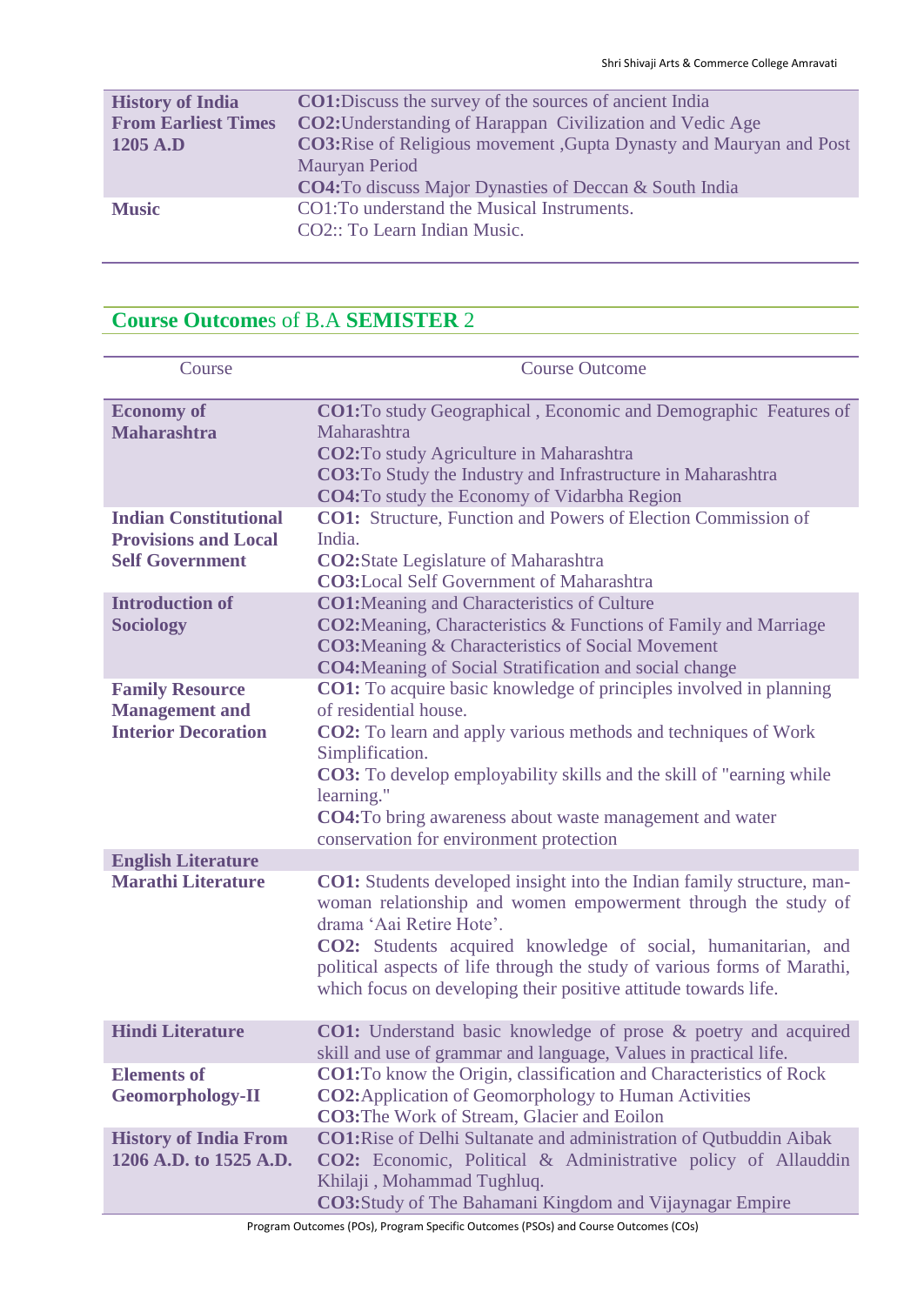## **CO4:**Economic and Technological Developments **Music CO1:** To understand the Musical Instruments. **CO2:**To Learn Indian Music

### **Course Outcomes of B.A (SEMISTER 3)**

| Course                                                 | <b>Course Outcome</b>                                                                                                                                                                                                                                                                                                                                                                                                                                                          |
|--------------------------------------------------------|--------------------------------------------------------------------------------------------------------------------------------------------------------------------------------------------------------------------------------------------------------------------------------------------------------------------------------------------------------------------------------------------------------------------------------------------------------------------------------|
| <b>Macro Economics</b>                                 | <b>CO1:</b> Introduction to Macro Economics<br><b>CO2:</b> Money and Value of Money                                                                                                                                                                                                                                                                                                                                                                                            |
|                                                        | <b>CO3:</b> Understanding Inflation and Deflation                                                                                                                                                                                                                                                                                                                                                                                                                              |
|                                                        | <b>CO4:</b> International Trade                                                                                                                                                                                                                                                                                                                                                                                                                                                |
| <b>Selected Constitutions</b>                          | <b>CO1:</b> Salient features of the Constitution of U.K. & Parliamentary                                                                                                                                                                                                                                                                                                                                                                                                       |
| and International                                      | System of U.K.                                                                                                                                                                                                                                                                                                                                                                                                                                                                 |
| Relations (U.K., U.S.A                                 | <b>CO2:</b> Salient features of the Constitution of U.S.A.                                                                                                                                                                                                                                                                                                                                                                                                                     |
| & China)<br><b>Social Problems in</b>                  | <b>CO3:</b> South Asian Association for Regional Co-operation (SAARC)                                                                                                                                                                                                                                                                                                                                                                                                          |
| <b>India</b>                                           | <b>CO1:</b> Perspectives on Social Problems<br><b>CO2:</b> Understanding Population Problems in India                                                                                                                                                                                                                                                                                                                                                                          |
|                                                        | <b>CO3: Rural Contemporary in India</b>                                                                                                                                                                                                                                                                                                                                                                                                                                        |
|                                                        | <b>CO4:</b> Studying Problems of Alcoholism                                                                                                                                                                                                                                                                                                                                                                                                                                    |
| <b>Food Science &amp;</b>                              | <b>CO1:</b> To understand the Basic Concept of Nutrition.                                                                                                                                                                                                                                                                                                                                                                                                                      |
| <b>Nutrition</b>                                       | <b>CO2:</b> To gain the knowledge of Food, Food Functions and Nutritive                                                                                                                                                                                                                                                                                                                                                                                                        |
|                                                        | Value of Foods.                                                                                                                                                                                                                                                                                                                                                                                                                                                                |
|                                                        | <b>CO3:</b> To develop abilities to plan Diets for various stages.                                                                                                                                                                                                                                                                                                                                                                                                             |
|                                                        | <b>CO4:</b> To Inspire the Entrepreneurial Skill.                                                                                                                                                                                                                                                                                                                                                                                                                              |
| <b>English Literature</b><br><b>Marathi Literature</b> |                                                                                                                                                                                                                                                                                                                                                                                                                                                                                |
|                                                        | <b>CO1:</b> Students understood various social problems, varied aspects of<br>human nature, rural life, human relationships etc through the various<br>Marathi short stories. These stories also helped them to broaden their<br>understanding of life.<br><b>CO2:</b> Students are acquainted with the various states of human mind,<br>human relationships, emotional and spiritual conflicts, human values<br>etc through the study of 'Selected Abhangas of Sant Tukaram'. |
| <b>Hindi Literature</b>                                | <b>CO1:</b> Understand basic knowledge of prose & poetry and acquired skill<br>and use of grammar and language, Values in practical life.                                                                                                                                                                                                                                                                                                                                      |
| <b>Climatology</b>                                     | <b>CO1:</b> Knowing Elements of Weathers and Climate<br><b>CO2:</b> Studying Composition and Structure of the Atmosphere<br><b>CO3:</b> Understanding Atmospheric pollution and Global warming<br><b>CO4: Impact of Atmospheric Pressure</b>                                                                                                                                                                                                                                   |
| <b>History of India From</b>                           | <b>CO1:</b> Understanding Establishment and Consolidation of Mughal                                                                                                                                                                                                                                                                                                                                                                                                            |
| 1206 A.D. to 1756 A.D.                                 | Empire<br><b>CO2:</b> Studying Administration and Polity of Mughal Empire<br><b>CO3:</b> Identifying Sources of Maratha History & Emergence of<br><b>Maratha Power</b><br>CO4: Studying Maratha Power Under Shivaji & Sambhaji<br><b>CO5:</b> Studying Political Administration & Military System Under<br>Maratha                                                                                                                                                             |
| <b>Music</b>                                           | <b>CO1:</b> To understand the Musical Instruments.                                                                                                                                                                                                                                                                                                                                                                                                                             |
|                                                        | <b>CO2:</b> To Learn Indian Music.<br>CO3: To study scientific information of Rag.                                                                                                                                                                                                                                                                                                                                                                                             |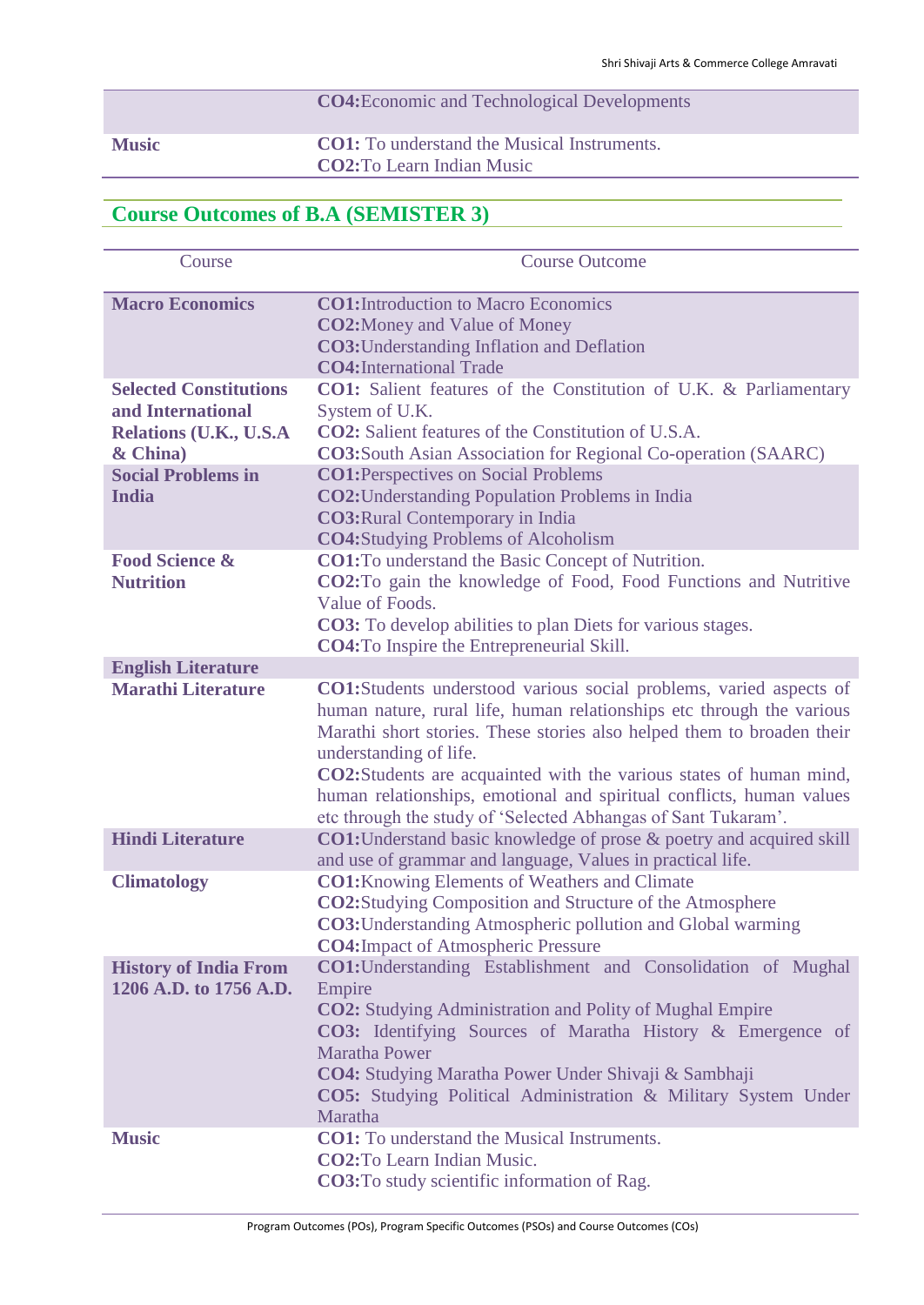## **Course Outcomes of B.A (SEMISTER 4)**

| Course                                                                 | <b>Course Outcome</b>                                                                                                                                                                                                                                                                                                                                                                                                                                                                                                                                                   |
|------------------------------------------------------------------------|-------------------------------------------------------------------------------------------------------------------------------------------------------------------------------------------------------------------------------------------------------------------------------------------------------------------------------------------------------------------------------------------------------------------------------------------------------------------------------------------------------------------------------------------------------------------------|
| <b>Banking</b>                                                         | <b>CO1:</b> Studying Commercial Bank & Central Bank<br><b>CO2:</b> Role of Co-operative Banks and NABARD, IMF and World<br><b>Bank</b><br><b>CO3: Recent Services in Banking Sector</b>                                                                                                                                                                                                                                                                                                                                                                                 |
| <b>Selected Constitutions</b><br>and International<br><b>Relations</b> | <b>CO1:</b> Details of Salient features of the Constitution of China (1982).<br>CO2: Understanding Indo-China Relations - Major Issues<br><b>CO3:</b> Role of United Nations Organization (UNO)                                                                                                                                                                                                                                                                                                                                                                         |
| <b>Social Problems in</b><br><b>India</b>                              | <b>CO1:</b> Understanding Current Social Problems in India<br><b>CO2:</b> Problem of Terrorism & White Collar Crime<br><b>CO3:</b> Understaning Problems of Weaker Section in India<br><b>CO4:</b> Understanding Problems Relating to Urbanization                                                                                                                                                                                                                                                                                                                      |
| <b>Food Science &amp;</b><br><b>Nutrition</b>                          | <b>CO1:</b> To understand the Basic Concepts related to Nutrition.<br><b>CO2:</b> To development abilities to plan diets for various diseases.<br>CO3: To understand the methods of Food Preparation and Food<br>Preservation.<br><b>CO4:</b> To encourage the students for self-employment.<br><b>CO5:</b> To aware the work of different agencies in the area of health.                                                                                                                                                                                              |
| <b>English Literature</b><br><b>Marathi Literature</b>                 | CO1: Students got aware of the ill effects of caste and class<br>discrimination in Indian society through the study of Dalit<br>autobiography 'Aathwaninche Pakshi'. The study enabled them to<br>imbibe the principles of equality and fraternity among all all human<br>beings, irrespective of their castes and religions.<br><b>CO2:</b> Students acquired knowledge about the social service done by<br>the great Mahanubhaw saint Chakradhar Swami. They also came to<br>know about the customs, traditions, and superstitions prevalent in the<br>Mahnubhaw age. |
| <b>Hindi Literature</b>                                                | CO1: Understand basic knowledge of prose & poetry and acquired<br>skill and use of grammar and language, Values in practical life.                                                                                                                                                                                                                                                                                                                                                                                                                                      |
| <b>Oceanography</b>                                                    | <b>CO1:</b> Study of Nature & Scope of Oceanography<br><b>CO2:</b> Understanding Surface configuration of the ocean floor<br><b>CO3:</b> Distribution of temperature of Oceans and Seas<br><b>CO4:</b> Circulation of oceanic water                                                                                                                                                                                                                                                                                                                                     |
| <b>History of India From</b><br>1757 A.D. to 1947 A.D                  | <b>CO1:</b> Discuss expansion of British Dominion in India<br><b>CO2:</b> Knowing Causes of Revolt of 1857<br><b>CO3:</b> Understanding Socio- Religious Movements<br>Modern<br>and<br>Education<br><b>CO4:</b> Nationalism & Indian National Congress<br><b>CO5:</b> Non Co-operation & Civil Disobedience Movement<br>CO6: Quit India Movement & India Towards Independence                                                                                                                                                                                           |
| <b>Music</b>                                                           | <b>CO1:</b> To study the life and contribution of Musicians.<br><b>CO2:</b> To learn Harmonium and songs on Harmonium.<br><b>CO3:</b> To learn various types of Tal.                                                                                                                                                                                                                                                                                                                                                                                                    |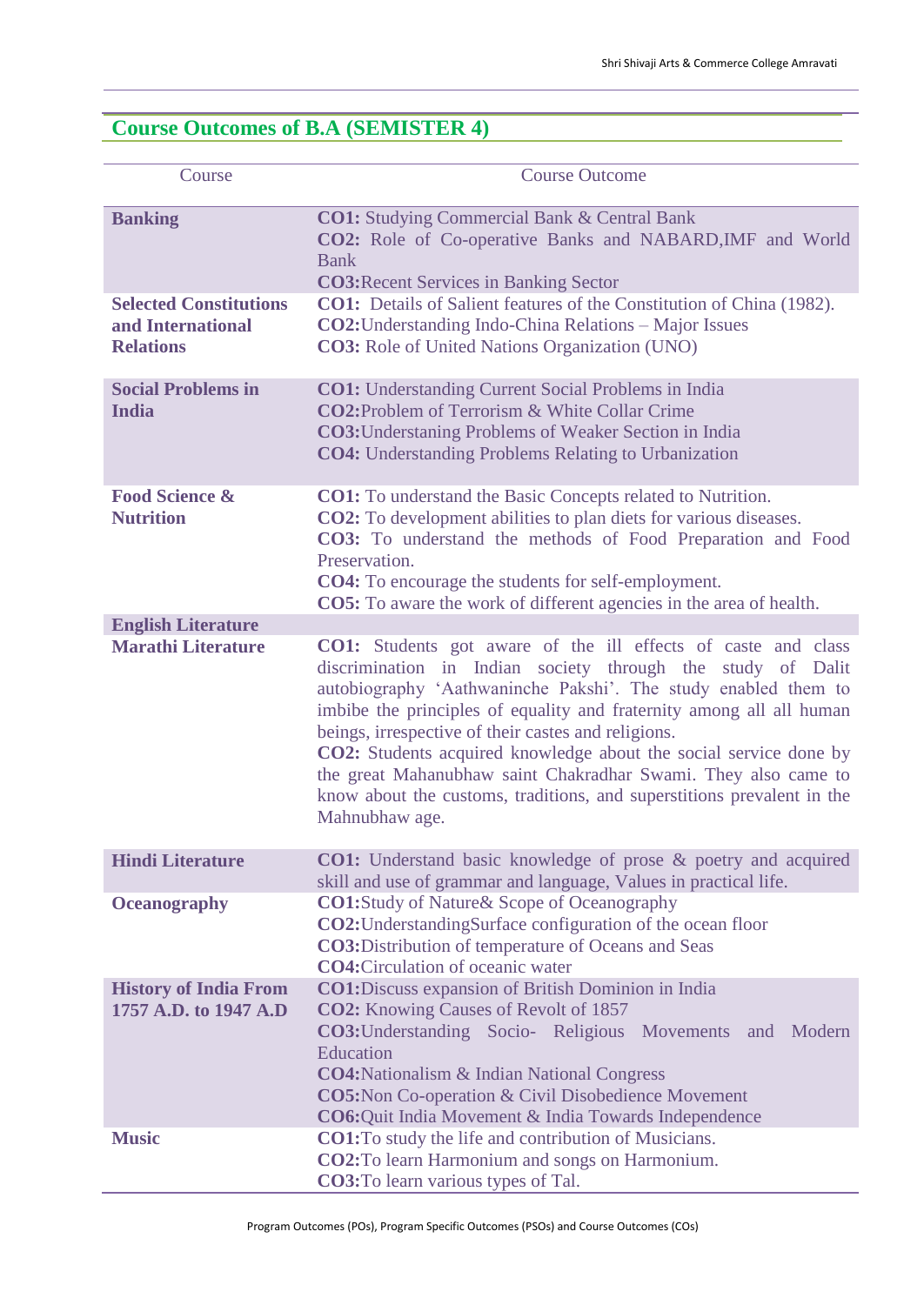### **Course Outcomes of B.A (SEMISTER 5)**

| Course                    | <b>Course Outcome</b>                                                                                                                                                                                                                                                                                              |
|---------------------------|--------------------------------------------------------------------------------------------------------------------------------------------------------------------------------------------------------------------------------------------------------------------------------------------------------------------|
| <b>Economics</b>          | <b>Understand Indian Economy and Planning</b><br>Understand Economic Reforms i.e. Globalization ,Privatization<br>and Liberalization<br><b>Importance of Agriculture in Indian Economy</b>                                                                                                                         |
| <b>Political Science</b>  | Students understood the Concepts of Nationalism and Communalism.<br>Students understood the Importance of Leadership, the knowledge<br>related to Reservation in Indian Constitution<br>Various types of Terrorisms and Laws related to Terrorisms are also<br>explained to Students.                              |
| <b>Sociology</b>          | Meaning & Definition of Social Anthropology<br>Relation of Social Anthropology with other Social Science i)<br>Sociology, ii) Economics, iii)History, iv) Psychology & v) Political<br>Science<br>Study tribal society in India                                                                                    |
| <b>Home Economics</b>     | To Introduce the Concept of Human Development<br>To know the Factors affecting on Human Development<br>To study the definitions and Meaning Concerning the Concepts                                                                                                                                                |
| <b>English Literature</b> | U                                                                                                                                                                                                                                                                                                                  |
| <b>Marathi Literature</b> | Students studied humorous stories written by the famous Marathi short<br>story writer D.M Mirasdar, thereby inculcating a positive and lighter<br>way to look at life.<br>Students gained knowledge about the creation and appreciation of<br>different genres of literature through the study of 'Sahityawichar'. |
| <b>Hindi Literature</b>   | Understand basic knowledge of prose & poetry and acquired skill and<br>use of grammar and language, Values in practical life.                                                                                                                                                                                      |
| <b>Geography</b>          | Understand the geography of India in the context of world, India a Land of<br>Diversities & Unity within diversities, Physical Division<br>Understand Spatial distribution of Population and density, Population<br>Explosion, Urbanization& Sex ratio in India.                                                   |
| <b>History</b>            | The students should have an integrated view of the process of change in the<br>Society, Economy and Civilization in the contest of Political Developments                                                                                                                                                          |
| <b>Music</b>              | To study scientific information of Rag.<br>To study the life and contribution of Musicians.<br>To learn Harmonium and songs on Harmonium.<br>To learn various types of Tal.                                                                                                                                        |

## **Course Outcomes of B.A (SEMISTER 6)**

| <b>COURSE</b>    | <b>COURSE OUTCOME</b>                                                                                                                                                                                                                           |
|------------------|-------------------------------------------------------------------------------------------------------------------------------------------------------------------------------------------------------------------------------------------------|
| <b>Economics</b> | Theories of Population-Malthus, Optimum Population Theory, Theory<br>of Demographic Transition<br>Understand Population explosion and its impact<br><b>Effects of Urbanization of Populations</b><br>Evaluation of Population policies in India |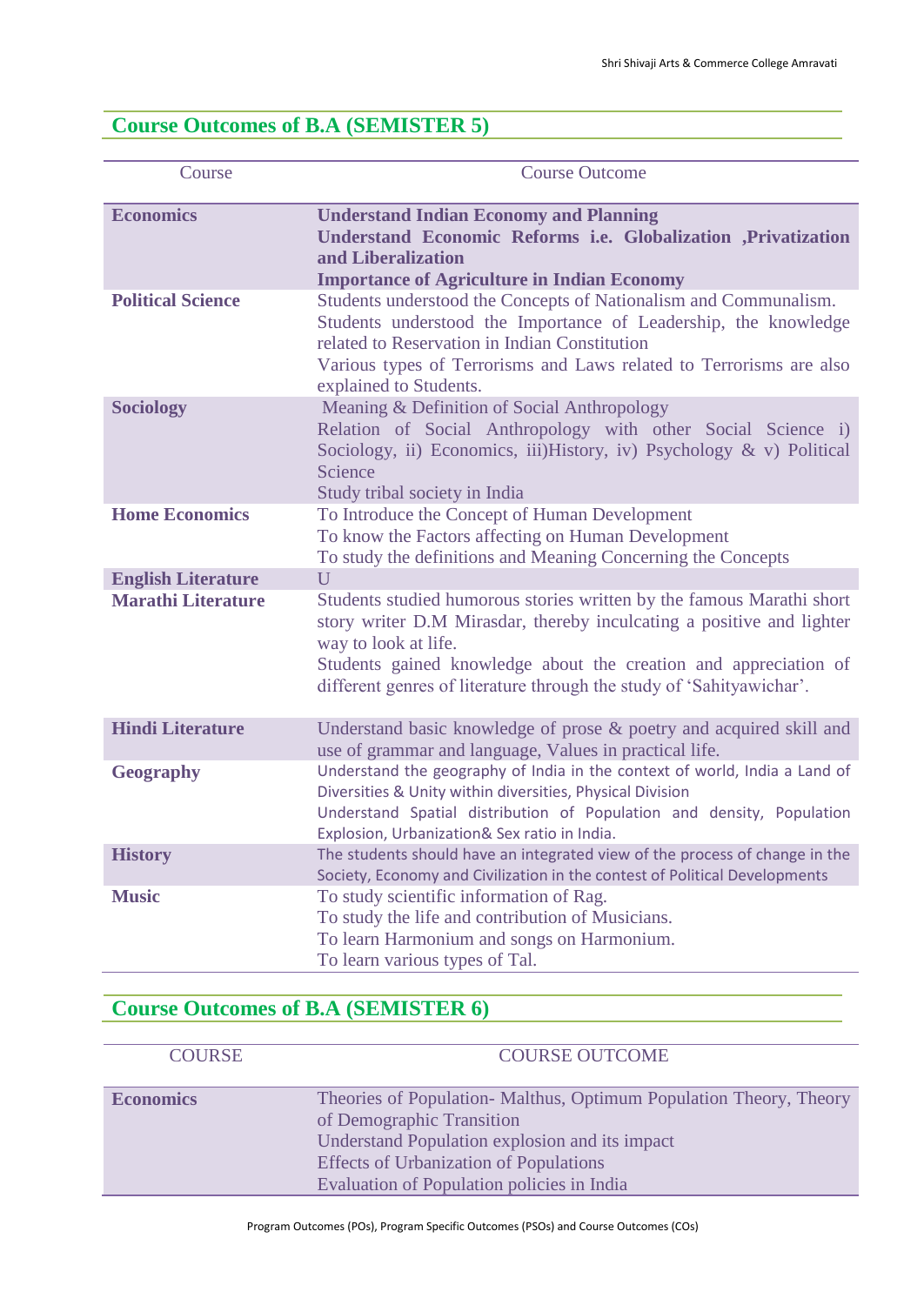| <b>Political Science</b><br><b>Sociology</b> | Understood about the Indian and Western Thinkers and their Political<br>Thoughts. Aristotle, Gandhi, Walter Bejholt, Abraham Lincoln,<br>Ambedkar, Vivekanand, Savarkar, Karl Marx, Nehru, David Eastern,<br>John Olsten , etc.<br><b>Study of Tribal Life</b><br>Meaning & Characteristics of Totemism& Theories of Origin of<br>Totemism<br><b>Study of Tribal Problems</b>                                                                                |
|----------------------------------------------|--------------------------------------------------------------------------------------------------------------------------------------------------------------------------------------------------------------------------------------------------------------------------------------------------------------------------------------------------------------------------------------------------------------------------------------------------------------|
| <b>Home Economics</b>                        | Tribal Development Approaches : Isolation, Assimilation, Integration<br>To aware the Role of Heredity & Environment in Development<br>To State the Role of Parent & Teacher in Child Development.<br>To Introduce the Problems of Child.<br>To Inspire the Students for Skill Based Activity.                                                                                                                                                                |
| <b>English Literature</b>                    |                                                                                                                                                                                                                                                                                                                                                                                                                                                              |
| <b>Marathi Literature</b>                    | Students studied the biography of the American President George<br>Washington, 'Ek Hota Karver', translated into Marathi by Veena<br>Gawankar. The story of success of a boy against the extreme odds is<br>definitely inspiring for the students.<br>Students acquired knowledge of the origin of language, different<br>dialects and standard language, importance of preserving and<br>promoting Marathi through the study of Bhasahavidhnyan(Linguistics |
| <b>Hindi Literature</b>                      | Understand basic knowledge of prose & poetry and acquired skill and<br>use of grammar and language, Values in practical life.                                                                                                                                                                                                                                                                                                                                |
| <b>Geography</b>                             | Study of geography of Maharashtra in the context of India.<br>Climate: Distribution of rainfall, Soil Types, Vegetation of Maharashtra<br>Major Crops in Maharashtra: Wheat, Rice, Jawar, Cotton & Sugarcane.                                                                                                                                                                                                                                                |
| <b>History</b>                               | The students should have an integrated view of the process of change<br>in the Society, Economy and Civilization in the contest of Political<br>Developments<br>Study of rise of fascism in Italy<br>Causes and Result of the Second World War.                                                                                                                                                                                                              |
| <b>Music</b>                                 | To study scientific information of Rag.<br>To study the life and contribution of Musicians.<br>To learn Harmonium and songs on Harmonium.<br>To learn various types of Tal.                                                                                                                                                                                                                                                                                  |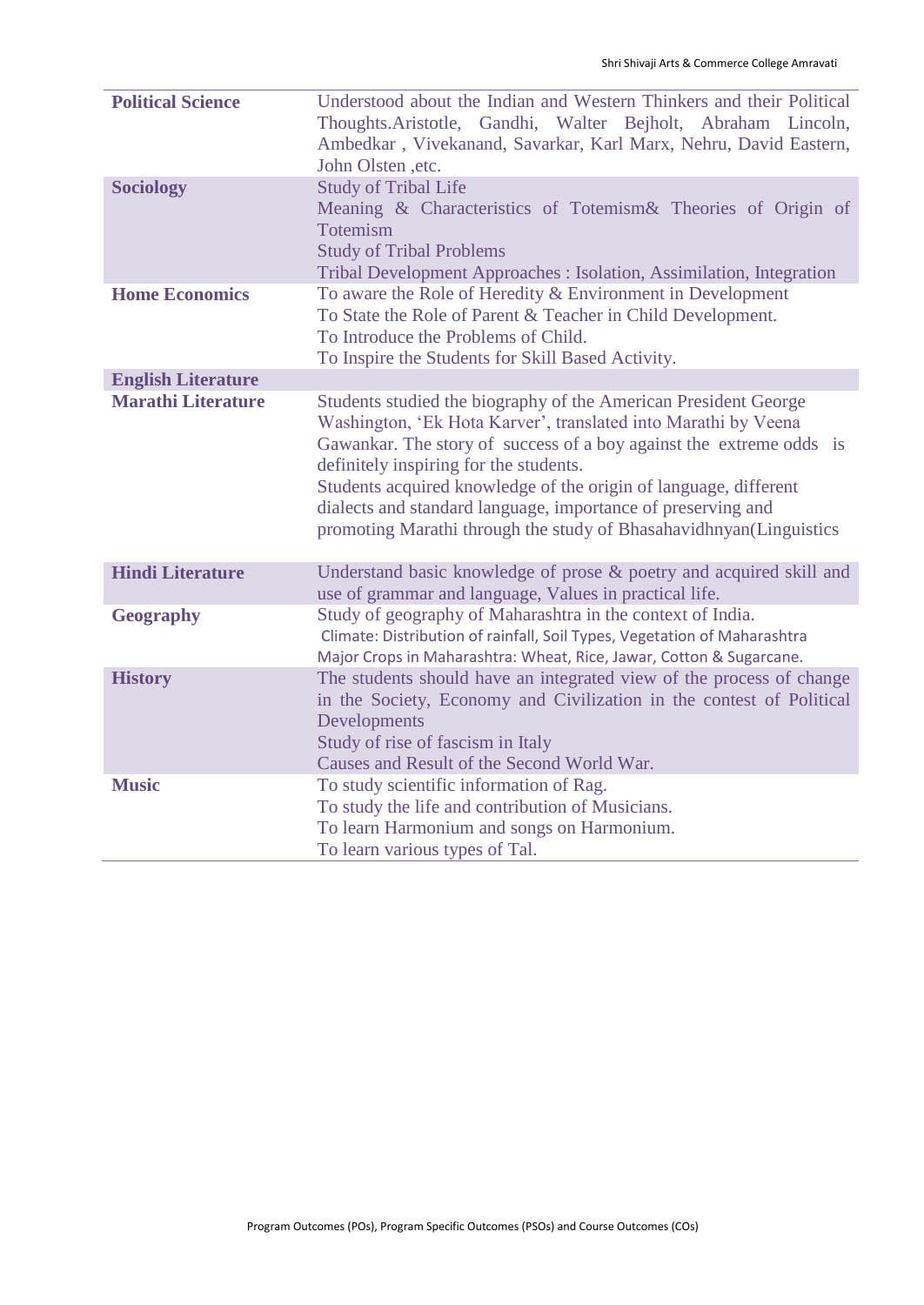### **Program Outcomes (POs) of PG Programmes M.A, M.Com, M. Phil**

After the completion of the PG program, the students are able to:

PO1: Critical Close Reading- ability to read critically the prescribed texts and understand its broader implications. This includes:

- Read closely in a variety of forms, styles, structures, and modes.
- Use of various interpretative techniques.

PO2: Critical Thinking -An ability to think critically on various issues and subject matters and relate the same with real life situations. This includes the ability to:

- Synthesize and integrate knowledge.
- Practice and develop argumentative skills.
- In-depth study of the subject matter.

PO3: Integration of Knowledge-Demonstrate detailed knowledge in one or more disciplines and the ability to integrate knowledge across disciplinary boundaries. This includes the ability to:

- Study the current state of knowledge.
- Multi-disciplinary learning ability.
- Show familiarity with works from other disciplines.

PO4: Communication Skill - Demonstrate the ability to extract and convey information accurately in a variety of formats. This includes:

- An ability to adjust writing style appropriately to the content, the context, and nature of the subject.
- Ability to communicate ideas logically.
- Write clearly and effectively in a variety of forms, adapting writing and analytical skills to all situations.

PO5: Research Aptitude - Development of a spirit of critical and scholarly enquiry for the subject. This includes:

- To identify and evaluate appropriate research sources.
- To incorporating the sources into documented academic writing.
- To formulate original arguments in response to those sources.
- To apply appropriate research methodologies to specific problems.

PO6: Role as a Global Citizen- A critical understanding about the ways of the world and realization of one's role within communities to effect change. This includes the ability to:

- Demonstration of intercultural awareness.
- To understand the meaning of cultural globalization in true sense.
- Collaborate respectfully with others, individually and in teams.
- Maintain highest ethical standard in personal life.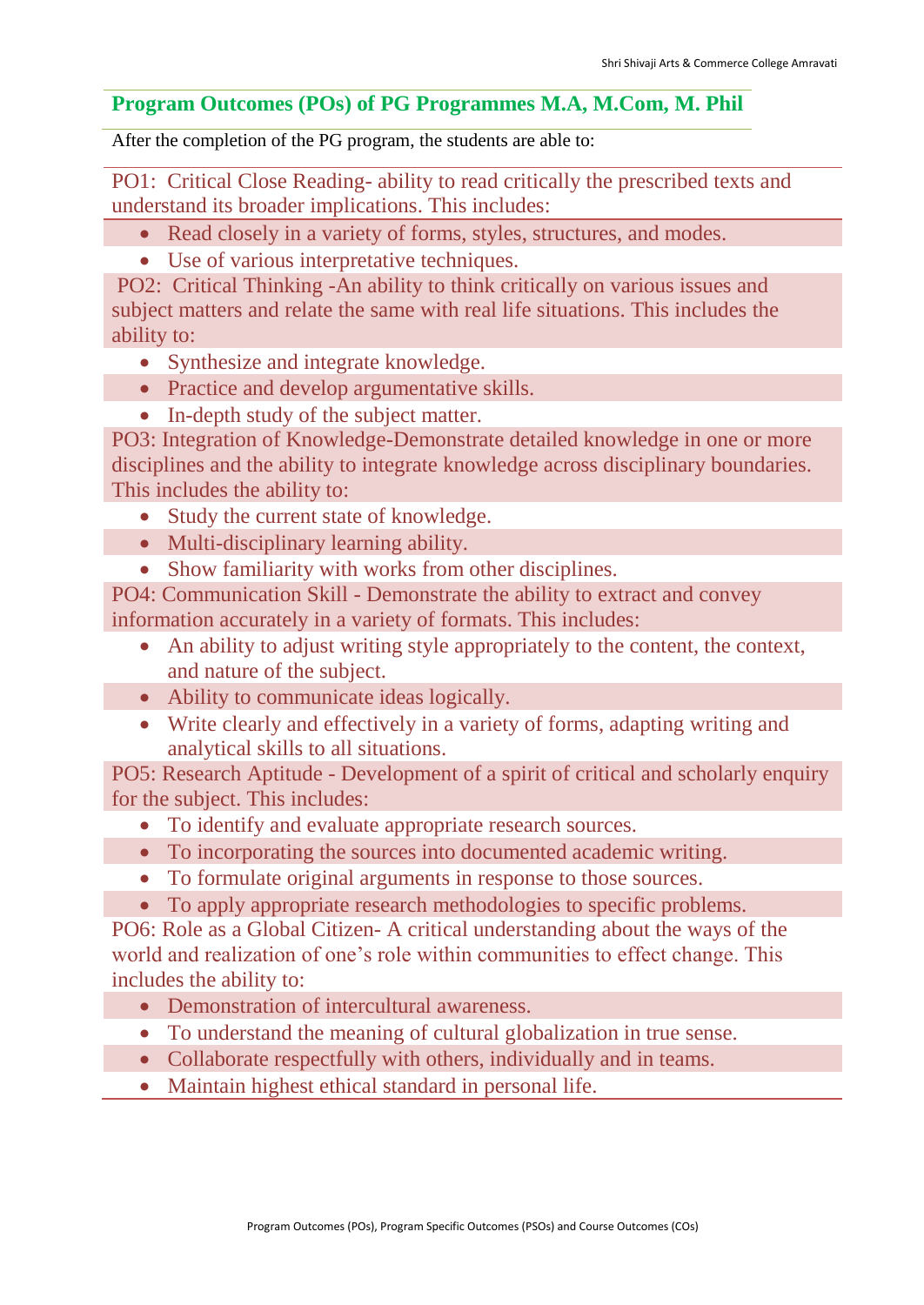## **Program Specific Outcome (PSO) of PG Program M.A,M.COM, M. Phil**

| Program                 | Program Specific Outcome (PSO)                                                                                                                                                                                                                                                                                                                                                                                                                                                                                                                                                                           |
|-------------------------|----------------------------------------------------------------------------------------------------------------------------------------------------------------------------------------------------------------------------------------------------------------------------------------------------------------------------------------------------------------------------------------------------------------------------------------------------------------------------------------------------------------------------------------------------------------------------------------------------------|
| M.A.(English)           | A student of M.A. studying English is expected to acquire learning<br>to attend to the complexities of literary texts, the creative aspects of<br>literary texts, the ability of the written word to elicit feeling, to<br>cultivate an imaginative openness to others' experiences, to acquire<br>certain skills, develop certain abilities and nurture certain tendencies<br>towards:<br>Seeking pleasure in all forms of literature<br>$\bullet$<br>Critical understanding of literature<br>$\bullet$<br>Understanding the complexities of human life through the study<br>$\bullet$<br>of literature |
| M.A.(Political Science) | PSO1: Understand the Indian Government and Political System in<br>India<br>PSO2:Comprehensive study of Political Thinkers in India and<br>World<br>PSO3: Understand the role of Public Administration in India<br>PSO4: Understand Indian Constitution and Democratic Values<br>PSO5: Compare the Constitutions of UK, China, USSR<br>PSO6: Understand the International Relations and International<br>Organizations.<br>PSO7: Able to Compete for various Competitive Examinations like<br><b>UPSC, MPSC and NET</b>                                                                                   |
| M.A.(Economics)         | PSO1: Able to study the Indicators, Factors & Measurements of<br>Economic Development and Growth.<br>PSO2: Able to study theories of development and growth models<br>PSO3: Understand the International trade and Finance<br>PSO4: Able to study Indian Economic Policies and Human<br>development in India<br>PSO5:Study of Financial Institutes and markets<br>PSO6: Understand Research methodology for Economics<br>PSO7: Able to Compete for various Competitive Examinations like<br><b>UPSC, MPSC and NET</b>                                                                                    |
| M.A.(Geography)         | PSO1: Able to work as expert in Geographic Information System<br>PSO2: Understand the geographic knowledge of ancient world and<br>contribution of Greek and Roman Geographers.<br>PSO3: Understand the theories of population growth and<br>Demographic transition theory<br>PSO4: Approaches to study urban geography.<br>PSO5: Understand Agricultural in India - Land use patterns in India,<br>Regional patterns of productivity in India<br>PSO6: Understand the Nature, scope and significance of Geography<br>of water resources                                                                 |
| M.A. (Home Economics)   | PSO1: To know the fundamentals of Family Resource Management<br>PSO2:To provide the information to the students about the<br>characteristics of children with special needs.<br>PSO3: To understand the importance of Textile and Clothing<br>PSO4: To get knowledge of different Types of Design Placement and<br><b>Regional Embroidery</b><br>PSO5: Understand meaning process and importance of research in<br>Home-Economics                                                                                                                                                                        |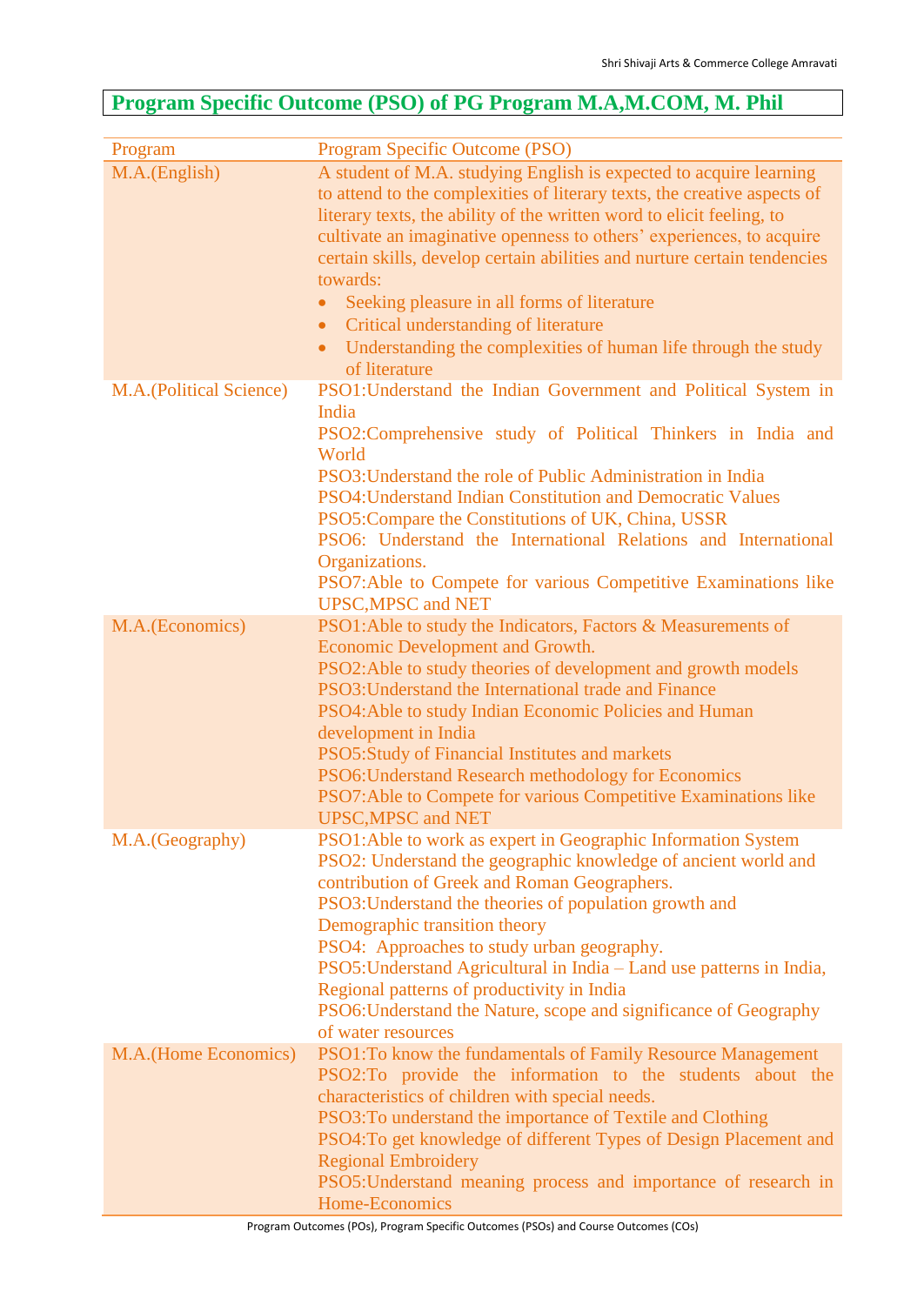|         | PSO6: To Introduce the students to the major concept of human<br>development.                            |
|---------|----------------------------------------------------------------------------------------------------------|
| M.Com   | PSO1: The students are exposed to the advanced tools used in<br>Management Accounting and understood the |
|         | applications of Management Accounting                                                                    |
|         | PSO2: Students came to know the basic issues in services marketing<br>and customer relationship.         |
|         | PSO3: Students are able to understand the account concepts ,tools                                        |
|         | and techniques used for taking managerial decision.                                                      |
|         | PSO4: To acquire the conceptual knowledge of Commercial, R.B.I.,                                         |
|         | S.B.I. and Co-operative banks along with Insurance sector & its                                          |
|         | regulation.                                                                                              |
|         | PSO5:understood the conceptual framework of Management which                                             |
|         | includes school of management                                                                            |
|         | PSO6: Applications of relevant software in business data                                                 |
|         | analysis for accounting, research and decision making                                                    |
| M. Phil | PSO1: Understand the tools and techniques of research methodology                                        |
|         | PSO2: Understand the use of ICT in research process                                                      |
|         | PSO3: Understand teaching and evaluation techniques                                                      |
|         | PSO4: Understand current trends and issues in Higher education                                           |
|         | PSO5: To get update about the advanced knowledge in the subject.                                         |

## **Course Outcomes of M.Com – I: First Semester**

| Course                       | <b>Course Outcome</b>                                                |
|------------------------------|----------------------------------------------------------------------|
|                              |                                                                      |
|                              |                                                                      |
| <b>Managerial Economics</b>  | Students understood the conceptual knowledge of managerial           |
|                              | economics and are able to explain demand analysis, production        |
|                              | theory, price determination & pricing practices and business cycle.  |
| <b>Service Marketing and</b> | Students came to know the basic issues in services marketing and     |
|                              |                                                                      |
| <b>Customer Relationship</b> | customer relationship. They understood the process of service        |
| <b>Management</b>            | marketing process and application with customer relationship         |
|                              | development and management.                                          |
| <b>Advanced Financial</b>    | Students are able to understand the account concepts, tools and      |
| and Cost Accounting          | techniques used for taking managerial decision. Students can prepare |
|                              | final accounts of Company, working on Cost & process accounting,     |
|                              |                                                                      |
|                              | Job & contract accounting and carrying out Cost audit.               |
| <b>Banking and Insurance</b> | Students acquired the conceptual knowledge of Commercial, R.B.I.,    |
| <b>Services</b>              | S.B.I. and Co-operative banks along with Insurance sector & its      |
|                              | regulation.                                                          |

### **Course outcomes of M.Com – I : Second Semester**

**Course Course Outcome** 

| <b>Accounting for</b>       | The students are exposed to the advanced tools used in Management      |
|-----------------------------|------------------------------------------------------------------------|
| <b>Managerial Decision</b>  | Accounting and understood the applications of Management               |
|                             | Accounting and are able to prepare Funds flow and cash flow            |
|                             | statement, ascertaining standard cost, analysis of variance, marginal  |
|                             | costing and budget & budgetary control.                                |
| <b>Strategic Management</b> | The ability of students in decision making in situation of uncertainty |
|                             | in dynamic business environment of the students has enhanced.          |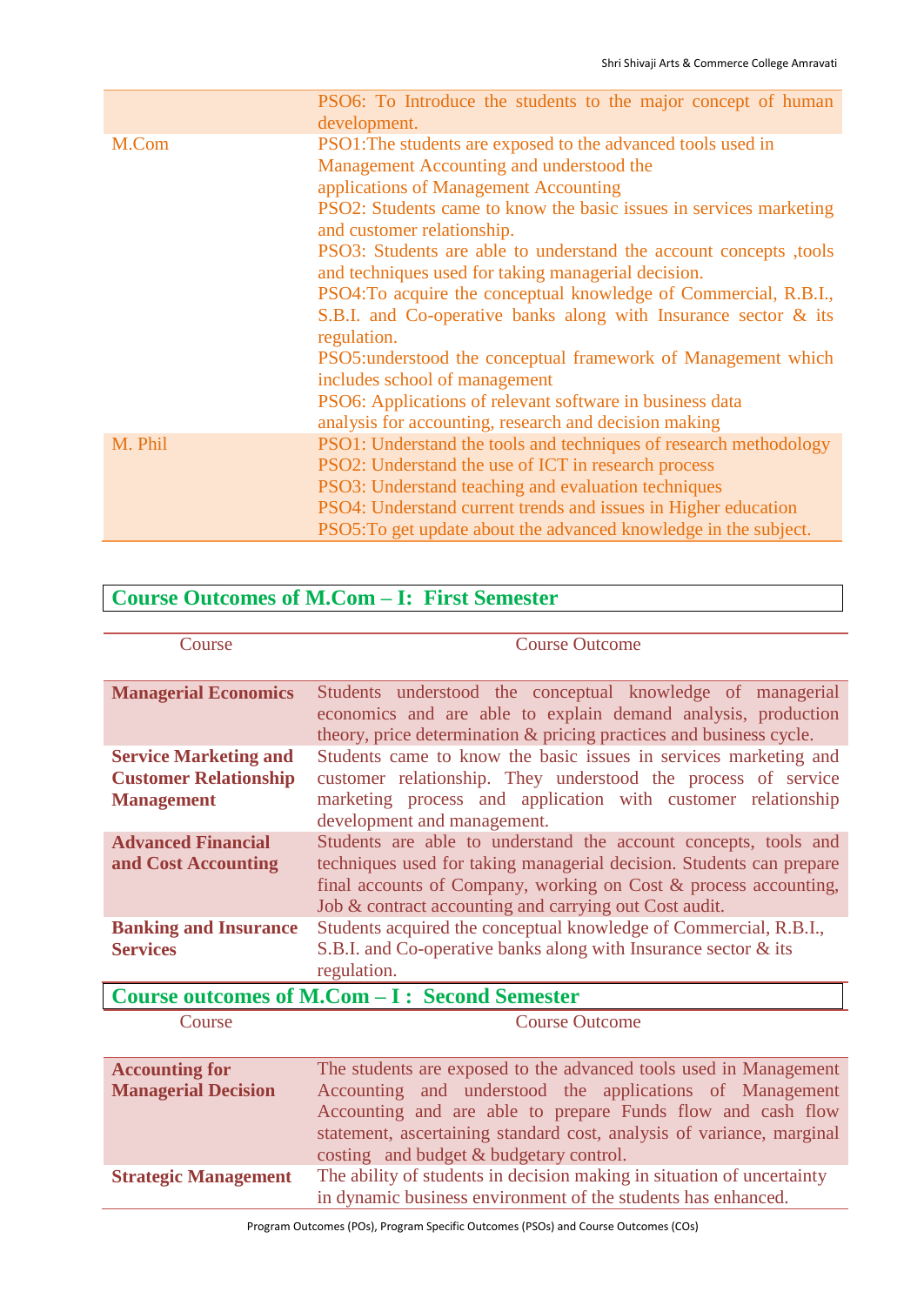| <b>Management Concept</b>    | Students understood the conceptual framework of management which     |
|------------------------------|----------------------------------------------------------------------|
| and Organizational           | includes school of management thought & managerial functions and     |
| <b>Behavior</b>              | behavior of individuals, group and organization.                     |
| <b>Computer Applications</b> | Students gained the knowledge and understood the applications of     |
| in Business                  | relevant software in business data analysis for accounting, research |
|                              | and decision-making.                                                 |

|                                                                  | and decision-making.                                                                                                                                                                                                                                                                                                                                                                                    |
|------------------------------------------------------------------|---------------------------------------------------------------------------------------------------------------------------------------------------------------------------------------------------------------------------------------------------------------------------------------------------------------------------------------------------------------------------------------------------------|
|                                                                  | <b>Course Outcomes of M.Com - II: Third Semester</b>                                                                                                                                                                                                                                                                                                                                                    |
| Course                                                           | <b>Course Outcome</b>                                                                                                                                                                                                                                                                                                                                                                                   |
| <b>Research Methodology</b>                                      | Students become conversant with the basic principles and theoretic<br>concepts of the research methodology to contribute in research work<br>for betterment of society and nation. It included types of research,<br>research problems & design, hypothesis, sampling techniques,<br>documentary sources of data $\&$ information, analysis $\&$ interpretation<br>of data and research report writing. |
| <b>Statistical Analysis</b>                                      | Students learned the applications of statistical tools and techniques<br>for decision-making. They are able to perform co-relation and<br>regression analysis, parametric & non-parametric test, and association<br>of attributes, probability distribution, interpolation & extrapolation<br>and analysis of time series manually.                                                                     |
| <b>Corporate Tax</b><br><b>Planning and</b><br><b>Management</b> | Students are able to become conversant with corporate assessment,<br>concepts of corporate tax planning and Indian tax laws, as also their<br>implication for corporate management.                                                                                                                                                                                                                     |
| <b>E-Commerce and</b><br><b>Legal Security</b>                   | Students are enabled to gain knowledge about E-Commerce and its<br>various components with legal securities. Students can explain<br>Internet, applications of E-Commerce, E-mechanism with provisions<br>and penalties of Information Technology act, cyber stacking and<br>security issues in E-Commerce. They can design web site with<br>HTML.                                                      |

### **Course Outcomes of M.Com – II: Fourth Semester**

| Course                                                     | <b>Course Outcome</b>                                                                                                                                                                                                                                                                                                                                                                                                                          |
|------------------------------------------------------------|------------------------------------------------------------------------------------------------------------------------------------------------------------------------------------------------------------------------------------------------------------------------------------------------------------------------------------------------------------------------------------------------------------------------------------------------|
| <b>Entrepreneurship</b><br>and<br><b>Skill Development</b> | Improved entrepreneurship quality of students for self-employment<br>and gaining the knowledge for starting their own start-up. Their<br>business skills develop for achieving business goals.                                                                                                                                                                                                                                                 |
| <b>Co-operative</b><br><b>Management</b>                   | Students are able to understand the Co-operative management of<br>Human Resource, Financial and Marketing along with Co-operative<br>legislation.                                                                                                                                                                                                                                                                                              |
| <b>International</b><br><b>Financing</b>                   | Students understood the conceptual knowledge of International<br>Financing, International flow of fund, Developments International<br>monetary system, Global financial markets. Working, functions and<br>structure of World Bank, International Finance Corporation, Asia<br>Development Bank and role IMF in solution for financial crises.                                                                                                 |
| <b>Sales and Distribution</b><br><b>Management</b>         | Students are familiarized with Sales operation, selling strategy and<br>distribution management. It includes sales management, organization<br>& forecasting; salesmanship, sales territory, sales promotion $\&$<br>management, motivation & compensation of sales force, sales quotas,<br>budget, audit and cost analysis; sales distribution & distribution audit,<br>warehousing $\&$ inventory control and transportation $\&$ retailing. |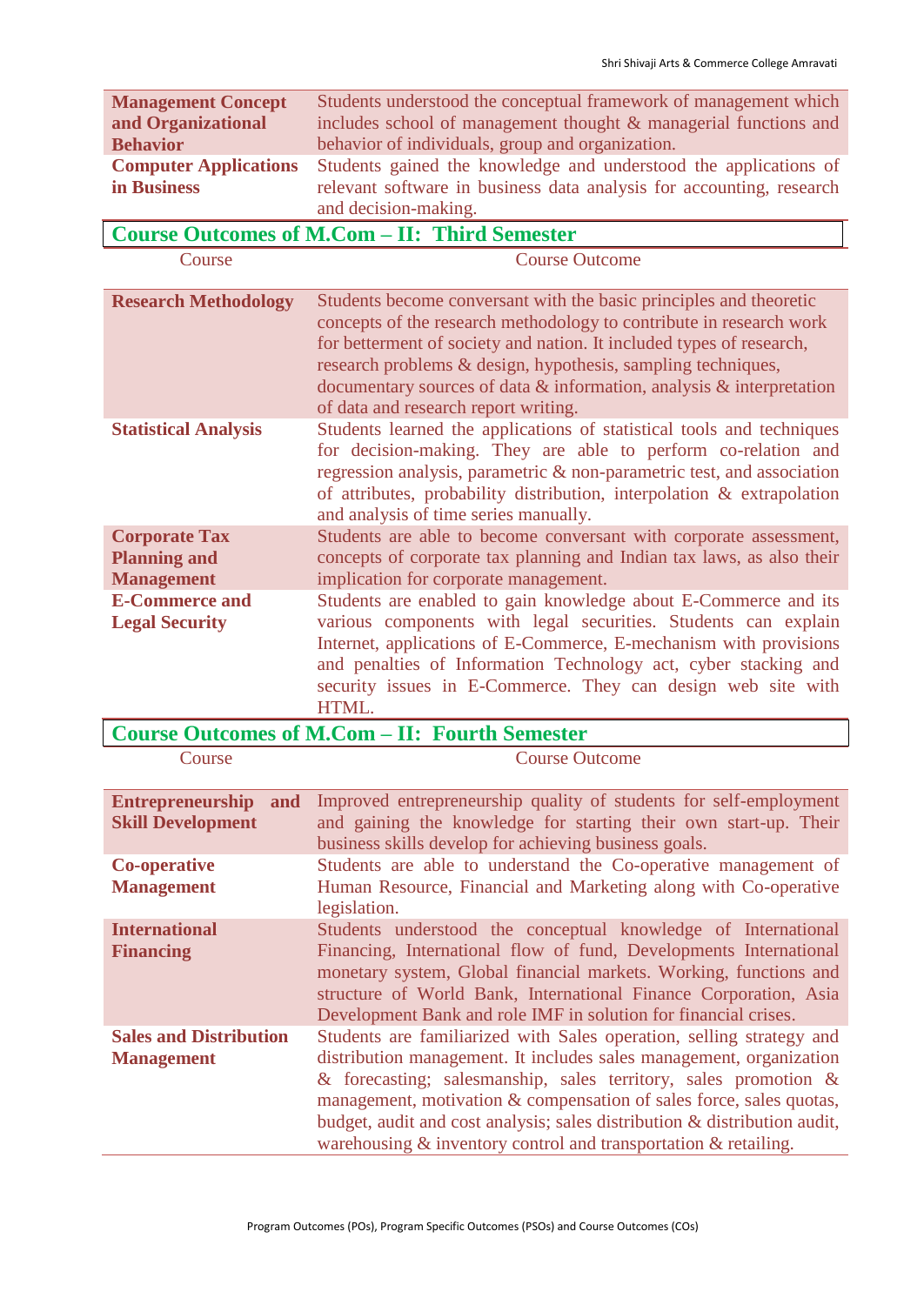## **Course Outcome of M.A ENGLISH**

| Course                                  | <b>Course Outcome</b>                                                                                                                                                                                                                                                                                                                                                                                                                                        |
|-----------------------------------------|--------------------------------------------------------------------------------------------------------------------------------------------------------------------------------------------------------------------------------------------------------------------------------------------------------------------------------------------------------------------------------------------------------------------------------------------------------------|
| M.A.(English)<br>$\bullet$<br>$\bullet$ | Trace the nature of influence that all the classical texts have on<br>modern English literatures both in British and Indian writings in<br>English.<br>Appreciate texts as a source of great wisdom and interpret it from<br>contemporary points of view.<br>Trace the developmental history of English Literature from old<br>English Period to 19th century.                                                                                               |
| $\bullet$                               | Show familiarity with major literary works by British writers in the<br>field of Drama and Poetry.<br>Be acquainted with major religious, political and social movements<br>from 14th to 19th century and their influence on literature.<br>Learn various interpretative techniques to approach literary texts of<br>varied genres                                                                                                                           |
| $\bullet$<br>$\bullet$                  | Learn how and on what grounds women's writings can be<br>considered as a separate genre<br>Read and understand canonical texts written by Women writers<br>across different ages.<br>Differentiate between sex and gender and how the later is a social<br>construction.                                                                                                                                                                                     |
| $\bullet$<br>$\bullet$                  | Be aware about the issues and concerns of the women writers of the<br>developed, developing and under-developed countries<br>Know about the meaning and scope of the concepts of the<br>Modern/Modernity/Modernism<br>Learn how and on what grounds women's writings can be<br>considered as a separate genre.                                                                                                                                               |
| $\bullet$<br>$\bullet$                  | Read and understand canonical texts written by Women writers<br>across different ages.<br>Be aware about the issues and concerns of the women writers of the<br>developed, developing and under-developed countries.<br>Study and interpret representative writings from the 20th and 21st<br>century.                                                                                                                                                       |
|                                         | Acquaint themselves with the great tradition of modern European<br>drama<br>Examine various literary techniques that writers of 20th century use<br>in writing their texts, and demonstrate an understanding of these<br>techniques.                                                                                                                                                                                                                         |
| ٠<br>٠                                  | Reflect upon the great upheaval that the world has undergone<br>during 20th century and the constructive role of literary<br>activism/movements in restoring humane values<br>Learn the history of literary criticism and various literary theories.<br>Apply critical and technical theory and vocabulary to describe and<br>analyze, and formulate an argument about literary and other texts.<br>Think about the non-fixity of meaning of literacy texts. |
| ٠                                       | Develop a skill in applying various literary theories in interpreting a<br>specific text                                                                                                                                                                                                                                                                                                                                                                     |

• Know how a literary text, explicitly or allegorically; represents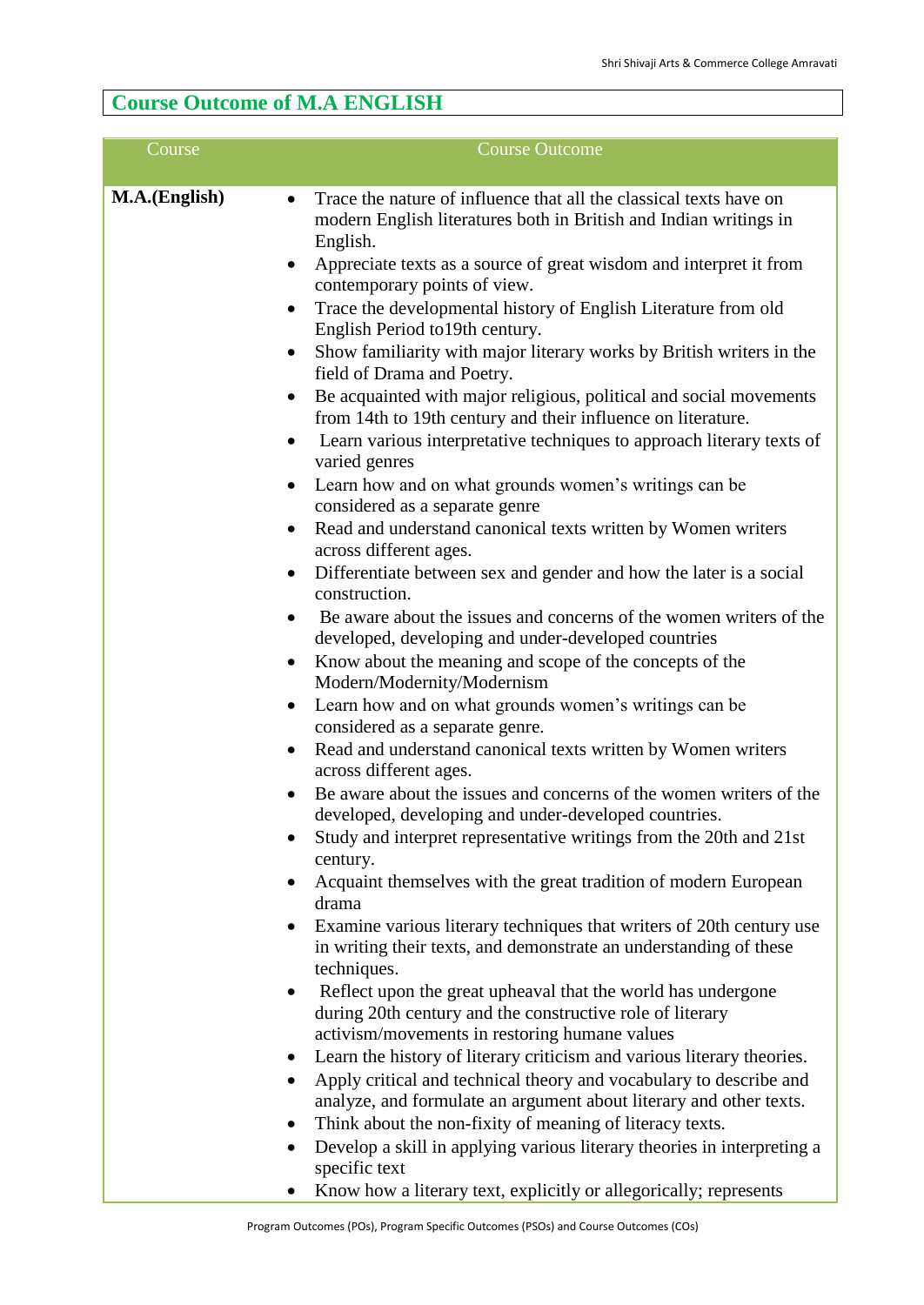various aspects of colonial oppression.

- Question how does a text reveal about the problematic of postcolonial identity.
- Learn how a text reveals about the politics and/or psychology of anti-colonialist resistance.
- Trace the history of post-colonial movements in India and its textual representations.
- Locate and represent subaltern voices through their own writings.
- How and why Indian literature emerged as a distinct field of study.
- Trace the development of history of English literature from its beginning to the present day
- Interpret the works of great writes of Indian writers in English.
- Demonstrate, through discussion and writing, an understanding of significant cultural and societal issues presented in Indian English literature
- Know the meaning of Popular Literature and its distinct characters.
- Read and understand some of the representative popular literary pieces.
- Understand how formulaic elements create the ideal world without limitations or uncertainties in readers' imagination.
- Probe into the literary and aesthetic merits of popular fictions.

### **Course Outcomes of M.A Political Science: I Semester**

| <b>Subject</b>                                | <b>Course Outcome</b>                                                                                                                   |
|-----------------------------------------------|-----------------------------------------------------------------------------------------------------------------------------------------|
| <b>Political Thoughts in</b><br>Modern India. | Tracing the Evolution of Indian Political Thoughts from Ancient<br>India to Modern India.                                               |
|                                               | Analyzing the Nationalist thoughts of Raja Ram Mohan Roy.<br>Discussing the Nationalism of Gandhi.                                      |
|                                               | Describing the movements against Caste and Untouchability.<br>Ambedkar views on Social Justice and the depressed Classes.               |
| <b>Indian Government and</b><br>Politics.     | Introduced the Indian Constitution with the focus on the role of the<br>Constituent Assembly and examining the essence of the Preamble. |
|                                               | Examining the Fundamental Rights and Duties of Indian Citizens<br>with a study of Directive Principles.                                 |
|                                               | Evaluating the Electoral process in India with focus on the Election<br>commission composition functions and Role.                      |
|                                               | Evaluating the roles of various factors of Indian Politics, Religion<br>Language, Caste, Tribe, Regionalism.                            |
| Public Administration.                        | Explaining the nature, scope of evolution of Public Administration<br>and Private Administration.                                       |
|                                               | Discussing making of Public Policy making and methods of<br>Implementation.                                                             |
|                                               | Discussing the Ecological approach to Public Administration.<br>Examining the Institutions of Financial Administration in India.        |
| <b>Theories of International</b>              | Explaining the Scope and Subject matter of International Relations                                                                      |
| Relations.                                    | as an Autonomous academic discipline, Nuclear Device in any<br>environment and Comprehensive Test Ban Treaty (CTBT).                    |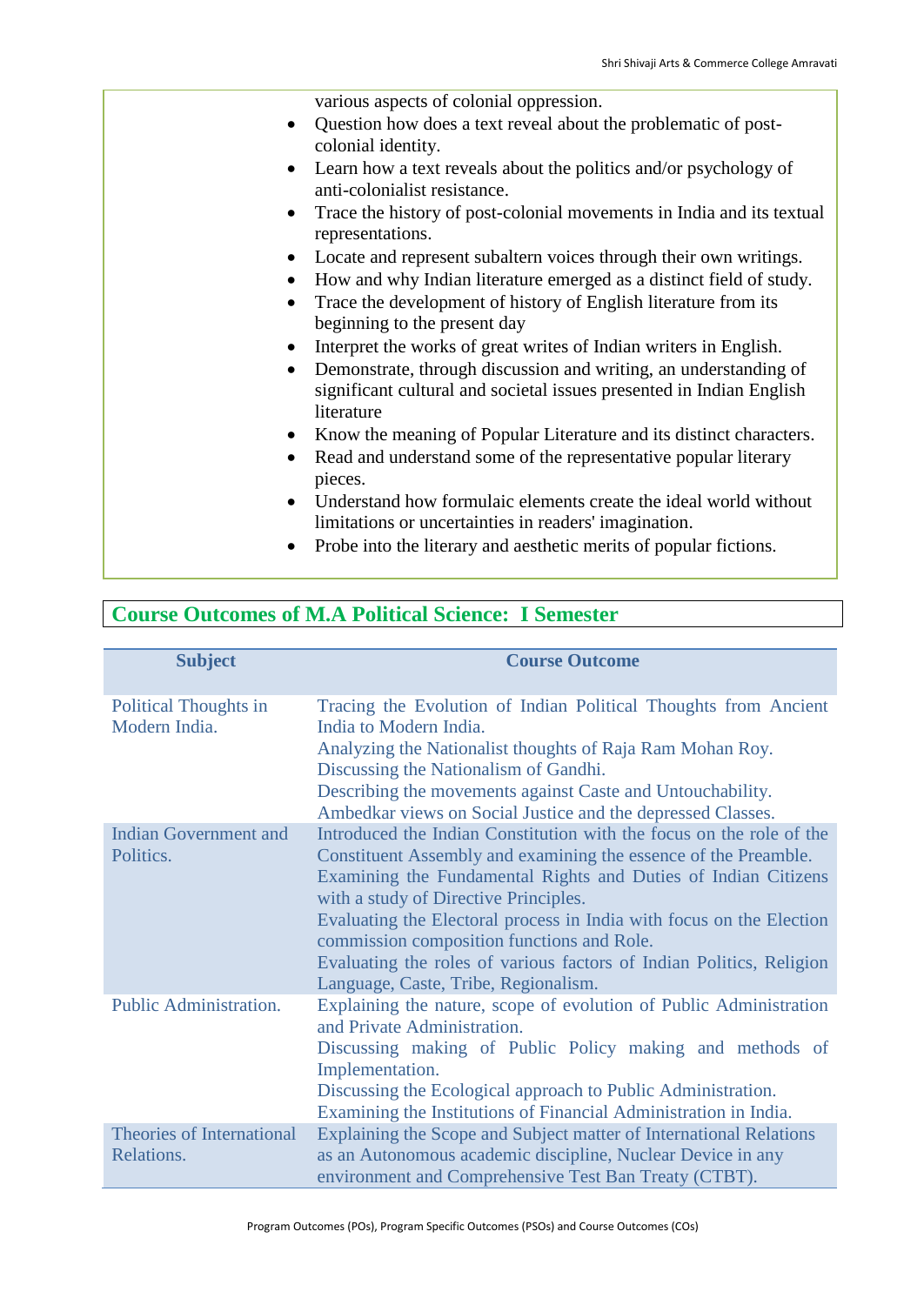## **Course Outcomes of M.A Political Science: II Semester**

| <b>Course</b>                                             | <b>Course Outcome</b>                                                                                                                                                                                                                                                                                                       |
|-----------------------------------------------------------|-----------------------------------------------------------------------------------------------------------------------------------------------------------------------------------------------------------------------------------------------------------------------------------------------------------------------------|
| <b>Political Thoughts in</b><br>Modern India.             | Education,<br><b>Views</b><br>Farmer<br>Economy,<br>Social<br>Reform,<br><b>on</b><br>Revolutionary Nationalism, Communalism, New Humanism, Self<br>Respect Movement, Social Political System, Humanism concept of<br>Universal and Village. Thoughts of Mahatma Phule, V. Savakar, M.<br>N. Roy, Periyar, Tukdoji Maharaj. |
| <b>Indian Government and</b><br>Politics.                 | Studying Directive principles of State Policy, Evaluating Indian<br>Federalism through Centre-State relations.<br>Evaluating the structures of Government at the National, State Level.<br>Studying the process of Interaction between Society and Politics in<br>contemporary India-Caste, tribe and Religion.             |
| Public Administration.                                    | Analyzing the Administrative processes,<br>decision<br>making<br>communication and Control, Leadership, co-ordination assessing the<br>relationship between the Citizen and Administration Lokpal and<br>Lokayukt.<br>Examining the Institutions of Financial Administration in India.                                      |
| Major Issues in<br><b>Contemporary World</b><br>Politics. | Explaining certain basic concepts like Globalization in contemporary<br>World Order.<br>Describing the Cold War phases and understanding the post-cold war<br>era.<br>Examining Indian Foreign Policy basic principles evolution and                                                                                        |
|                                                           | bilateral relations.<br>Evaluating the working of UN and its organizations peace keeping<br>function and Human Rights.<br>Course Outserves of M A Political Science: HI Semester                                                                                                                                            |

### **Course Outcomes of M.A Political Science: III Semester**

| <b>Course</b>                                             | <b>Course Outcome</b>                                                                                                                                                                                                             |
|-----------------------------------------------------------|-----------------------------------------------------------------------------------------------------------------------------------------------------------------------------------------------------------------------------------|
| <b>Western Political</b><br>Thoughts and<br><b>Theory</b> | Providing an insight into the dominant features of Ancient western<br>political Thought.<br>Ancient Greek political thought with focus on Aristotle and Plato.                                                                    |
|                                                           | Roman political thought and its contributions with special emphasis on<br>emergence of Roman Law. Hobbes as the founder of the science of<br>materialist politics. Locke as the founder of Liberalism with focus on his<br>views. |
|                                                           | Rousseau's views on freedom and Democracy.                                                                                                                                                                                        |
| Research<br>Methodology                                   | Research methodology Nature, objectives, methods and formulation of<br>the Research Hypothesis.                                                                                                                                   |
| <b>Political Sociology</b>                                | Studying the concepts of Power Authority and legitimacy in the context<br>society creating awareness among students about Nationalism and state<br>building processes in western Europe and third world.                          |
|                                                           | Classifying the different types of Political Parties and pressure groups.                                                                                                                                                         |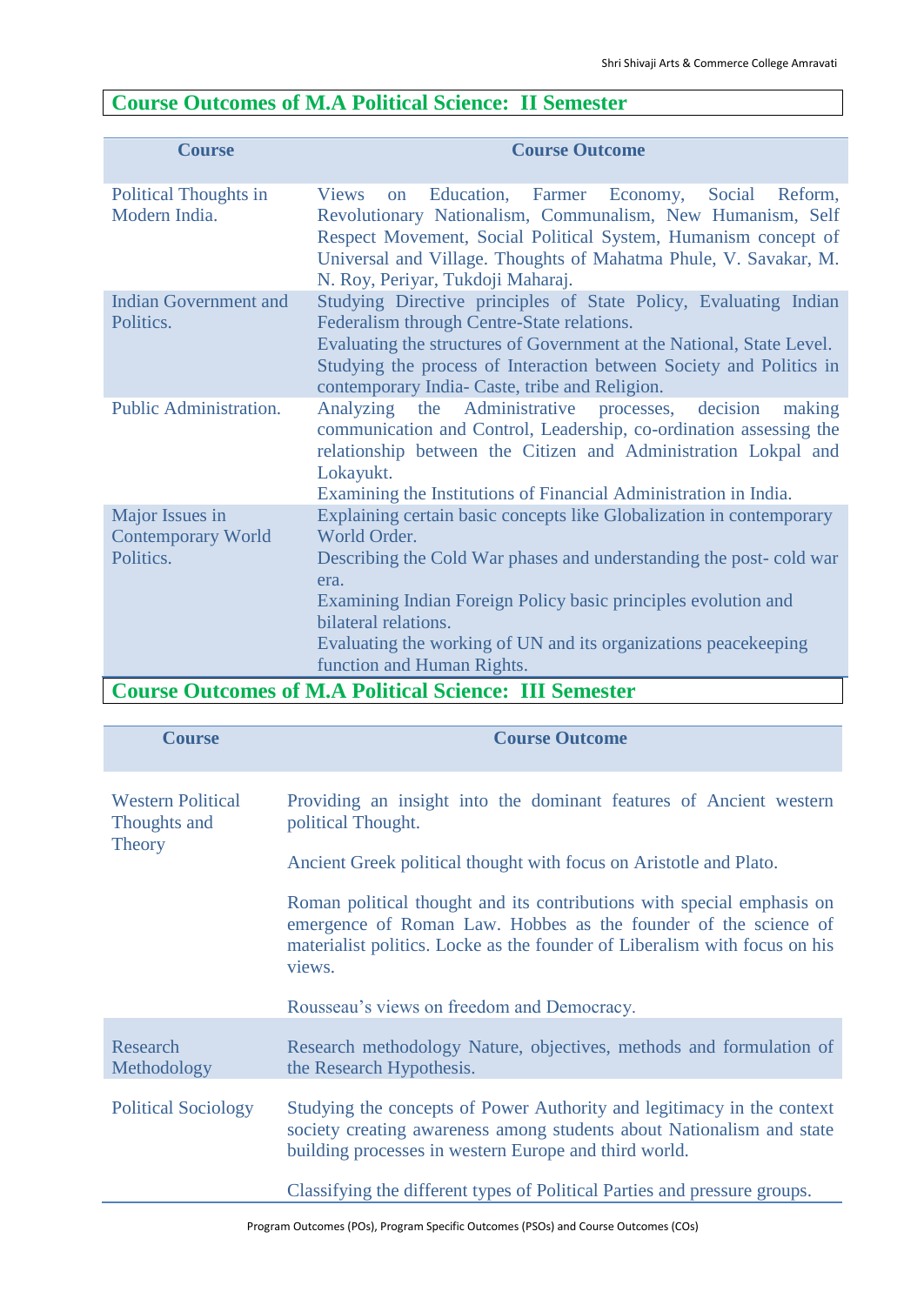### Political Anthropology

Definition of Political Anthropology Scope, Nature.

Development of Political Anthropology, Culture and Nature, Human Relation, Economic Organization of Human Society of different stages of Cultural, Development, Law and Community Group.

## **Course Outcomes of M.A Political Science: IV Semester**

| <b>Course</b>                                          | <b>Course Outcome</b>                                                                                                                                                                                                                                                                                                                                                                                                                       |
|--------------------------------------------------------|---------------------------------------------------------------------------------------------------------------------------------------------------------------------------------------------------------------------------------------------------------------------------------------------------------------------------------------------------------------------------------------------------------------------------------------------|
| <b>Western Political</b><br><b>Thoughts and Theory</b> | Political concepts Power, Authority, Legislative, Sovereignty.<br>Understood Harold Loski: Theory of Rights which includes Liberty<br>and importance of Independence.<br>Understood Russels: Study of socialism and understand Importance<br>of Independence.<br>Understood Political Concepts, meaning of having and using Power,<br>Authority.<br>Understanding the concepts of Power, Authority and Legitimacy in<br>context of Society. |
|                                                        | Analyze the concept of Sovereignty of the State.                                                                                                                                                                                                                                                                                                                                                                                            |
| <b>Research Methodology</b>                            | To study the Socio-Political research methods to know the nature of<br>research and Literature review to know the research methods to study<br>the observation, to know the interview to know the data analysis and<br>interpretation.                                                                                                                                                                                                      |
| <b>Political Sociology</b>                             | Examining social stratification through the index of Class, Caste and<br>Elite.<br>Establishing State-Society inter relationship. Evaluating the concept<br>of Political Development and social change<br>Role Tradition and Modernity.                                                                                                                                                                                                     |
| <b>Political Anthropology</b>                          | Primitive Society in Religion and Political Power.<br>The Problem of control in Human Society.<br>Characteristics of Primitive and Traditional Political Systems.                                                                                                                                                                                                                                                                           |

### **Course Outcomes of M.A Economics: I Semester**

| Course                  | <b>Course Outcome</b>                                            |
|-------------------------|------------------------------------------------------------------|
|                         |                                                                  |
| <b>Micro Economics</b>  | <b>Understand Demand Analysis and Economics of Uncertainty</b>   |
|                         | <b>Study of Theory of Production and Costs</b>                   |
|                         | Study of Price and Output Determination, Alternative Theories of |
|                         | the Firm                                                         |
|                         | <b>Study of Distribution and Welfare Economics</b>               |
| <b>Macro Economics</b>  | <b>Study of National Income and Consumption Function</b>         |
|                         | <b>Study of Investment Function and Supply of Money</b>          |
|                         | Understand the Demand for Money, Neo-classical and Keynesian     |
|                         | <b>Synthesis</b>                                                 |
|                         | Study of Post-Keynesian Demand for Money and Macroeconomics in   |
|                         | an open Economy                                                  |
| <b>Public Economics</b> | Role of Government in organized society; changing perspective    |

Program Outcomes (POs), Program Specific Outcomes (PSOs) and Course Outcomes (COs)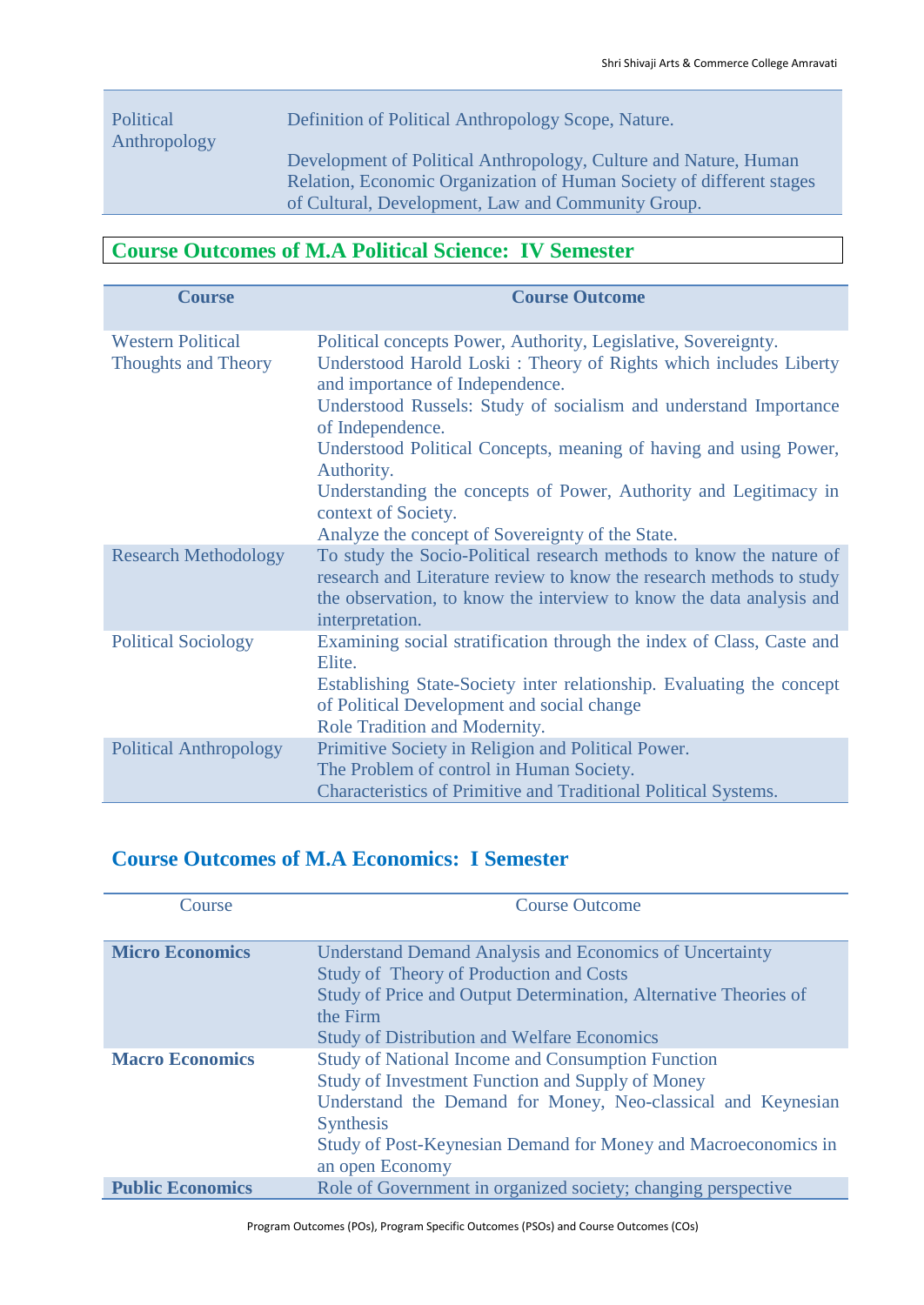|                               | Study of Public Choice, Rationale for Public Policy<br>Study of Fiscal crisis and fiscal sector reforms in India, Reports of<br><b>Finance Commissions in India</b>                                                                                                                                                           |
|-------------------------------|-------------------------------------------------------------------------------------------------------------------------------------------------------------------------------------------------------------------------------------------------------------------------------------------------------------------------------|
| <b>Agriculture Economics</b>  | Role of Agriculture in economic development<br>Study of Economics of Rural Infrastructure. Agricultural Production<br>and Productivity<br>Study of Land Reforms, Land Policy and Rural Labour Market<br>Role of Rural Finance, Co-operation in India and Agricultural Prices<br>Recent trends in agricultural growth in India |
| <b>Economic Statistics -1</b> | Understanding the Methods of data collection, tabulation. graphs,<br>measures of Central Tendency, measures of Dispersion and<br>Skewness.<br>Meaning, assumptions and limitations of simple correlation<br>and regression analysis; Pearson's product moment and<br>spearman's rank correlation coefficients                 |

### **Course Outcomes of M.A Economics: II Semester**

| Course                         | <b>Course Outcome</b>                                                                                                                                                                                                                                                                                                                                                                    |
|--------------------------------|------------------------------------------------------------------------------------------------------------------------------------------------------------------------------------------------------------------------------------------------------------------------------------------------------------------------------------------------------------------------------------------|
| <b>Micro Economics</b>         | <b>Understand Demand Analysis and Economics of Uncertainty</b><br><b>Study of Theory of Production and Costs</b><br>Study of Price and Output Determination, Alternative Theories of<br>the Firm<br><b>Study of Distribution and Welfare Economics</b>                                                                                                                                   |
| <b>Macro Economics</b>         | <b>Study of National Income and Consumption Function</b><br>Study of Investment Function and Supply of Money<br>Understand the Demand for Money, Neo-classical and Keynesian<br><b>Synthesis</b><br>Study of Post-Keynesian Demand for Money and Macroeconomics in<br>an open Economy                                                                                                    |
| <b>Industrial Economics</b>    | Study of Framework and Problems of Industrial Economics-Market<br><b>Structure</b><br><b>Analysis of Market Conduct and Market Performance</b><br>Study of Indian Industrial Growth and Pattern<br>Study of Industrial Labour and Current problems of Selected<br><b>Industries</b>                                                                                                      |
| <b>Environmental Economics</b> | Study of Global environmental externalities and climatic change -<br>Tradable pollution permits and international carbon tax.<br>Evaluation of Theories of optimal use of exhaustible and renewable<br><b>Resources</b><br>Economics of Environment, Natural Resource Management and<br>Sustainable Development.                                                                         |
| <b>Economic Statistics -2</b>  | Indian Statistics- CSO, NSSO, Recent Population Census,<br><b>Agricultural and Industrial Statistics</b><br>Understanding the concept of sampling-random and non-random<br>sampling; Simple random; stratified random and p.p.s sampling;<br>Concepts of an estimator and its sampling distributions<br>formulation of statistical hypotheses- Null and alternative ; Goodness<br>of fit |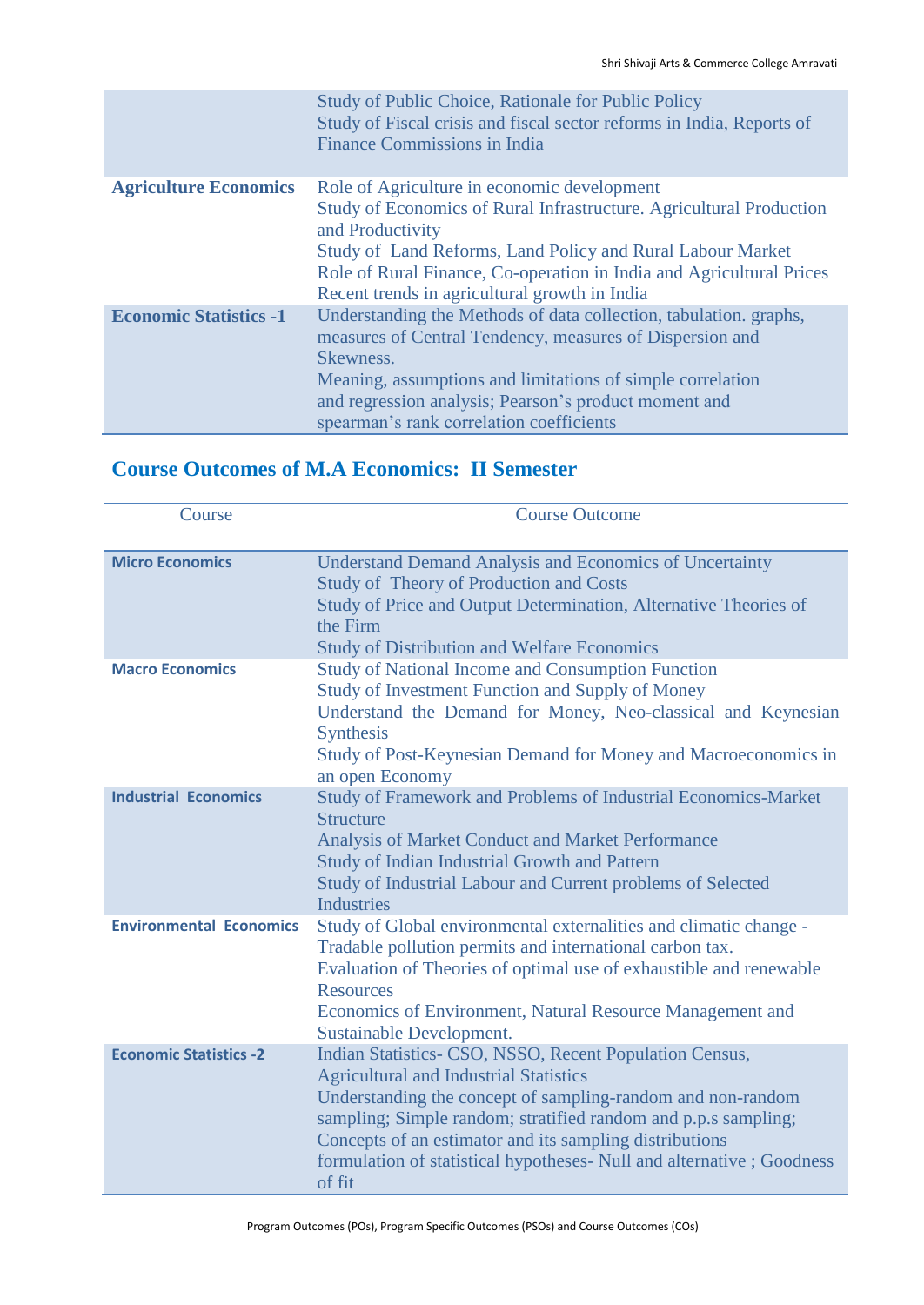| Course                                                                       | <b>Course Outcome</b>                                                                                                                                                                                                                                                                                        |
|------------------------------------------------------------------------------|--------------------------------------------------------------------------------------------------------------------------------------------------------------------------------------------------------------------------------------------------------------------------------------------------------------|
| <b>Economic Growth,</b><br><b>Development and Planning</b>                   | Indicators, Factors & Measurements of Economic Development<br>and Growth.<br>Understand the Social & Institutional Aspect of Development                                                                                                                                                                     |
| <b>International Trade &amp;</b><br><b>Finance</b>                           | Features and Importance of International and Inter-Regional<br>Trade<br><b>Recent Developments in International Trade Theories</b>                                                                                                                                                                           |
| <b>Indian Economic Policy-I</b>                                              | Feature of Indian Economy, Human development<br>and<br><b>Environment Development Policy in India</b><br>Concept of Below Poverty Line, Indicator of Poverty, Strategy<br>for Poverty, Alleviation in India.<br>Policy for Agriculture and Rural Development, National<br><b>Agriculture Policy in India</b> |
| <b>Financial Institutions and</b><br><b>Market</b>                           | The Structure of Financial System and its Role in Economic<br>Development.<br>Study of monetary policy in developed and developing countries<br>Role of Commercial Banks in Economic Development.                                                                                                            |
| <b>Labour Economics</b><br>۰<br><b>TV7 C</b><br><b>B</b> <i>B</i> A <b>B</b> | Nature, Scope and importance of Labour Economics<br>Types Natures, Causes, Effect of unemployment<br><b>Characteristics of Indian Labour Market</b>                                                                                                                                                          |

## **M.A Economics: III Semester**

#### **M.A Economics: IV Semester**

| Course                                                                     | <b>Course Outcome</b>                                                                                                                                                                                                                                                                                       |
|----------------------------------------------------------------------------|-------------------------------------------------------------------------------------------------------------------------------------------------------------------------------------------------------------------------------------------------------------------------------------------------------------|
| <b>Economic Growth,</b><br><b>Development and Planning-</b><br>$\mathbf H$ | <b>Study of Recent Changes in Indian Economic Planning</b><br>Role of Agriculture in Economic Development<br>Role of Industry in Economic Development<br><b>IMF</b> and World Bank Policy & Developing Countries                                                                                            |
| <b>International Trade &amp;</b><br><b>Finance</b>                         | Study of Trade Problems and Trade Policies in India since 1991<br>Study of IMF, IBRD, ADB, BRICS<br>GATT to WTO, World Trade Organization : Its Structure,<br><b>Achievements and Failure</b><br>Problem of International Liquidity, FDI in India<br>Role, Working and Regulation of MNCs in India.         |
| <b>Indian Economic Policy-II</b>                                           | India's Balance of Payment Since 1991.<br>Advantages and Disadvantages of Foreign Capital of India,<br><b>Policy toward Foreign Capital</b><br>Critical Review of WTO, Working Doha Declaration and<br><b>Hongkong Ministerial</b><br>Study of Regional Imbalance and Regional Planning Policy in<br>India. |
| <b>Demography</b>                                                          | Study of Theories of Population - Malthus, Optimum<br>Urbanization – Growth and Distribution of Rural-Urban<br><b>Population in Various Countries</b><br>Evolution of Population Policy in India – Family Welfare,<br>Women Employment, Family Planning, Child Health, Women<br>Health                      |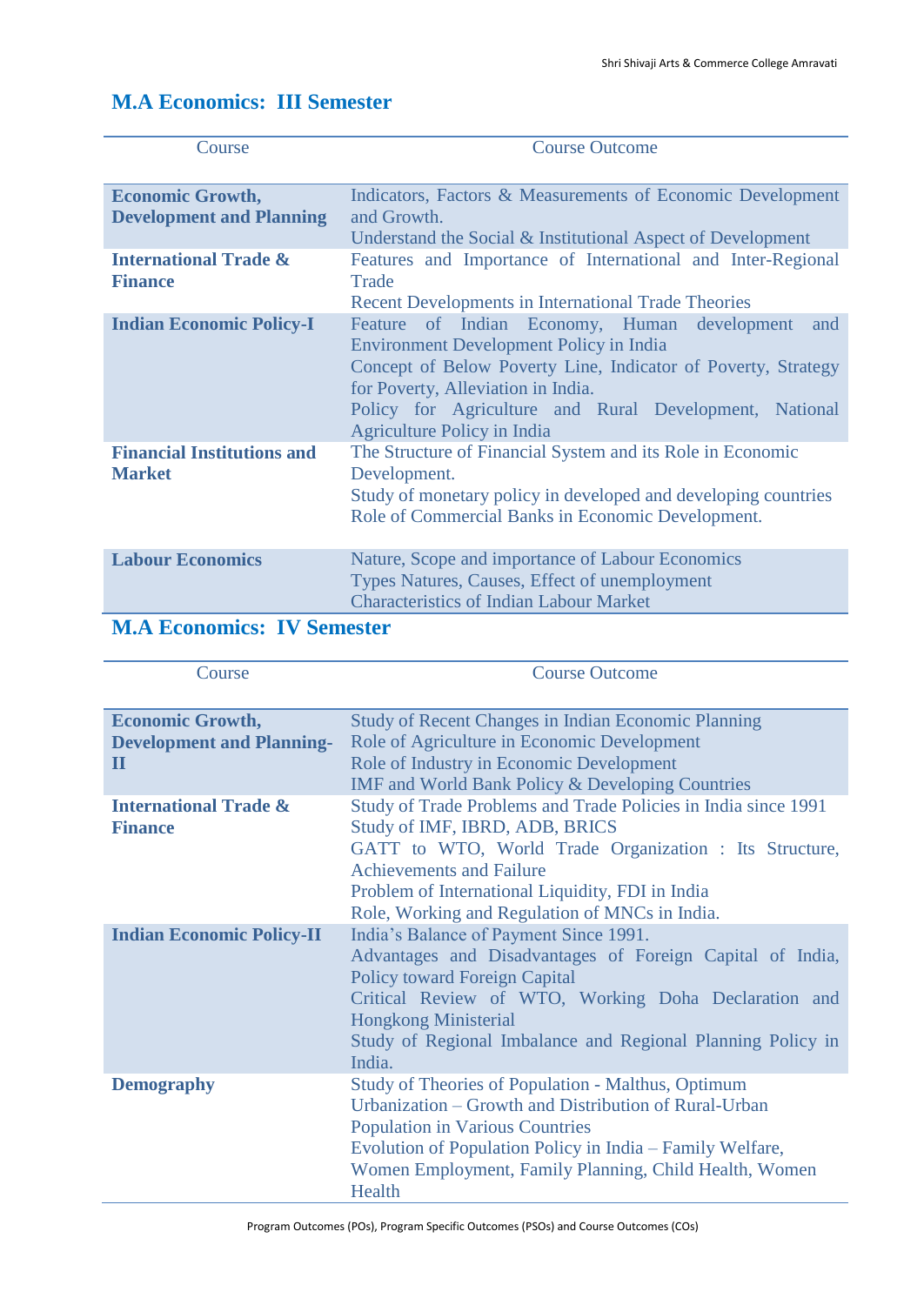| <b>Economics of Insurance</b> | <b>Classification of Life, Health and General Insurance Policies</b> |
|-------------------------------|----------------------------------------------------------------------|
|                               | Insurance in Economic Development, Insurance Institutions as         |
|                               | Financial Intermediaries, Insurance Institutions in Indian Capital   |
|                               | Market.                                                              |
|                               | Role of Insurance Regulation and Development Authority               |
|                               | (IRDA)                                                               |

## **Course Outcomes of M.A Home Economics: I Semester**

| Course                                                   | <b>Course Outcome</b>                                                                                                                                                                                                                                                                                                                                                                                                                                                       |
|----------------------------------------------------------|-----------------------------------------------------------------------------------------------------------------------------------------------------------------------------------------------------------------------------------------------------------------------------------------------------------------------------------------------------------------------------------------------------------------------------------------------------------------------------|
|                                                          |                                                                                                                                                                                                                                                                                                                                                                                                                                                                             |
| <b>FAMILY RESOURCE</b><br><b>MANAGEMENT</b>              | fundamentals<br><b>To</b><br>know<br>the<br>of<br>Family<br>Resource<br>$\bullet$<br>Management<br>To understand the various concept and Principles of<br>$\bullet$<br>Management and its functions<br>To gain knowledge regarding skills, methods and tools for<br>$\bullet$<br>managing resources<br>To become aware about the importance of time and energy<br>$\bullet$<br>management<br>To learn the<br>concepts, principles, techniques<br><sub>of</sub><br>$\bullet$ |
| <b>HUMAN</b><br><b>DEVELOPMENT</b>                       | management of family and personal finance<br>To introduce the students to the major concept of human<br>$\bullet$<br>development.<br>To provide the information to the students about the<br>$\bullet$<br>characteristics of children with special needs.<br>To acquire the knowledge of personality development.<br>$\bullet$<br>To make the students aware of entrepreneurship.<br>$\bullet$                                                                              |
| <b>Textile, Clothing and</b><br><b>Fashion Designing</b> | To understand the importance of Textile and Clothing<br>$\bullet$<br>To Develop an understanding of Different Types of Fibers,<br>$\bullet$<br><b>Yarns and Fabric Construction</b><br>To Gain the Knowledge of different Textile Finishes.<br>$\bullet$<br>To Gain the knowledge of Dyeing and Printing<br>$\bullet$<br>To get knowledge of different Types of Design Placement<br>$\bullet$<br>and Regional Embroidery                                                    |
| <b>Research Methodology</b><br>and Statistics            | Understand meaning process and importance of research in<br>$\bullet$<br>Home-Economics<br>Select problem, tools and methods for conducting research.<br>$\bullet$<br>Interpret data manually as well as on computer<br>$\bullet$<br>Develop inclination and skill in preparing report.<br>$\bullet$<br>Understand the use of computer in Statistics.                                                                                                                       |

## **Course Outcomes of M.A Home Economics: II Semester**

| Subject                                     |                                                                                                                     |  | <b>Course Outcome</b>                         |  |  |
|---------------------------------------------|---------------------------------------------------------------------------------------------------------------------|--|-----------------------------------------------|--|--|
| <b>Family Resource</b><br><b>Management</b> | Management                                                                                                          |  | • To know the Fundamentals of Family Resource |  |  |
| <b>Human Development</b>                    | • To acquire the knowledge of early childhood education<br>• To give the students a broad comprehensive view of the |  |                                               |  |  |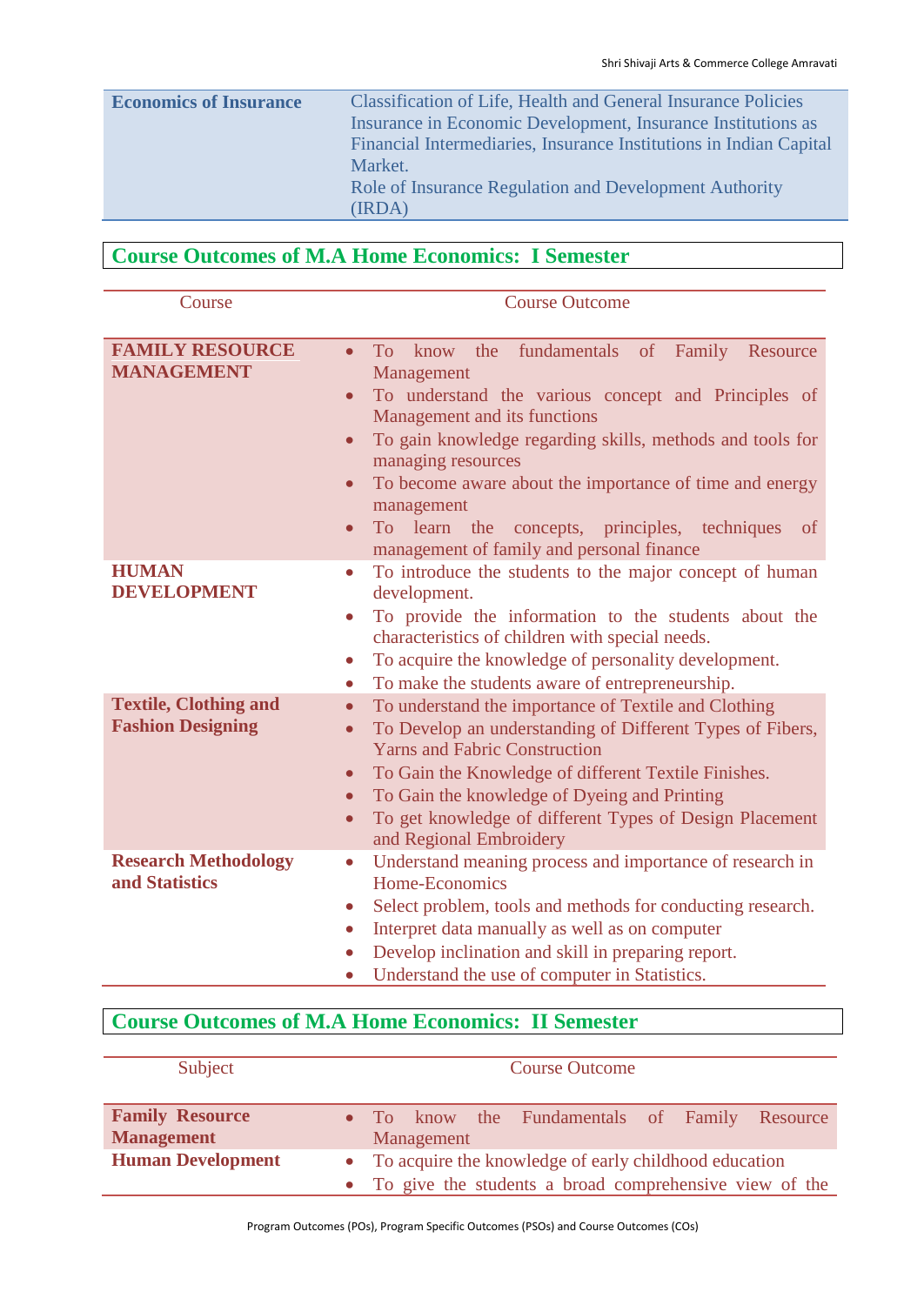|                              |           | child at each stage of his Development.                                          |
|------------------------------|-----------|----------------------------------------------------------------------------------|
|                              | $\bullet$ | To acquire the knowledge of Government Agency.                                   |
| <b>Textile, Clothing and</b> | $\bullet$ | To gain knowledge about history and basic elements of                            |
| <b>Fashion Designing</b>     |           | <b>Garment Construction.</b>                                                     |
|                              |           | To develop the skill of making paper pattern for different<br>types of garments. |
|                              | $\bullet$ | To get knowledge of different types of regional costumes.                        |
|                              |           | To acquaint the students with latest fashion in clothing<br>construction.        |
|                              |           | To promote entrepreneurship skill among the students                             |
| <b>Research Methodology</b>  | $\bullet$ | Understand the significance of research method in research.                      |
| and Statistics               |           | Apply statistical techniques to research data for analyzing<br>and interpreting. |
|                              |           | To develop ability to present and interpret data in a research                   |

## **Course Outcomes of M.A Home Economics: III Semester**

report

| Course                                                    | <b>Course Outcome</b>                                                                                                                                                                                                                                                                                                                                                                             |
|-----------------------------------------------------------|---------------------------------------------------------------------------------------------------------------------------------------------------------------------------------------------------------------------------------------------------------------------------------------------------------------------------------------------------------------------------------------------------|
| <b>Consumer Economics</b><br>& Marketing                  | To understand the Basic Concept of Consumer Economics.<br>To understand the Basic Concept of Marketing.<br>To make Students alert about their Consumer Right.<br>To aware the Students about Purchase Decisions                                                                                                                                                                                   |
| <b>Food Science and Food</b><br><b>Service Management</b> | To understand the Role of Nutritionist and Dietitian.<br>To Acquaint the Relation between Food and Health.<br>To Acquire the Practical Knowledge in the area of Nutritional<br>Counseling and Diet Therapy.<br>To capable the Student for Managing Food Services and for<br>Entrepreneurial Skill.<br>To Make the students as a responsible Citizen for Disseminating the<br>Nutrition Knowledge. |
| <b>Extension Education &amp;</b><br><b>Communication</b>  | To Make Students Aware of the Problems in the Rural Community<br>To understand the Principles and Techniques of Extension.<br>To understand the Changing Concept of Extension.<br>To understand the Role of Communication in Extension                                                                                                                                                            |
| <b>Marriage and Family</b><br><b>Relationship</b>         | To know the Stages of Family Life Cycle with its Developmental<br>Task.<br>To Explain the Role of Family as a Primary Institution.<br>To Aware the Values and Goals for Satisfying the Personal and<br><b>Family Life</b><br>To Introduce to Hindu Marriage Act and Dowry Act                                                                                                                     |
|                                                           | <b>Course Outcomes of M.A Home Economics: IV Semester</b>                                                                                                                                                                                                                                                                                                                                         |
|                                                           |                                                                                                                                                                                                                                                                                                                                                                                                   |

| Course                    | <b>Course Outcome</b>                                              |
|---------------------------|--------------------------------------------------------------------|
|                           |                                                                    |
| <b>Consumer Economics</b> | To understand Consumer Protection Tools.                           |
| & Marketing               | To understand Consumer Protection Act.                             |
|                           | To understand Role and Responsibilities of Consumer in the Market. |
|                           | To aware the Students About Various Payment Methods.               |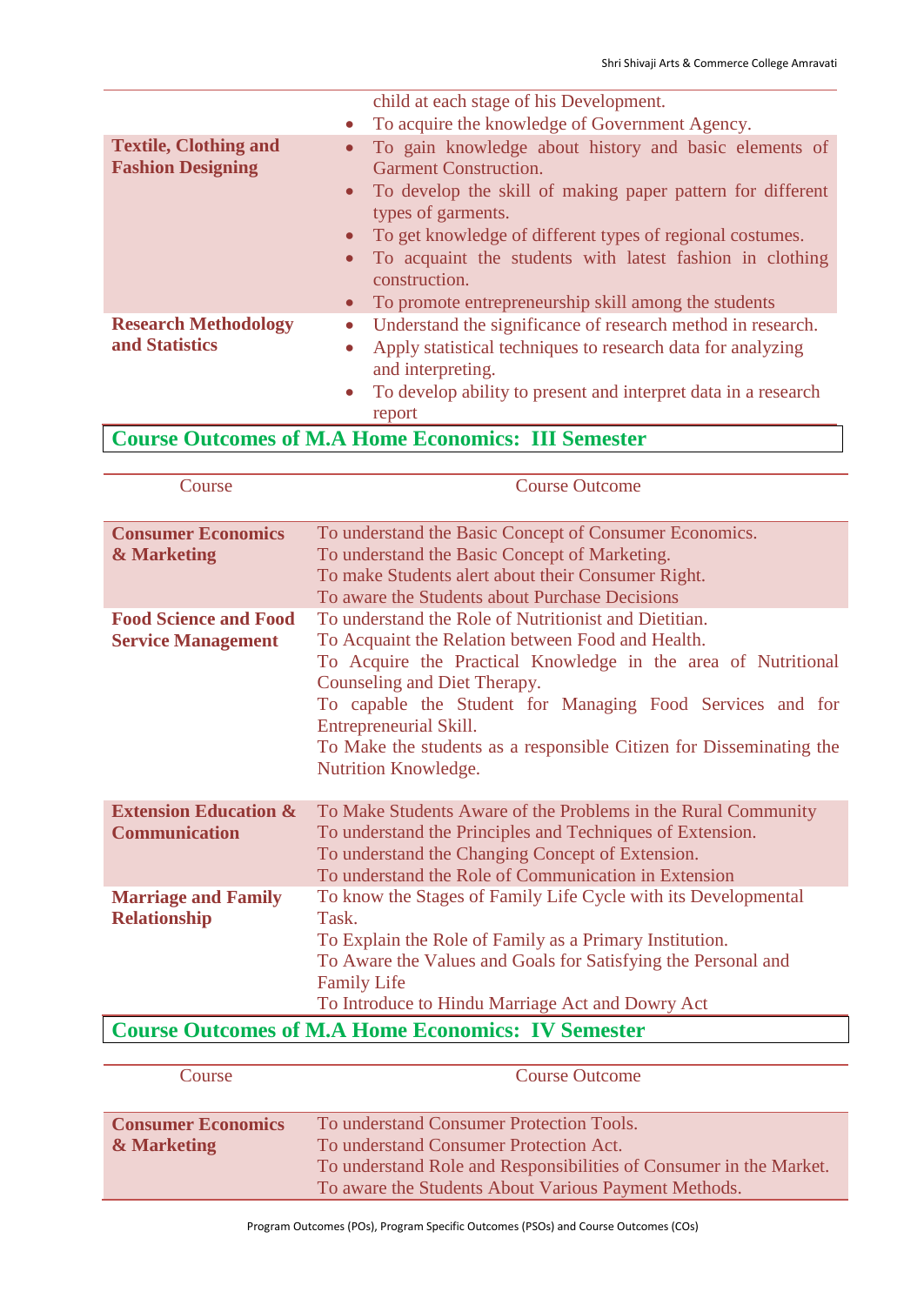|                                  | To understand the Role of Advertisement in the Market.             |
|----------------------------------|--------------------------------------------------------------------|
| <b>Food Science and Food</b>     | To Acquire Skill to Plan and Prepare Diets for Diseases            |
| <b>Service Management</b>        | To Aware the Field of Nutrition Counseling and Educating Patients. |
|                                  | To Know the Physical and Chemical Properties of Food               |
|                                  | To Able the Students for Food Service Management and Develop       |
|                                  | Vision in becoming Entrepreneurs.                                  |
| <b>Extension Education &amp;</b> | To understand the Concept & Need of Leadership.                    |
| <b>Communication</b>             | To know National Programme for Welfare of Women & Child.           |
|                                  | To Develop awareness regarding Population Problems.                |
|                                  | To know the National Policies for Empowerment of Women.            |
|                                  | To understand the Modern Media of Communication.                   |
| <b>Marriage and Family</b>       | To Introduce the Family life Cycle with its Task.                  |
| <b>Relation</b>                  | To Acquaint the Concept of Mental Hygiene                          |
|                                  | To Identify the Problems in Women Categories                       |
|                                  | To Study and Explore the Measures for Problem's Remedies           |
|                                  |                                                                    |

### **Course Outcomes of M.A Geography: I Semester**

| Course                                              | <b>Course Outcome</b>                                                                                                                                                                                                                                                                                                                                             |
|-----------------------------------------------------|-------------------------------------------------------------------------------------------------------------------------------------------------------------------------------------------------------------------------------------------------------------------------------------------------------------------------------------------------------------------|
| <b>Geomorphology</b>                                | CO1 :- Understand the Nature , meanings , scope<br><sub>of</sub><br>Geomorphology.<br>$CO2$ : Explain the origin of the eart.<br>CO3 :- Describe Exogenic process<br>CO4 :-study Geomorphic processes and resulting land forms like<br>Glacial, Aeolian coastal land karst Topography<br>CO5:- Explain application of Geomorphological knowledge in<br>Human life |
| <b>Oceanography</b><br><b>Regional Planning and</b> | CO1: - Describe nature and scope of Oceanography.<br>CO2:- Explain physical and chemical property of see water<br>CO3 :-. Understand marine biological environment.<br>CO4:- Describe marine deposits<br>CO5 :- Understand Human impact on marine environment<br>CO1:- Introduce Region                                                                           |
| <b>Development</b>                                  | CO2:- Understand meaning, aims and objective of Regional<br>planning<br>CO3:- Explain models of economic growth.                                                                                                                                                                                                                                                  |
| <b>Practical-1</b>                                  |                                                                                                                                                                                                                                                                                                                                                                   |

## **Course Outcomes of M.A Geography: II Semester**

| Course               | <b>Course Outcome</b>                                             |
|----------------------|-------------------------------------------------------------------|
|                      |                                                                   |
| <b>Principals of</b> | CO1:- Explain nature and scope of climatology.                    |
| <b>Climatology</b>   | CO2:-understand Isolation and Heat balance of the earth.          |
|                      | CO3 :- Understand atmospheric pressure and wind.                  |
|                      | CO4 :-understand Air masses.                                      |
|                      | CO5:- know about the climatic classification                      |
| <b>Biogeography</b>  | CO1:- Explain the nature , scope and development of Biogeography. |

Program Outcomes (POs), Program Specific Outcomes (PSOs) and Course Outcomes (COs)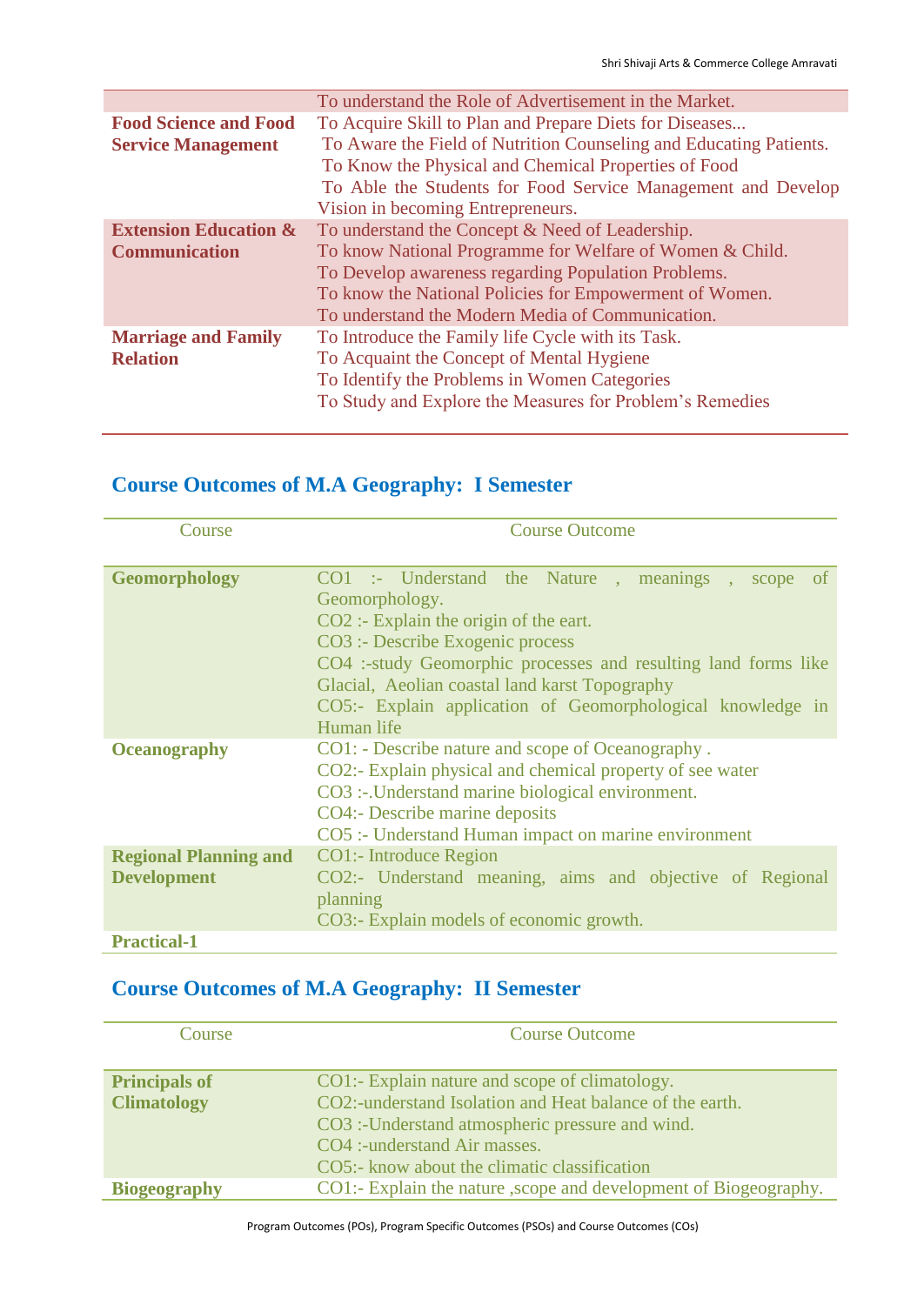|                                            | CO2:- Know Biogeographic processes.                                |
|--------------------------------------------|--------------------------------------------------------------------|
|                                            | CO3:- Understand Plant geography                                   |
|                                            | CO4- Explain the Zoogeography                                      |
|                                            | CO5:- Understand the Palaeobotanical and palaeo climatological     |
|                                            | records of environmental change in India                           |
| <b>Geography of Tourism</b>                | CO1:- Explain the nature, scope of Geography of Tourism            |
|                                            | CO2:- Explain impact of Tourism.                                   |
|                                            | CO3:- Understand Tourism planning and development                  |
|                                            | CO4- Know about Indian Tourism industry                            |
|                                            | CO5:- Understand the role of foreign capital in the development of |
|                                            | Tourism industry.                                                  |
| $\mathbf{D}$ . $\mathbf{P}$ . $\mathbf{P}$ |                                                                    |

#### **Practical-2**

## **Course Outcome of M.A Geography: III Semester**

| Course                                          | <b>Course Outcome</b>                                                                                                                                                                                                                                                                                                                                                                                                                |
|-------------------------------------------------|--------------------------------------------------------------------------------------------------------------------------------------------------------------------------------------------------------------------------------------------------------------------------------------------------------------------------------------------------------------------------------------------------------------------------------------|
| <b>History of</b><br><b>Geographical Though</b> | Geographical knowledge of the ancient word: Contribution of<br><b>Greek and Roman Geographer</b><br>Founders of modern geographical thoughts 1) Alexander Von<br>Humboldt, 2) Carl Ritter, 3) Friedrich Ratzel, 4) Vidal de la Blache<br>Modern approaches in geography: Positivism, Radicalism,<br>Behaviouralism, Humanism and Postmodernism, Paradigms in<br>geography, Recent trends in geography.                               |
| <b>Population Geography</b>                     | Scope and significance of population geography<br>Theories of population growth Malthus, Neo-Malthusian, Marx,<br>Demographic Transition Theory, Population and resources<br>relationship<br>Population in India - Growth, distribution and density, their<br>pattern, Composition of population in India – Sex, Age,<br>Occupation, Religion, Literacy, Rural-Urban Composition,<br>Changing nature of Indian Population Policies.  |
| <b>Urban Geography</b>                          | The scope, status and significance of Urban geography,<br>Approaches to the study of urban geography<br>Geography and urbanism, Origin and growth of urban places:<br>bases and process of urbanization from ancient, medieval and<br>modern period.<br>Concept of City region, Umaland, Hinterland and Sphere of<br>influence area, Methods of delimitation, Rural-urban fringe,<br>Concept of Megalopolis and Metropolitan region. |
| <b>Practical</b>                                | Practical Knowledge of Techniques of Spatial Analysis                                                                                                                                                                                                                                                                                                                                                                                |
|                                                 | Course Outsome of MA Coomenhy. W Semester                                                                                                                                                                                                                                                                                                                                                                                            |

### **Course Outcome of M.A Geography: IV Semester**

| <b>Course</b>                           | <b>Course Outcome</b>                                                                                                                                                                                                                                                                      |
|-----------------------------------------|--------------------------------------------------------------------------------------------------------------------------------------------------------------------------------------------------------------------------------------------------------------------------------------------|
| <b>Agricultural</b><br><b>Geography</b> | Understand the Scope and significance of Agricultural Geography,<br>Various approaches to the study of Agricultural Geography<br>Determinants of Agricultural pattern – Physical, Economic, Social<br>and Technological<br>Discuss the Significance of Agricultural models, Limitations of |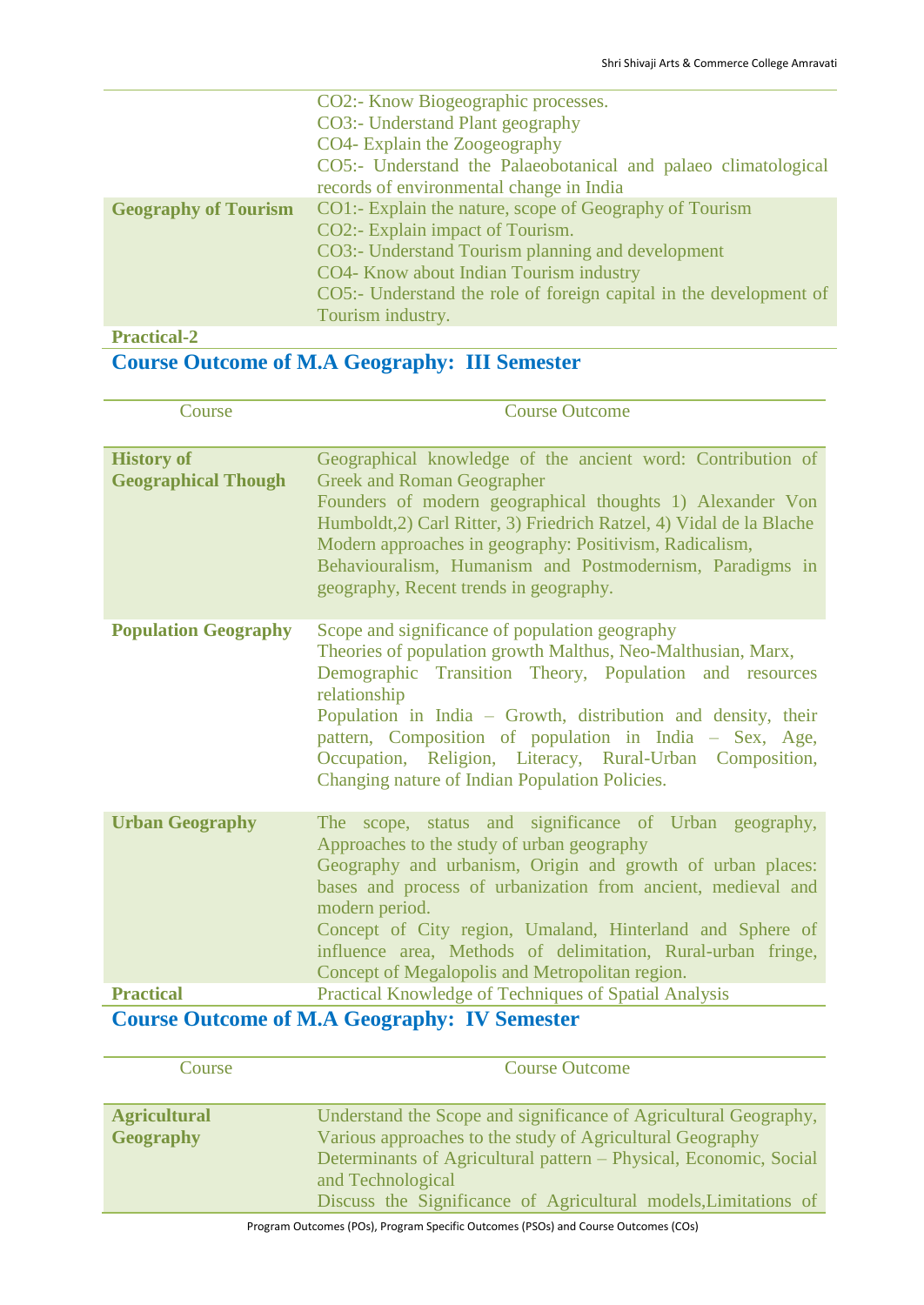|                                               | models, Classification of Agricultural models, Von thunen's<br>Model, Jonasson's Model                                                                                                                                                                                                          |
|-----------------------------------------------|-------------------------------------------------------------------------------------------------------------------------------------------------------------------------------------------------------------------------------------------------------------------------------------------------|
| <b>Economic Geography</b>                     | Fundamentals of Economic geography, Approaches<br>and<br>methodology in the study of Economic geography<br>Theories of Industrial location – Alfred Weber, August Losh and<br>Walter Isard theory<br>Economic development of India: Regional disparities, Salient<br>features of Indian economy |
| <b>Geography of Water</b><br><b>Resources</b> | Understand the Nature, scope and significance of Geography of<br>water resources<br>Water demand and use: Methods of estimation – Agricultural,<br>Industrial and Municipal uses of water<br>Problems of water resource management: Water resource<br>management in Disaster area               |
| <b>Practical</b>                              | Practical knowledge of Statistical & Cartographic Analysis of<br>Economic Attributes : Economic Maps and Diagrams.                                                                                                                                                                              |

**Program Specific Outcomes of M.A. (Journalism & Mass Communication)**

**PSO1: To provide students with a balanced and broad-based training in the various fields of mass communication.**

**PSO2: To provide sound, theoretical and practice-based education in the media-centered domains of mass communication.**

**PSO3: To expose students to modern developments and technology in information gathering and dissemination through the mass media,**

**PSO4:** To evolve appropriate philosophies and policies for the operation **and management of the country's communication sector.** 

**PSO6: To undertake research on a continuous basis into the state and our national communication media, and make the findings available to policy makers.**

**PSO6: Enable students to explore Journalism as a profession.**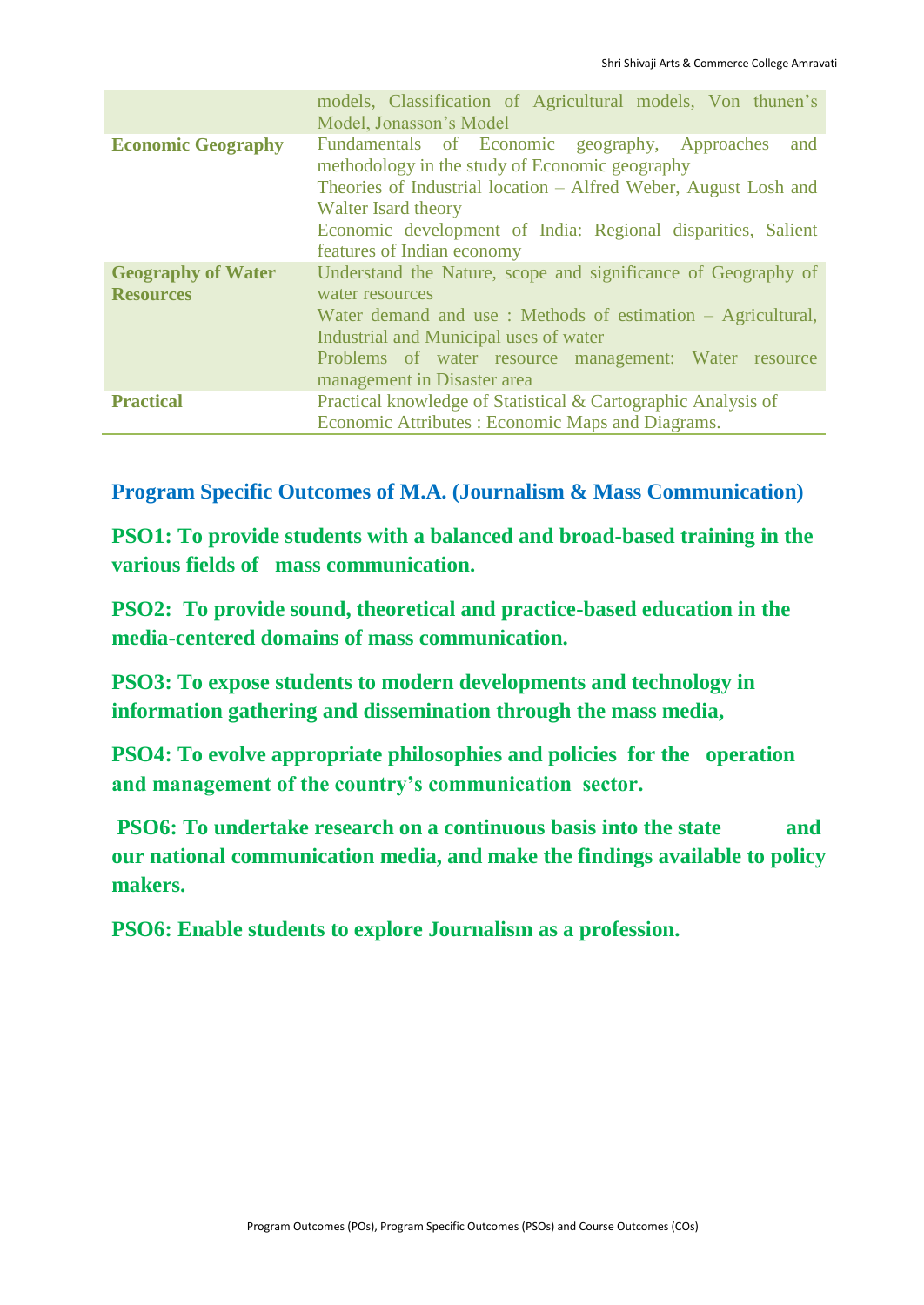## Course outcome (COs) of

## B.A. (Journalism & Mass Communication) : First Semester

| <b>Course</b>                                 | <b>Course Outcome</b>                                                                                                                                                                                                                                                           |
|-----------------------------------------------|---------------------------------------------------------------------------------------------------------------------------------------------------------------------------------------------------------------------------------------------------------------------------------|
| <b>Introduction to</b><br>$Communication-I$   | 1. Students can understand the basic concepts of communication.<br>2. They gained understanding the impact of theory on the practical<br>delivery of messages.                                                                                                                  |
| <b>Communicative</b><br>$English - I$         | 1. Students acquired the ability to use the language Fluently,<br>Correctly, Confidently and Naturally in real situation.<br>2. They imbibe and internalize the language.<br>Developed all the four skills in communication namely listening,<br>speaking, reading and writing. |
| <b>Communicative</b><br>Marathi Hindi $/ - I$ | 1. Students acquired the ability to use Marathi and Hindi language<br>for communication.<br>2. They use Marathi and Hindi language in practical life and are<br>able to write business and office letter in Marathi and Hindi.                                                  |
| <b>Fundamentals of</b><br><b>Journalism</b>   | 1. Students imparted basic knowledge about Journalism.<br>2. Students can understand the principles and practices of<br>Journalism.                                                                                                                                             |
| <b>Computer Applications</b><br>– I           | 1. Students imparted basic knowledge of computers. 2. They got<br>knowledge of applications of those software's that are normally use<br>in academic and media worlds.                                                                                                          |

### **Course Outcome of B.A. (JMC) : Second Semester**

| <b>Subject</b>                                      | <b>Course Outcome</b>                                                                                                                                                                                                                                                                                             |
|-----------------------------------------------------|-------------------------------------------------------------------------------------------------------------------------------------------------------------------------------------------------------------------------------------------------------------------------------------------------------------------|
| <b>Introduction to</b><br>$Communication – II$      | 1. Students become able to know the types of communication and<br>gain knowledge on the various attributes of media and mass<br>communication.<br>2. Understand and use effectively the various models of<br>communication and the techniques used in communication.                                              |
| <b>Communicative</b><br>English - II                | 1. Students gain linguistic competence which is essential to<br>understand the basic concepts of various subjects.<br>2. They can write official letters & acquired knowledge of<br>translation into Marathi.                                                                                                     |
| <b>Communicative</b><br>MarathiHindi/Hindi-<br>П    | 1. Students acquired the ability to use Marathi and Hindi language<br>for communication.<br>2. They can use Marathi and Hindi language in practical life and<br>able to write articles and news in Marathi and Hindi.                                                                                             |
| <b>Introduction to Mass</b><br><b>Communication</b> | acquainted with the perspectives of<br><b>Students</b><br><b>Mass</b><br>1.<br>Communication as a science of communication study.<br>2. Students familiarized with the different approaches and concepts<br>of media studies. They enabled to see mass communication from<br>the inter-disciplinary perspectives. |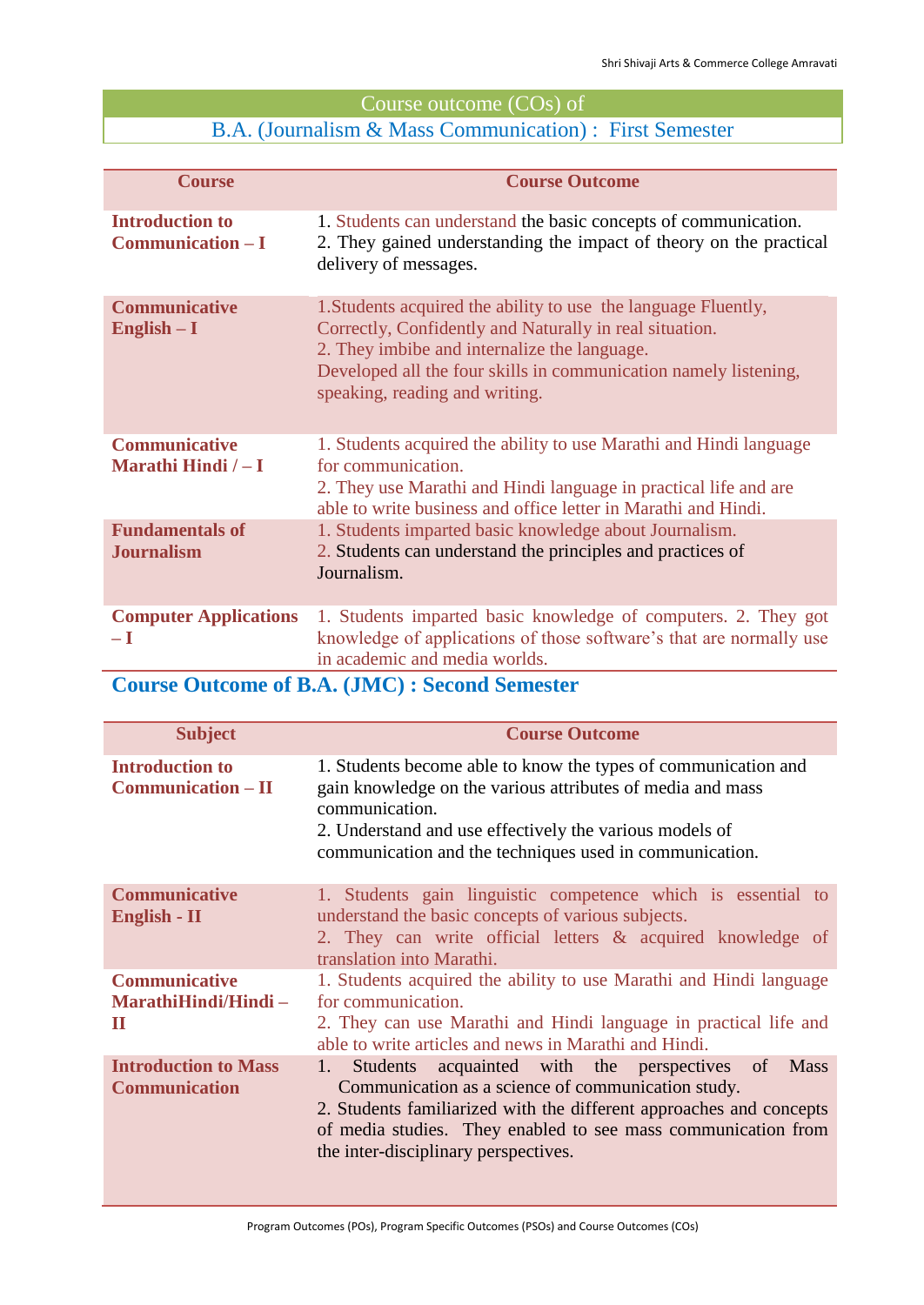|       | <b>Computer Applications</b> 1. Students imparted basic knowledge about computer and are able |
|-------|-----------------------------------------------------------------------------------------------|
| $-11$ | to work with MS-Word Processing and MS-PowerPoint on the                                      |
|       | computer.                                                                                     |
|       | 2. They got the knowledge of Adobe Photoshop, Adobe Illustrator                               |

and Corel Draw to compete the latest technology and designs in an media industry standards.

### **Course Outcomes of B.A. (JMC): Third Semester**

| <b>Course</b>           | <b>Course Outcome</b>                                                                                                                                                                                    |
|-------------------------|----------------------------------------------------------------------------------------------------------------------------------------------------------------------------------------------------------|
| <b>Reporting</b>        | 1. Students Gain an insight into the nature and structure of reporting<br>for the print media.<br>2. Students can use different techniques of Reporting.                                                 |
| <b>News Writing-I</b>   | 1. To foster an understanding of what is news and how to approach<br>different stories.<br>2. Inculcate skills for effective News writing and appreciate the role<br>of opinion writing and its practice |
| <b>Print Media</b>      | 1. The Students gets ability to know the history of Indian Journalism<br>and role of press in India.<br>2. Students gets the knowledge of various types of Magazines and<br>Newspapers in India.         |
| <b>Electronic Media</b> | 1. The Students gets ability to know the history and role of<br>Electronic Media in India.<br>2. They gets knowledge of the various Functions of Electronic<br>Media.                                    |
| <b>Editing</b>          | 1. Students gets ability to know the functions of Editorial<br>department<br>2 Students gets ability to know the functions and responsibility of<br>staff in editorial department.                       |

### **Course Outcomes of B.A. (JMC): Fourth Semester**

| <b>Course</b>           | <b>Course Outcome</b>                                                                                                                                                                                       |
|-------------------------|-------------------------------------------------------------------------------------------------------------------------------------------------------------------------------------------------------------|
| <b>Feature Writing</b>  | 1. Students can appreciate the various types of feature writing.<br>2. Students acquire skills for effective feature writing                                                                                |
| News Writing $-$ II     | 1. Students can familiarized with various types and elements of<br>News writing and develop their inherent writing skills.<br>2. They become trained in to generate, develop and express the<br>ideas.<br>٠ |
| <b>Public Relations</b> | 1. Students get the knowledge of Public Relations.<br>2. They get the knowledge of relation between Media and other                                                                                         |

Program Outcomes (POs), Program Specific Outcomes (PSOs) and Course Outcomes (COs)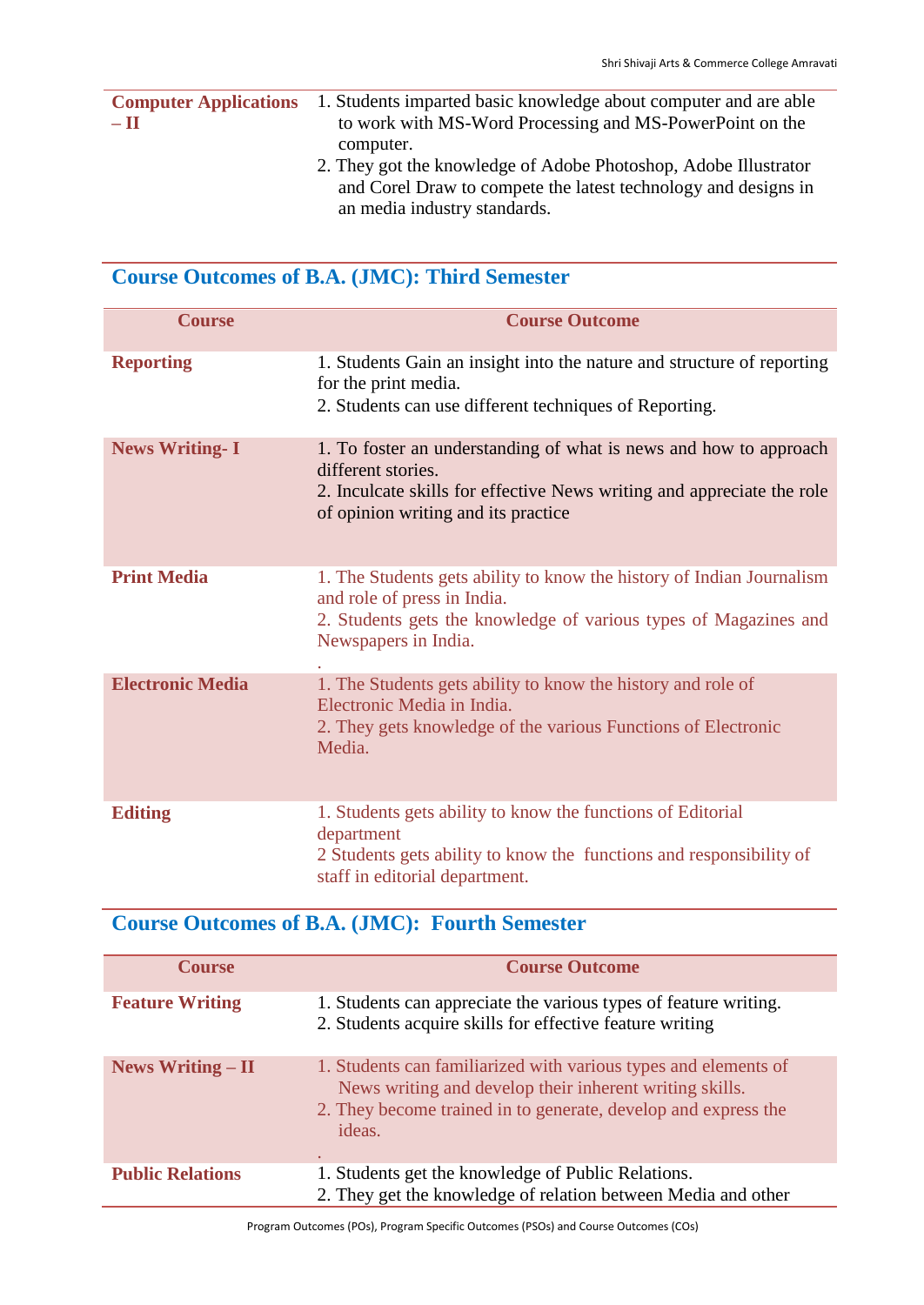|                         | sector.                                                                                                                                                                                            |
|-------------------------|----------------------------------------------------------------------------------------------------------------------------------------------------------------------------------------------------|
| <b>Print Production</b> | 1. Students get the basic knowledge of Printing Process and history<br>of printing press in India.<br>2. They get the knowledge of software's that we normally use in<br>Printing and Media world. |
| <b>Advertising</b>      | 1. Students become able to understand the key areas of advertising.<br>2. Students can choose career in advertising field.                                                                         |

### **Course Outcome of B.A. (JMC) : Fifth Semester**

| <b>Course</b>                              | <b>Course Outcome</b>                                                                                                                                                                                                                          |
|--------------------------------------------|------------------------------------------------------------------------------------------------------------------------------------------------------------------------------------------------------------------------------------------------|
| <b>Marathi Journalism</b>                  | 1. Students become able to know the history and growth of Marathi<br>Journalism.<br>2. Students get knowledge of contribution of Marathi Journalism in<br>Freedom Movement, Sanyukt Maharashtra Movement and Social<br>Movement in Maharashtra |
| <b>Media Management</b>                    | 1. Students become able to know the organizational structure of<br>newspaper management and other media organizations.<br>2. Students can looks at the news media as commercial ventures.                                                      |
| <b>Media Law and Ethics</b>                | 1. Students get understanding of the basic legal concepts and press<br>laws.<br>2. They get ability to know the ethical issues in the current media<br>scenario.                                                                               |
| <b>Introduction to New</b><br><b>Media</b> | 1. Students can examine Cyber journalism as a newly emerging<br>reality its implications, strengths and weaknesses<br>2. Students gets the knowledge of basic skills required for internet<br>reporting and editing:                           |
| <b>Photo Journalism</b>                    | 1. Students understand the principles and practice of photography<br>2. Students get knowledge of photography for journalistic purposes<br>both in print and electronic media.                                                                 |

## **Course Outcome of B.A. (JMC): Sixth Semester**

| <b>Course</b>                              | <b>Course Outcome</b>                                                                                                                                                                                                       |
|--------------------------------------------|-----------------------------------------------------------------------------------------------------------------------------------------------------------------------------------------------------------------------------|
| <b>Development</b><br><b>Communication</b> | 1. Students get the knowledge of development issues and the<br>specific role played by the media in development support<br>communication.<br>2. Students can develop the concept & approach of development<br>communication |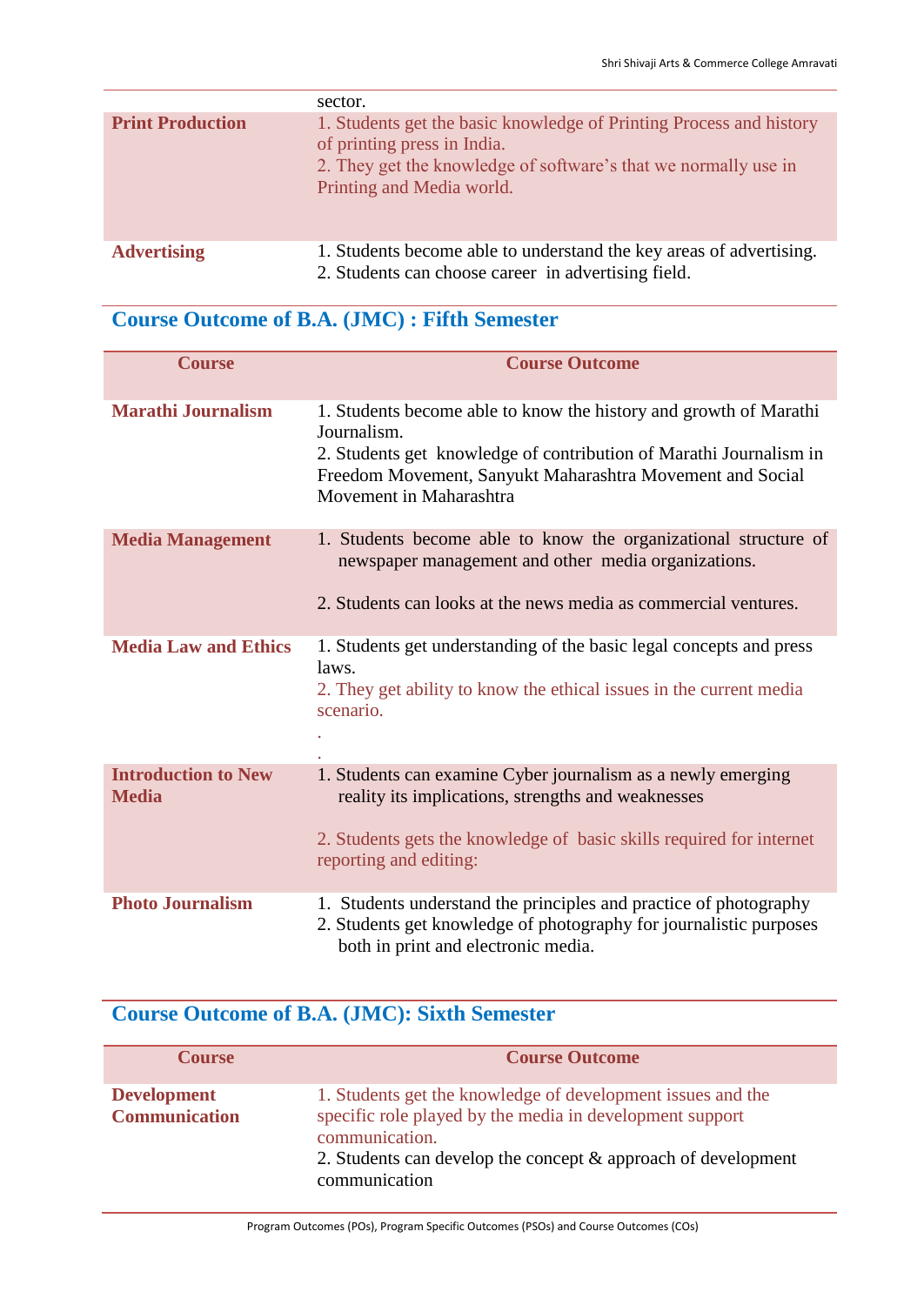| <b>Media and Society</b>                            | 1. Students get the knowledge of relation between media and<br>society.<br>2. Students can develop an understanding of how media operates<br>within the societal contexts and explore the functions of mass media<br>in the society.                 |
|-----------------------------------------------------|------------------------------------------------------------------------------------------------------------------------------------------------------------------------------------------------------------------------------------------------------|
| <b>Indian Political</b><br><b>Environment</b>       | 1. Students get the knowledge of the functioning of the Central,<br>State and the local government.<br>2. They also get the knowledge about various machineries of the<br>government and their roles are dealt with in detail.                       |
| <b>National and</b><br><b>International Affairs</b> | 1. Students get the clear understanding of India's foreign policy and<br>its relations with neighbors.<br>2. They also get knowledge about the structures and the functions of<br>the foreign offices and the importance of international relations. |
| <b>Communication</b><br><b>Research</b>             | 1. Students get the knowledge of research and it's important in<br>media sector.<br>2. They can understand the scope and techniques of communication<br>research and their utility for the society.                                                  |

### **Course outcome (COs) of**

## **M.A. Journalism and Mass Communication: I Semester**

| <b>Course</b>                   | <b>Course Outcome</b>                                                                                                                                                                                                                                                |
|---------------------------------|----------------------------------------------------------------------------------------------------------------------------------------------------------------------------------------------------------------------------------------------------------------------|
| Mass media and<br>Communication | 1. Students become able to know the types of communication and<br>gain knowledge on the various attributes of media and mass<br>communication.<br>2. Understand and use effectively the various models of<br>communication and the techniques used in communication. |
| Reporting                       | 1. Students Gain an insight into the nature and structure of reporting<br>for the print media.<br>2. Students can use different techniques of Reporting                                                                                                              |
| Editing                         | 1. Students gets ability to know the functions of Editorial department<br>2 Students gets ability to know the functions and responsibility of<br>staff in editorial department.                                                                                      |
| Radio Journalism                | 1. The Students gets ability to know the history and role of Radio in<br>India.<br>2. They get knowledge of the various Functions and role of<br>journalism in Radio.                                                                                                |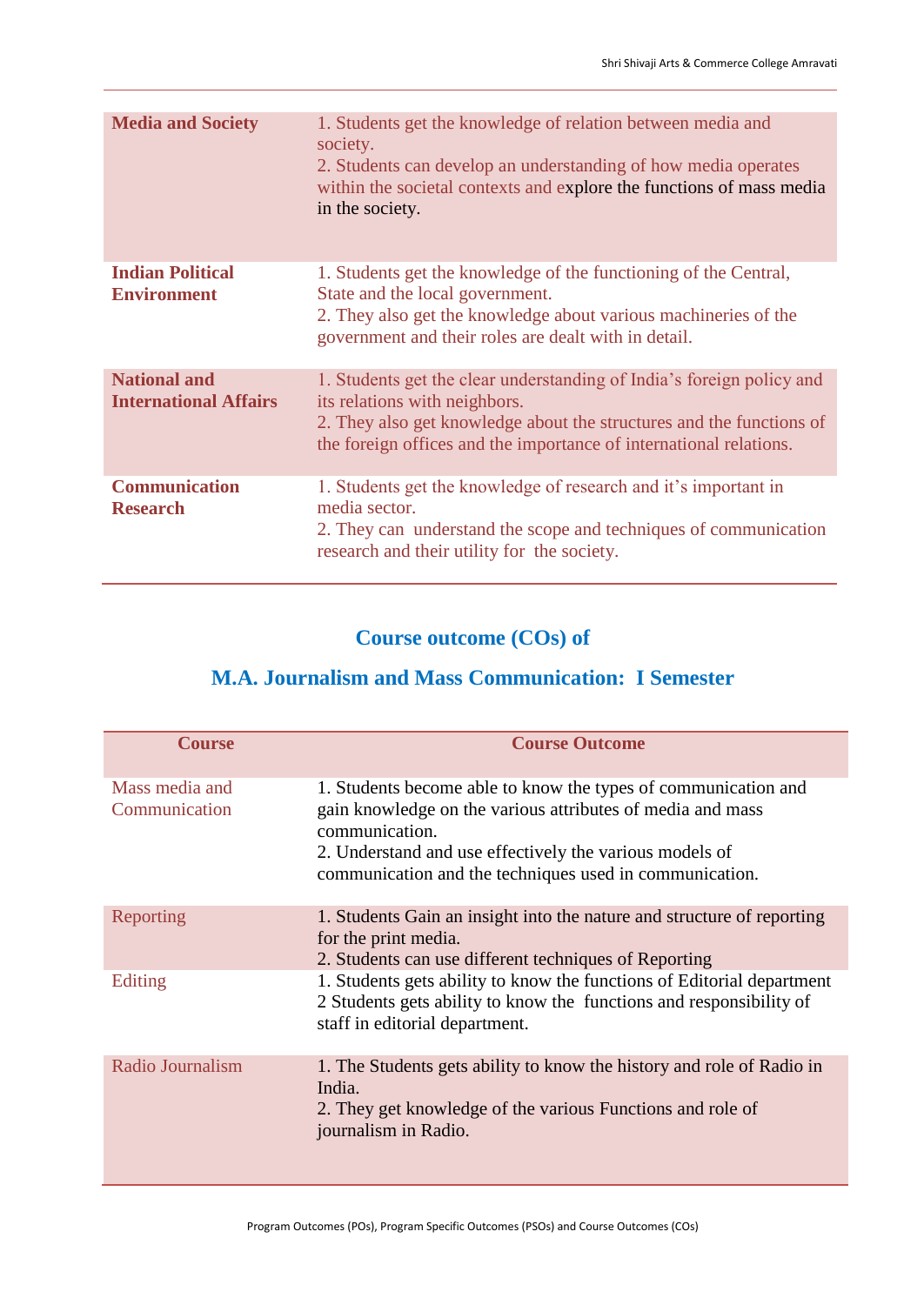| <b>Subject</b>               | <b>Course Outcome</b>                                                                                                                                                             |
|------------------------------|-----------------------------------------------------------------------------------------------------------------------------------------------------------------------------------|
| Development of Media         | 1. Students become able to know the history and growth of<br>Journalism in the world.                                                                                             |
|                              | 2. Students get knowledge of contribution of Journalism in Freedom<br>Movement and after independence.                                                                            |
| Web Journalism               | 1. Students can examine Web journalism as a newly emerging reality<br>its implications, strengths and weaknesses                                                                  |
|                              | 2. Students gets the knowledge of basic skills required for internet<br>reporting and editing.                                                                                    |
| Advertising and Media        | 1. Students become able to understand the key areas of advertising.<br>2. Students become able to know the difference in advertising of<br>various media.                         |
| Advanced photo<br>Journalism | 1. Students get knowledge of photography for journalistic purposes<br>both in print and electronic media.<br>2. Students get knowledge of various types of photos used for media. |

## **M.A. (Journalism & Mass Communication):- II Semester**

## **M.A. (Journalism & Mass Communication) :- III Semester**

| Course               | <b>Course Outcome</b>                                                   |
|----------------------|-------------------------------------------------------------------------|
| <b>TV Journalism</b> | 1. The Students gets ability to know the history and role of Television |
|                      | in India.                                                               |
|                      | 2. They get knowledge of the various Functions and role of              |
|                      | journalism in Television.                                               |
| Corporate            | 1 The Students gets ability to know the role and functions of           |
| Communication        | Corporate communication in the society.                                 |
|                      | 2. The Students gets ability to know the role of PR department in       |
|                      | corporate sector.                                                       |
| <b>Business</b>      | 1 The Students gets ability to know the role and functions of Business  |
| Communication        | communication in the society.                                           |
|                      | 2. The Students gets ability to know the role and importance of media   |
|                      | and journalism in Business communication.                               |
| International        | 1. Students get the clear understanding of India's foreign policy and   |
| Communication        | its relations with neighbors.                                           |
|                      | 2. They also get knowledge about the structures and the functions of    |
|                      | the foreign offices and the importance of international relations.      |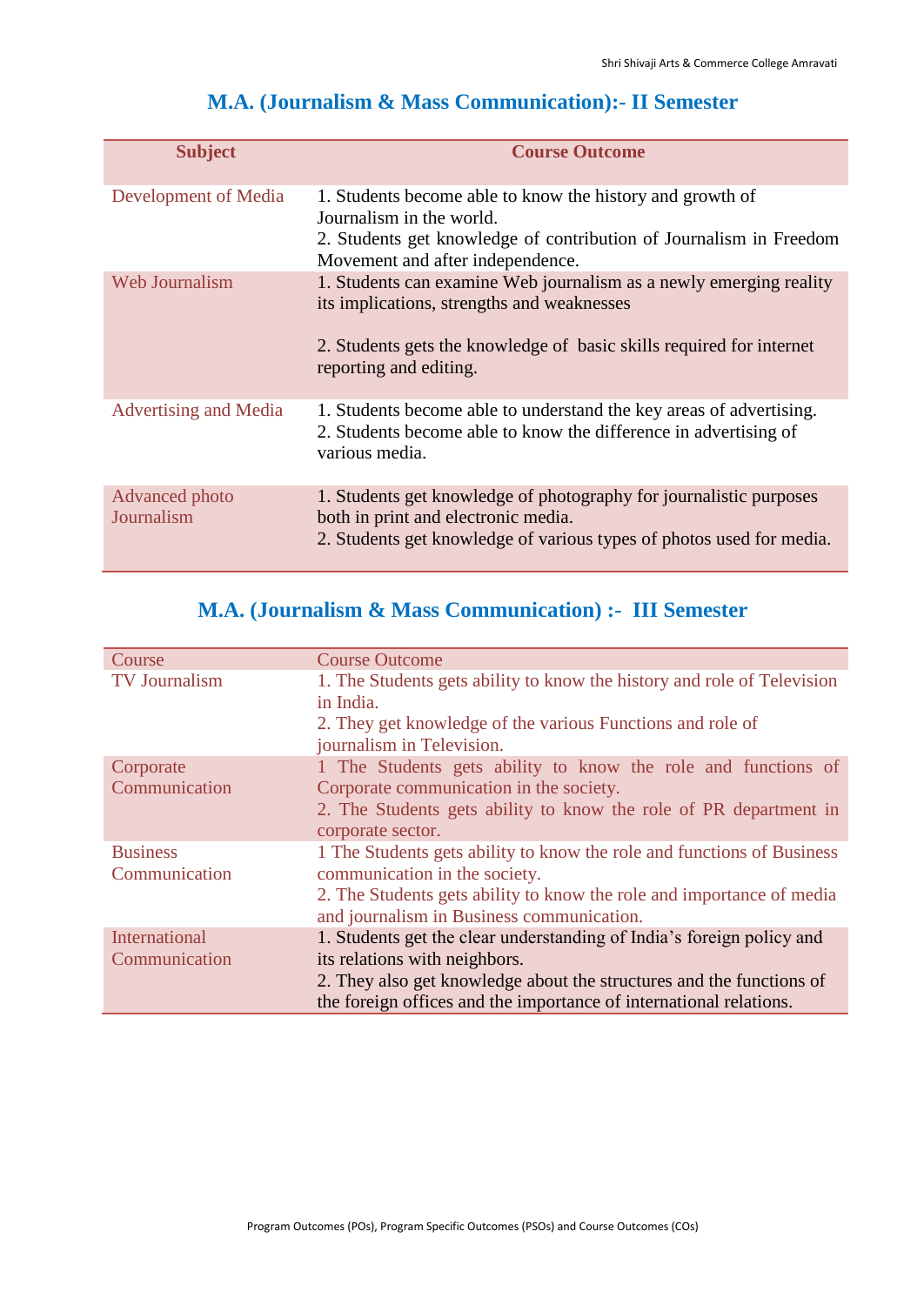| <b>Course</b>                         | <b>Course Outcome</b>                                                                                                                                                                                            |
|---------------------------------------|------------------------------------------------------------------------------------------------------------------------------------------------------------------------------------------------------------------|
| New field of Journalism               | 1. Students get knowledge about emerging field in journalism.<br>2. They also get the knowledge of media organization and their<br>functions in changing trends.                                                 |
| Advertising and                       | 1. Students become able to understand the key areas of advertising.                                                                                                                                              |
| Marketing                             | 2. Students become able to know the relation between advertising and<br>marketing.                                                                                                                               |
| <b>Intercultural</b><br>Communication | 1 The Students gets ability to know the role and functions of culture<br>in the society.<br>2. The Students gets ability to know the impact of religion, politics<br>and economy on intercultural communication. |
| <b>Mass Media Research</b>            | 1. Students get the knowledge of research and it's important in media<br>sector.<br>2. They can understand the scope and techniques of communication<br>research and their utility for the society.              |

### **M.A. (Journalism & Mass Communication): IV Semester**

## **Course Outcome of B. Voc. Photography and Videography (SEMISTER-1)**

| <b>Course</b>                  | <b>Course Outcome</b>                                                                                                                  |
|--------------------------------|----------------------------------------------------------------------------------------------------------------------------------------|
| <b>Communication skills -1</b> | 1. Students acquired the ability to use<br>the language Fluently, Correctly, Confidently and Naturally in real<br>situation.           |
| Applied computer skills        | 1. Students imparted basic knowledge about computer and are able to<br>work with MS-Word Processing and MS-PowerPoint on the computer. |
| Assistant cameraman            | 1. Students imparted basic knowledge about still camera and are able to<br>work with expert cameraman                                  |

## **B. Voc. Photography and Videography (SEMISTER-II)**

| <b>Subject</b>                   | <b>Course Outcome</b>                                                                                                                                                                                                                                  |
|----------------------------------|--------------------------------------------------------------------------------------------------------------------------------------------------------------------------------------------------------------------------------------------------------|
|                                  | Communication skills -II 1. Students gain linguistic competence, which is essential to understand<br>the basic concepts of various subjects.                                                                                                           |
| Applied computer skills<br>$-II$ | 1. They got the knowledge of Adobe Photoshop, Adobe Illustrator and<br>Corel Draw to compete the latest technology and designs in an media<br>industry standards. They can write official letters & acquired<br>knowledge of translation into Marathi. |
| Camera operator                  | 1. Students imparted basic knowledge about camera and operation of<br>camera. They are able to work separately as a cameraman for small<br>functions.                                                                                                  |